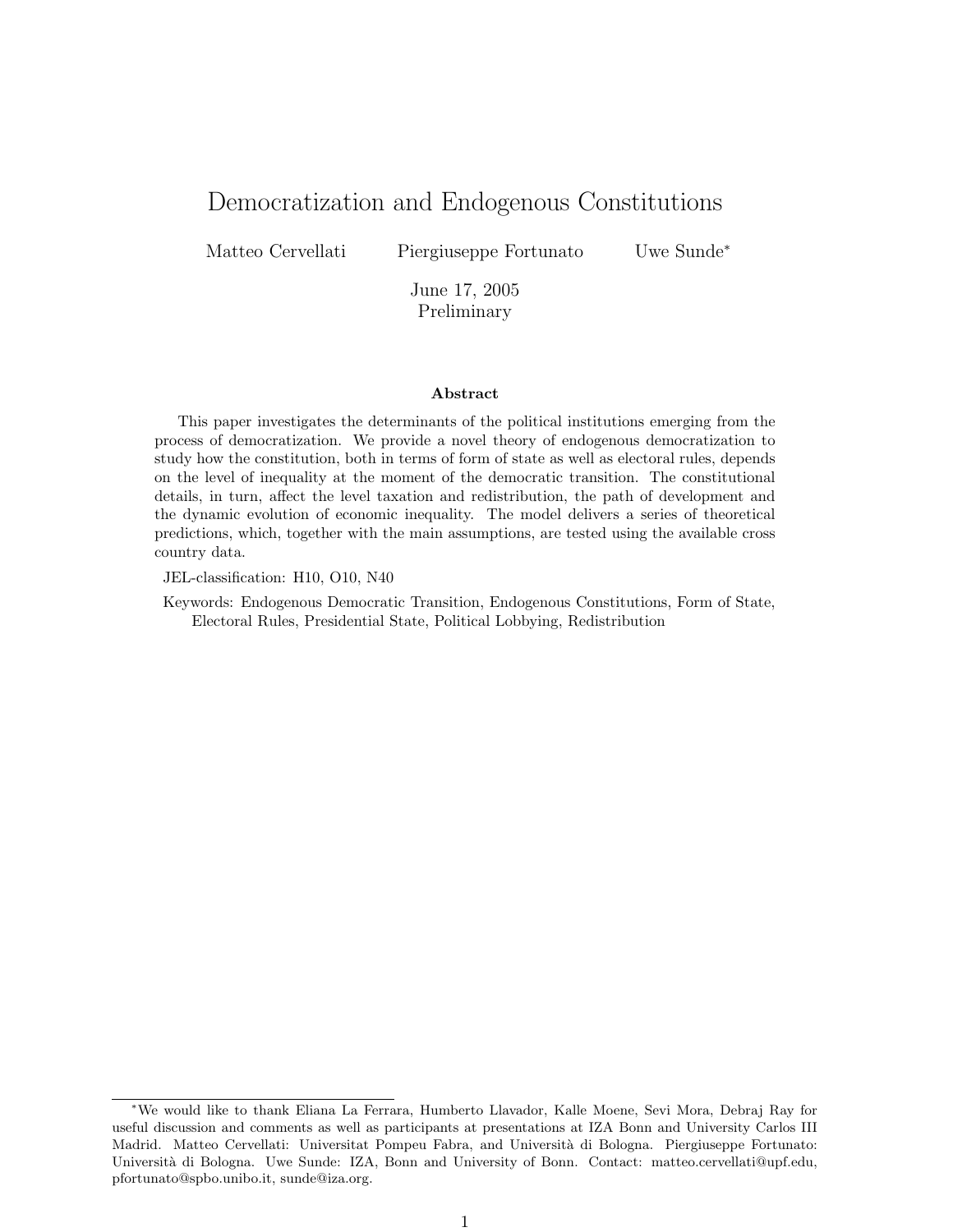# 1 Introduction

Political institutions affect policies, and policies affect economic outcomes. This begs the question of why are political institutions so different across the world. In this paper, we provide a novel theory about the endogenous determination of political institutions in a dynamic perspective. We investigate how the process of democratization, and the economic conditions prevailing during the transition towards democracy, may affect the democratic structures in terms of the constitutional details. By determining policies, the political institutions in turn affect the pattern of development and the dynamic evolution of inequality of economies after democratization.

We provide a model of the endogenous emergence of political institutions and the design of the constitution during the process of democratization. The main mechanism explaining endogenous democratization in this paper is based on the idea that economic development is hampered by commitment problems inherent in oligarchic structures. The idea that the elite extends the franchise since democratization allows to alleviate credibility problems follows the recent literature initiated by Acemoglu, Johnson and Robinson.<sup>1</sup> In our model, democratization takes place only when the efficiency costs associated to oligarchies are large enough to induce the oligarchic elite to extend the franchise. This idea is similar to contributions by Bourguignon and Verdier (2000), Gradstein (2004b), Lizzeri and Persico (2004), or Llavador and Oxoby (2005) in which democratization can be in the elite's own interest. In particular we consider the case in which, in oligarchies, the elite cannot commit not to expropriate the disenfranchised. Therefore oligarchic elites forego economic opportunities by discouraging economic activities and essentially pushing resources into less efficient shadow activities. A transition to democratic structures allows to alleviate these commitment problems by extending political rights to other members of society. At the same time, however, democratization implies potentially drastic redistributive consequences by conceding power to a poorer but larger mass of people.<sup>2</sup>

We link the process of democratization to the endogenous emergence of democratic constitutions by considering the case in which, when contemplating an extension of the franchise, the political elite uses their current political power to influence the design of the democratic structures. The oligarchic elite attempts to shape the constitutional details in a way that allows them to reap the benefits from democratization and, at the same time, to isolate policies from the political influence of the newly enfranchised individuals in order to limit excessive redistribution. In particular we concentrate attention to the constitutional details in terms of both the form of state (namely presidential or parliamentary) and the electoral rules (proportional or majoritarian).

Concerning the details of the model we consider a representation of democracy with two political institutions. The state is represented by a legislative, the parliament, and an executive, the government (or president). Public policies are the equilibrium outcome of a strategic delegation game in which the legislative determines the target level of redistribution while the executive is in charge of its implementation. The constitutional design determines the relative importance of parliament and government in policy setting. In particular the constitutional form of government is crucial in determining the independence and accountability of the executive with respect to the legislative. In line with the commonly held view, we focus on the main difference between parliamentary and presidential systems by assuming that in the former the executive is directly accountable to the parliament for the actual policies implemented, e.g. through the possibility of a vote of confidence. In presidential systems, in contrast, policy implementation is delegated to a rather independent executive that is not directly accountable to the parliament, and that can therefore be controlled less tightly when implementing policies.

<sup>&</sup>lt;sup>1</sup>See Acemoglu and Robinson, 2000, 2001, 2003, 2004, and Acemoglu, Johnson and Robinson (2004).

<sup>&</sup>lt;sup>2</sup>This trade-off has is at the heart of the inquiry on the opportunity of democracies developed in the classical contribution of De Tocqueville (1835).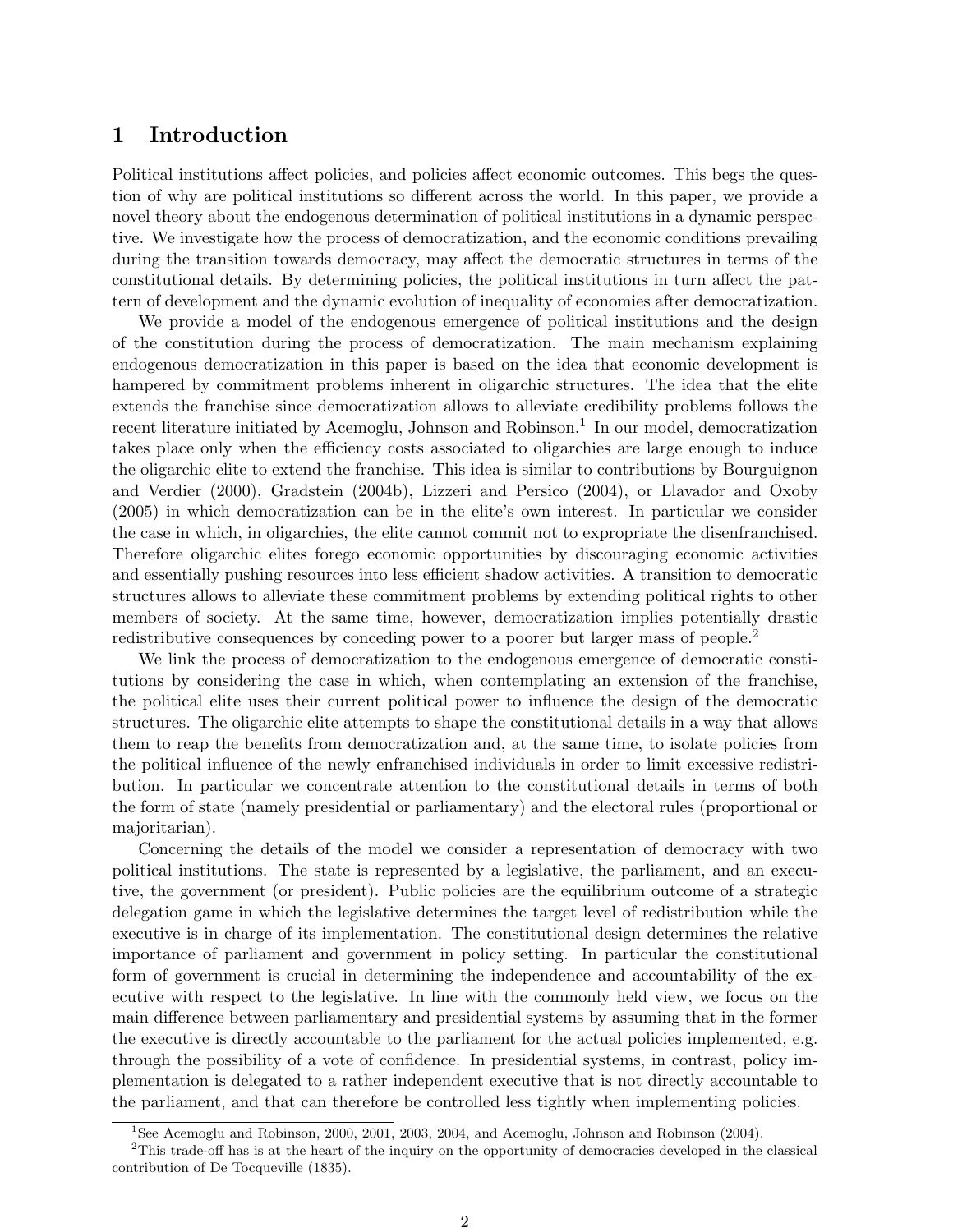Individuals can influence policy implementation in two ways: by voting their representative into the parliament and by getting involved in influence activities. The right to vote represents de jure political power and is linked to the extent of the franchise. In addition to voting, de facto political power implies the possibility to successfully influence policy implementation, however. We model influence activities in a menu auction lobbying game along the lines of Grossman and Helpman (1994 and 1996) and consider the possibility that influence groups can lobby the executive. Since policy implementation in terms of the equilibrium degree of redistribution depends on both the target policy set by the parliament, which mirrors the preferences of the electorate, and the preferences of the executive, lobbying the latter provides an alternative possibility to influence political outcomes. The relative importance of parliament and president in the determination of actual policies depends on the form of government, i.e. on the degree of accountability of the executive. In particular, the weight of the parliament in policy implementation is larger in parliamentary democracy.<sup>3</sup>

The characterization of the policy implementation game shows that the elite (which represents a minority inside the parliament) has always a comparative advantage in lobbying activities. Consequently, at the moment of democratization, the elite favor the form of government which allows them to maintain some de facto political power over policies at the lowest cost. Since in a presidential system the executive is more independent from the parliament, the elite is willing to implement a parliamentary form of state only when the cost of influencing policies in a presidential system through lobbying exceeds the benefits in terms of reduced redistribution. Our analysis of the differences between presidential and parliamentary systems complements and extends previous results by Persson, Roland, and Tabellini  $(2000)^{4}$ . Their model concentrates on the different mechanisms in presidential and parliamentary systems, in particular concerning the efficiency of public goods provision, and the main focus is on the economic consequences of the constitutional design for the extent of taxation, the size of the state and the level of redistribution. While generating similar results concerning the economic policy outcomes, our model does not consider public goods provision, but focuses on influencing activities and inefficiencies arising from tax evasion. In contrast to the previous literature, however, our focus lies in the endogenous determination of the form of state in terms of the conditions at the moment of the democratic transition.

The model delivers a series of predictions. The democratic transition takes place endogenously only once the economy is sufficiently developed i.e. when physical capital is relatively abundant and the available technologies are sufficiently productive. Conditional on the level of development, democratization is less likely the larger the degree of economic inequality in terms of control over factors of production. This is the case since the benefits from democratization expected by an oligarchic elite are larger the larger the level of development while the costs increase with the level of inequality due to the larger redistributive pressure from the newly enfranchised individuals. In terms of constitutional design, the form of state implemented in democracy depends crucially on the level of inequality at the moment of the democratic transition. In particular, larger inequality increases the likelihood of presidential systems arising. On the one hand, presidential systems are characterized by larger equilibrium lobbying activities. On the other hand, presidential systems implement policies leading to smaller states, and in particular less redistribution and lower levels of distortionary taxation. Less redistribution and smaller states imply lower taxes and, therefore less incentive to evade taxation and, therefore, a smaller informal sector. While redistribution is found to respond positively to increase inequality in parliamentary systems (in line with the standard median voter hypothesis), this is not the

<sup>&</sup>lt;sup>3</sup>We assume that the executive is easier to influence via lobby activities than the entire parliament. This assumption is made for simplicity in order to illustrate how influence activities may be differently effective in different form of government.

<sup>4</sup>See also Persson and Tabellini (2000), for an overview of the rather small literature on the form of state.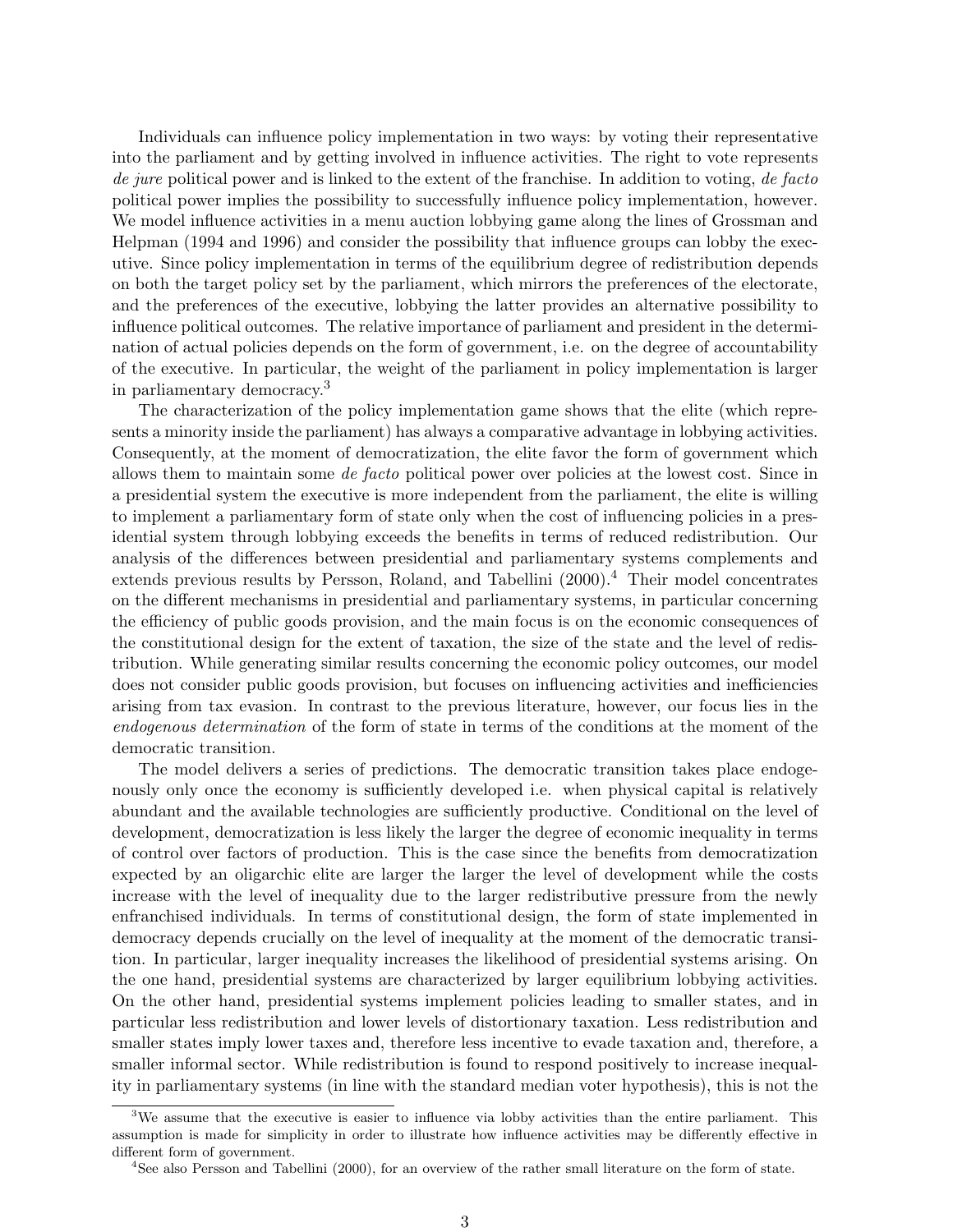case in presidential systems. Consequently, presidential states exhibit more inequality both before and after democratization. Higher initial inequality is perpetuated through the institutions that it generates.

After studying the determinants of the form of state we extend the model to the explicit consideration of alternative electoral rules in a citizen candidate framework drawing on Osborne and Slivinski (1996). The theoretical predictions concerning the form of state are robust when allowing for the implementation of majoritarian or proportional electoral systems. In a majoritarian system, the group representing a relative majority of the population can choose the target policy set by the parliament on its own. In a proportional system, on the other hand, different groups need to form a coalition to set the level of redistribution if no group has the absolute majority in society. This implies political platforms, which compromise between the preferred policies of the different parties. This extension allows to qualify the predictions. Presidential systems are, as in the benchmark model, expected to emerge for large initial inequality. In this case, however, the electoral rule plays a relatively minor role in policy determination. Consequently, the degree of redistribution is expected to be largely independent of both the level of income inequality and the electoral system in presidential systems. Inside parliamentary systems, which are expected to emerge with lower levels of initial inequality, the electoral rule does matter for redistribution, however. Proportional systems are more likely to emerge in countries with large initial middle class while majoritarian systems should be observed in more unequal ones.

As a final result, we are able to provide a taxonomy of the chosen constitutional system, both in terms of form of government and electoral rules. Our results complement recent contributions by Milesi-Ferretti, Perotti, and Rostagno (2002), Aghion, Alesina, and Trebbi (2004), and Ticchi and Vindigni (2004). This literature mainly concentrates on the effects of electoral rules for policy outcomes, and investigates the optimal choice of electoral rules under the specific circumstances of a constitutional assembly, i.e. at an imaginary moment of constitutional choice, and therefore in an essentially static context. In contrast, our approach not only allows for the endogenous determination of electoral rules and the form of state, but also generates a taxonomy in a dynamic context, in particular, how the conditions for a democratization, and therefore the environment of a constitutional assembly, arise dynamically.

Inequality is the crucial determinant for the adoption of democratic institutions, and the design of the constitution characterizing them, which in turn determine the efficiency of resource use and income generation, and consequently the growth path of the economy. In this respect our approach is close in spirit to the work by Galor, Moav, and Vollrath (2004), who provide a unified growth theory that exemplifies the role of inequality in resource endowments for the adoption of growth-promoting institutions such as public schooling, and hence for the transition from stagnation to permanent growth.

The model delivers predictions about the dynamics of democratization patterns as well as the dynamic consequences of democratization and different constitutional designs that can be tested empirically. The predictions as well as the main assumptions of the model are in line with previous findings in the literature. In particular, the crucial role of both the level of development and inequality for democratic transitions is consistent with the findings of Barro (1999) and of Boix (2003) and Boix and Stokes (2003). The results that presidential systems and majoritarian voting generally imply lower levels of overall taxation and redistribution is in line with the findings of Persson and Tabellini (2003, 2004). More generally, recent contributions such as Rodrik, Subramanian, and Trebbi (2004) and Rigobon and Rodrik (2004) provide evidence that higher levels of economic development facilitate the adoption of good political and economic institutions, but that these institutions in turn crucially affect the development path of countries.

The model also delivers a set of novel predictions and implications which have not been previously tested in the literature. One example is that, according to the theory, electoral rules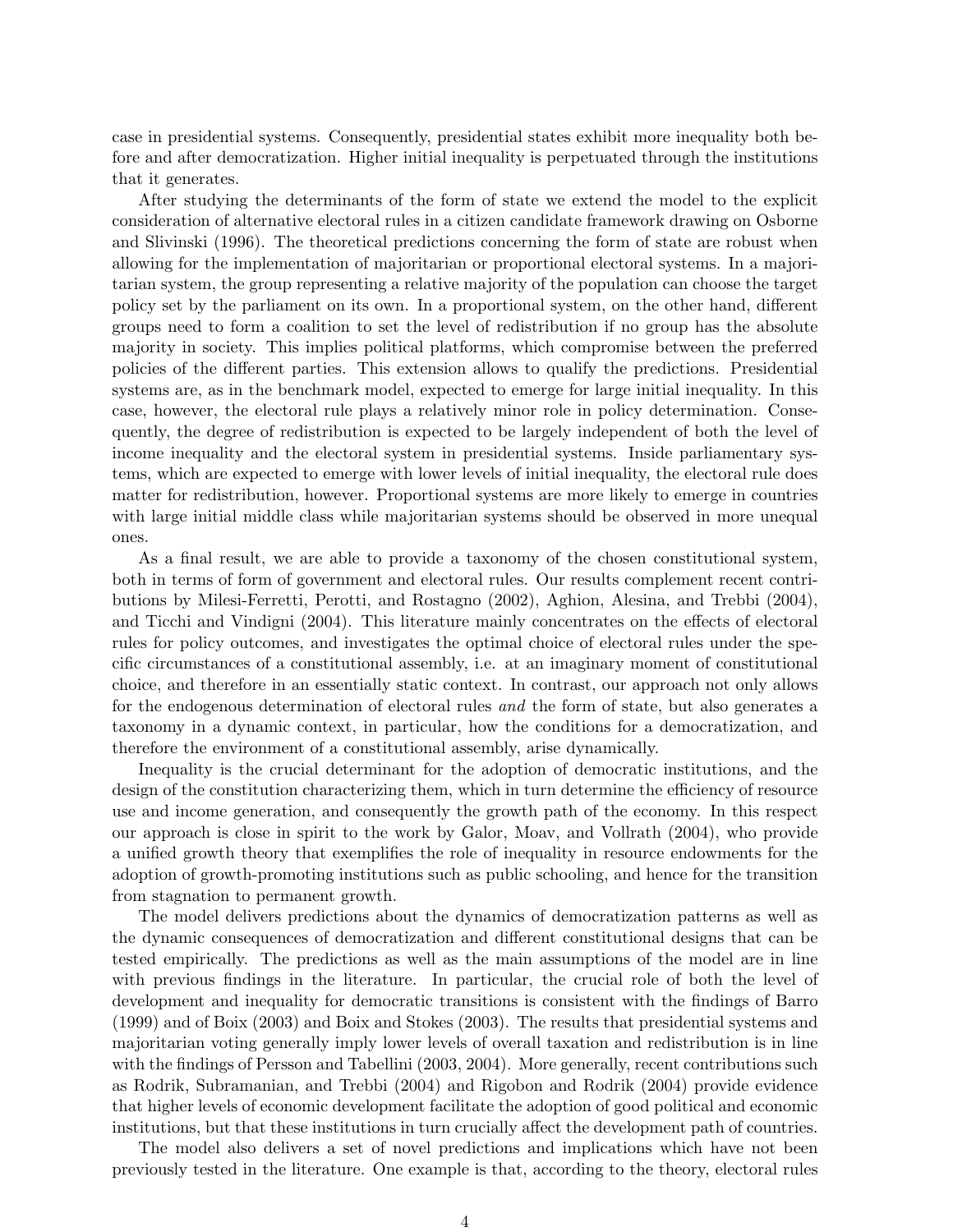have more leverage on economic policies under parliamentary systems than under presidential systems. Moreover, little evidence exists concerning the size of the shadow economy under the different systems. Most importantly, the predictions concerning the determinants of the constitution in terms of form of state and electoral rules have not been tested. We perform an empirical analysis of these new predictions using cross-country data that have been used previously in the literature. We devote particular attention to avoiding potential endogeneity problems when testing the predictions about the emergence of political institutions and the level of inequality at the moment of democratization. This is done both using several instruments, and by performing simultaneous equations regressions. We also test all side predictions separately. We thus provide the first empirical analysis of the role of inequality and level of development during the transition to democracy for the design of political institutions in a structural way. After having tested the predictions on the factors leading to democratization we check the role of political institutions for redistribution, the size of the shadow economy and the response of redistribution to inequality in the different political systems. Overall, the empirical findings are in line with the theoretical predictions, and support the main assumptions.

The paper proceeds as follows. The following section introduces the basic framework. Section 3 derives the equilibrium redistribution scheme implemented under democracy. Then, in section 4, the first main result is derived, namely the endogenous determination of the form of state in the process of democratization. Section 5 extends the basic framework to allow also for different voting systems. Section 6 presents the characterization of the features of the endogenous constitution that arises as equilibrium outcome of a democratic transition. Finally, the paper ends with an empirical investigation of the main assumptions and theoretical predictions in section 7.

# 2 The Basic Framework

This section introduces and discusses the political environment and the different political systems and institutions that we consider in our model economy. We then lay out the economic environment, and the decision problem faced by individuals living in this economy.

#### 2.1 Political Environment

We consider an economy that is populated by an infinite sequence of subsequent generations t of individuals i. Each individual has one parent and one offspring so that there is no population growth overtime. Each generation is composed by a unit mass of individuals. In the following, we omit generation indices t long as there is no danger of confusion. All individuals belong to one of two groups *i*, which only differ in terms of group size  $s^i$  and initial per capita endowments. The members of the smaller group are initially richer, and initially also constitute the political elite, that is, only members of that group have a say in political decisions as clarified below. We label the smaller and richer group the elite, E, which constitutes a share of population  $s^E = \eta$ with  $0 \le \eta \le 1/2$ . The larger but poorer group is called the people, P, and has size  $s^P = (1 - \eta)$ .

The political environment can be characterized by political regimes differing in the extent of the political suffrage in the population. We distinguish between two regimes: oligarchies,  $J = O$ , in which only a subset of the population, the elite, participates in the political process and the political institutions; and democracies  $J = D$  with universal suffrage and participation by all members of society. The participation in the political process, and therefore the distribution of formal - de jure - decision power implies decision power over redistributive policies.<sup>5</sup>

<sup>&</sup>lt;sup>5</sup>As clarified below, regardless of the form of government, the political regime is essentially characterized by the composition of the parliament.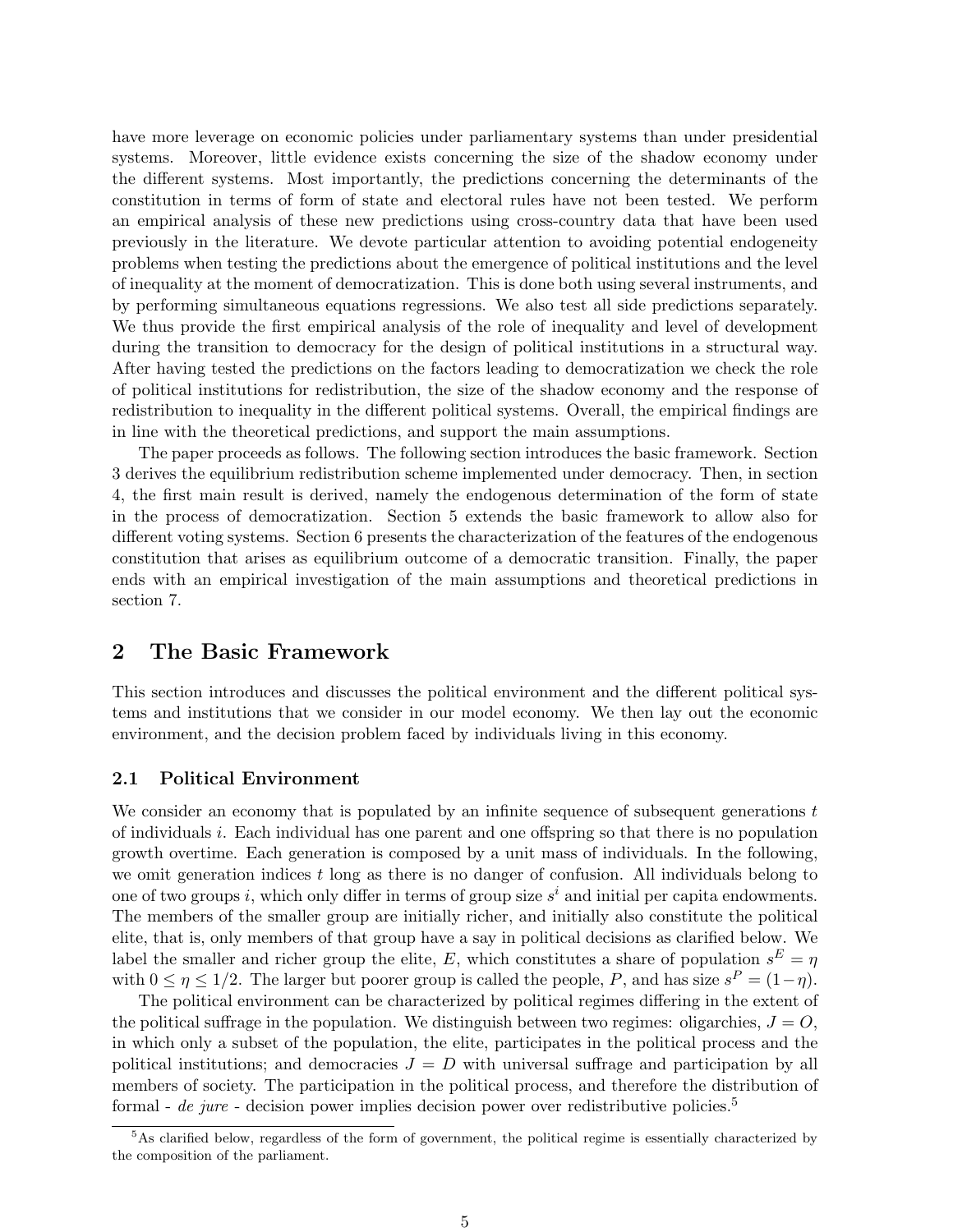Concerning the political institutions we distinguish between a legislative assembly, the parliament, and an executive body, the government (or president). The parliament is elected and the composition of parliament mirrors the composition of the electorate population. Decisions in the parliament are made reflecting the will of the majority of representatives.<sup>6</sup> The goal is to investigate policy implementation as resulting from the interaction of legislative and executive, which may have different preferences over redistributive policies. The existence of the different institutions, parliament and president, mirrors the fact than the parliament, the legislative, cannot effectively implement policies on its own. Rather, parliament has to delegate the implementation to the executive, the president. The policy implemented in the economy depends crucially on the distribution of power between parliament and president. This distribution of power, however, depends on the constitutional form of state, or, more precisely, the form of government. We distinguish between presidential systems and parliamentary systems, which differ in the extent of accountability (independence) of the president from the parliament. In a presidential system the president is not (fully) accountable to the legislature, e.g. through a vote of confidence, and can, to a certain degree, implement other policies than the ones preferred by the parliament. Conversely, a parliamentary system is defined as a constellation in which the president (or, equivalently, the executive) is fully accountable and cannot implement tax policies that do not fully reflect the will of the parliament, since otherwise a vote of confidence leads to the dismissal.<sup>7</sup>

In the model, this difference in accountability is reflected in the degree of freedom left to the president when implementing the tax policy. Denote by  $\tau^{Pr}$  and  $\tau^G$  the level of taxation preferred by the parliament and the president respectively, the determinants of which will be discussed below. The form of state determines the relative importance of the parliament in determining tax policies and is captured in the parameter  $\pi \in [0,1]$ , where  $\pi = 1$  implies full accountability of the president to the parliament.

The implemented level of redistribution emerges as equilibrium of a game with the following timing of events.

- 1. The parliament announces a tax rate  $\tilde{\tau}^{Pr}$  to be implemented by the president.
- 2. The president decides about a preferred tax rate  $\tau$ <sup>G</sup>.
- 3. The actually implemented choice (faced by the members of society) is given by,

$$
\tau^* = \pi \tilde{\tau}^{Pr} + (1 - \pi) \tau^G. \tag{1}
$$

The equilibrium tax rate is then given by a linear combination of the two preferred tax rates with the weights given by the form of government. The equilibrium redistribution emerging from equation (1) can also be reinterpred as the result of a delegation problem in which the variable  $\pi$  identifies bounds the target level of redistribution chosen by the parliament. In this interpretation the parliament announces a policy  $\tilde{\tau}^{Pr}$  to be implemented by the executive inside bounds which depend on the degree of independence/accountability. In this view the government is free to implement any policy

$$
\tau \in \left[\underline{\tau}^{Pr}, \overline{\tau}^{Pr}\right] = \left[\pi \widetilde{\tau}^{Pr}, \pi \widetilde{\tau}^{Pr} + (1 - \pi)\right]. \tag{2}
$$

<sup>&</sup>lt;sup>6</sup>Section 5 below extends the model to three groups of society. This extension allows us to investigate how different preferences are represented inside the parliament depending on the different electoral rules and to study the endogenous determination of different voting systems.

<sup>&</sup>lt;sup>7</sup>Despite other differences between the two forms of state, differential accountability of the executive is widely recognized as a key distinction. In empirical studies, the fact whether the cabinet is or is not accountable to the legislature through a vote of confidence is frequently used to distinguish parliamentary and presidential systems, see e.g. Persson and Tabellini (2004) for the use of such a binary variable. To keep the model simple, and to concentrate on the main mechanism, we neglect other differences between presidential and parliamentary forms of state, like agenda setting, the power to propose laws etc.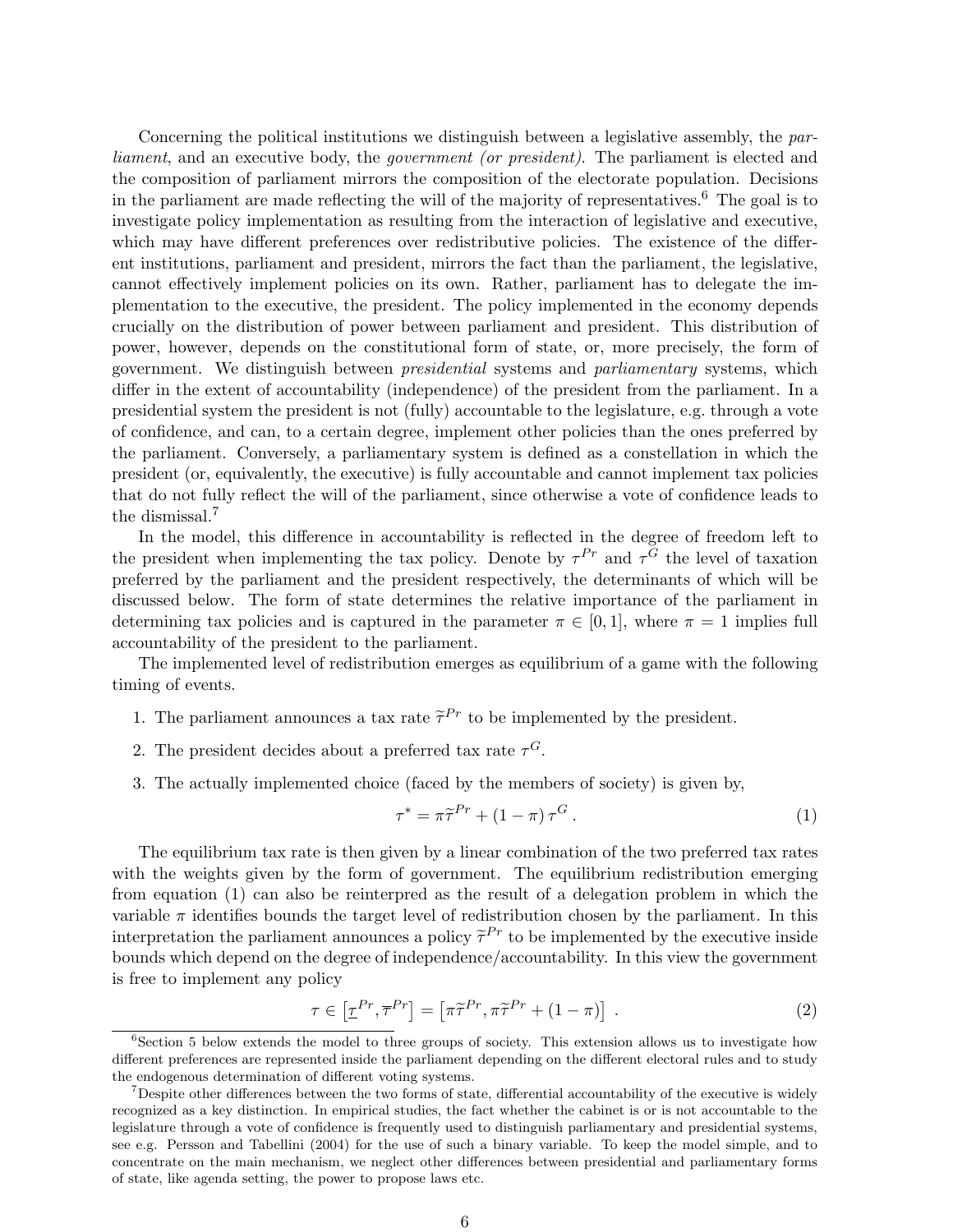This timing reflects the idea that the president takes the preferences of the parliament as a constraint when choosing (and implementing) the policy. That is a natural view when considering that the parliament delegates the implementation of its preferred tax policy to the president. The form of government sets limits to the extent to which the president can influence the implemented policy, as was discussed in the last section. Larger accountability implies less freedom for the executive in policy implementation, reflected by a larger  $\pi$ . The larger the accountability the smaller the allowed deviation from the preference of the parliament, with the president having no influence on the tax rate when he is fully accountable with  $\pi = 1$ . In the limit case of  $\pi = 1$  the government can only implement the tax policy determined by the parliament. In the following, systems with full accountability  $\pi = 1$  are therefore called parliamentary. Conversely, the less accountable governments are (i.e. the lower  $\pi$ ), the more influence governments have on the determination of the implemented tax rate. For simplicity we call all systems with  $\pi < 1$  presidential. Under oligarchy, the elite has total control over the policy implementation, i.e. holds all *de jure* and *de facto* political power.<sup>8</sup>

This completes the description of the political environment. In the following we investigate the endogenous determination of the preferred policies  $\tau^{Pr}$  and  $\tau^{G}$ , as well as the optimal choice of the form of state, reflected by the accountability parameter  $\pi$ .

#### 2.2 Determination of Policies: Voting and Lobbying

Individuals can influence policy making in two ways: by voting representatives into parliament who express and represent their preferences over policies in the legislative process; and by directly influencing the implementation of particular policies through lobbying. To distinguish between the effects of voting and lobbying for policy outcomes, elections determine the position of the parliament over taxation. In particular, we assume that the parliament's position over policies mirrors the preferences of its elected members. Concerning the voting, we assume that both groups of society are represented in parliament according to election outcomes that reflect the composition of the electorate population. In the simple case with two groups only this implies that the parliament represents the preferences of the elite under oligarchy while the majority of seats is assigned to the people under democracy.

Besides voting representatives, each group can influence policy implementation via lobbying activities. To distinguish lobbying from voting, we assume that lobbying activities can be directed to the president to influence the executive position over alternative policies.<sup>9</sup> Concerning the influencing activities, we adopt a lobbying game along the lines of Grossman and Helpman (1994, 1995) and assume that the president's objective is to choose the policy which maximizes the contributions collected from influence and lobbying activities, while respecting the limits on the implementable policies set by the parliament. Different interest groups offer support to the incumbent government in order to gain the possibility to influence the policies implemented by the executive. We assume that both groups of the population can coordinate without cost, so there are only two pressure groups in society, the elite and the people. Every group offers a menu of lobby contributions conditional on obtaining or not the right to set the policy. Hence the strategy of any group amounts to deciding the contribution they are willing to pay for getting the right to set the policy. Contributions are only paid if the desired policy is actually implemented. The president then has two options: assigning the right to choose to group  $E$  or

<sup>&</sup>lt;sup>8</sup>Technically speaking, under oligarchy  $\pi = 1$ .

<sup>9</sup>As in Grossman and Helpman (1994) contributions can be equivalently interpreted as campaign contributions. Also, and equivalently, one could assume that the contributions influence, together with voting, the position of parties without making explicit reference to a differential role of the parliament and the president, as in Grossman and Helpman (1997). We stress the different roles of the institutions, because we are interested differences between parliamentary and presidential systems. Characterizing these differences by different levels of accountability of the executive, this constellation leaves more room for political influence alternative to voting.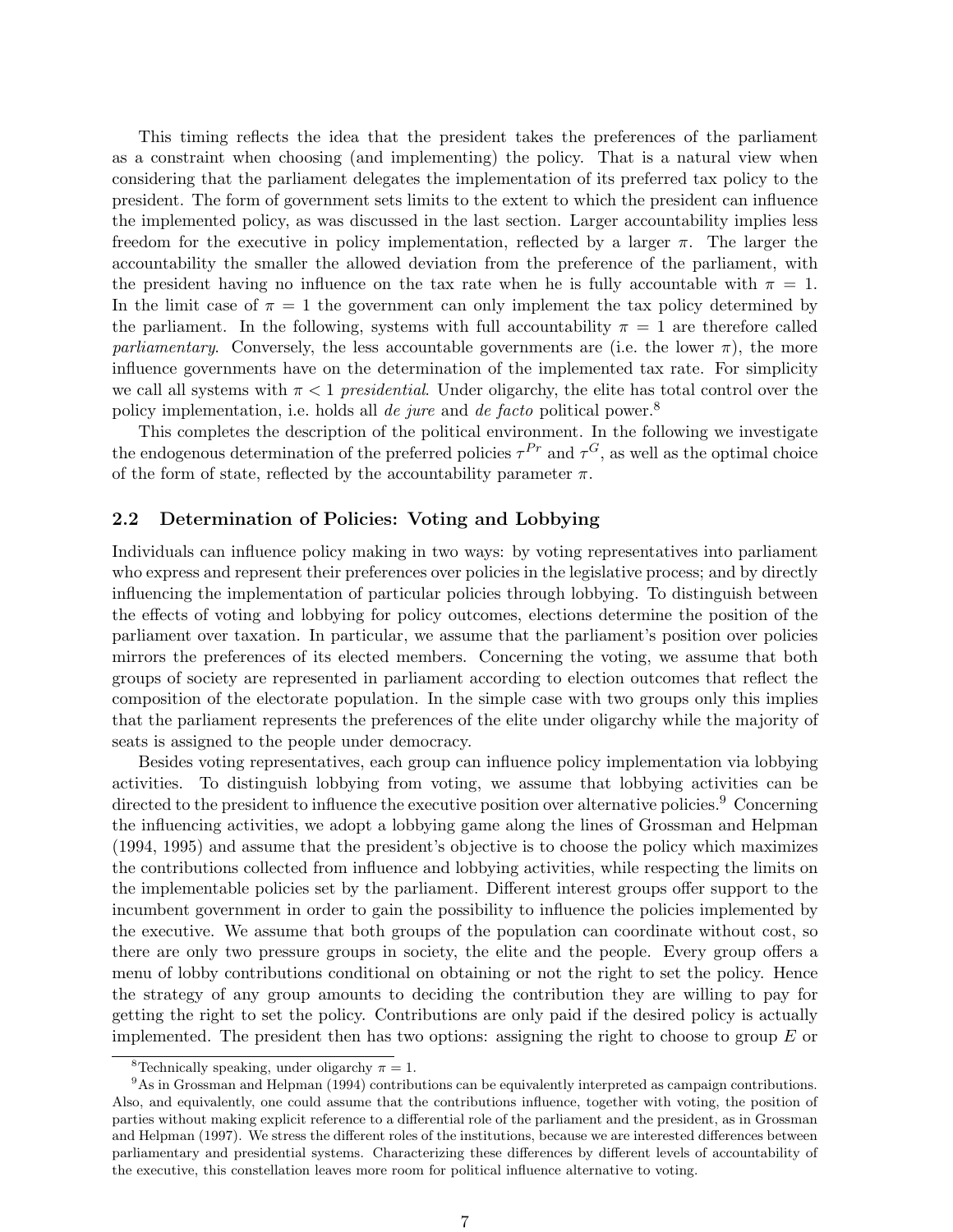$P<sup>10</sup>$  Denote the policy-contingent contribution schedules as,

$$
L^{j} = \left\{ L^{j}\left(j\right), L^{j}\left(i\right) \right\} \tag{3}
$$

where  $L^{j}(i)$  is the contribution offered by group j contingent on allocating to group i the right to set the policy. If the desired policies differ, it is never optimal to offer a contribution for having the other group deciding over policies. In any truthful Markov strategy it holds that having the other group declaing over policies. In any truthiul markov strategy it holds that  $L^j = \{L^j(j) \ge L^j(i) = 0\}$ . This is the case because only the difference between the proposed contributions for the different alternatives affects the policy regulator's, i.e. the president's, choice. Therefore, it is never optimal to offer a positive amount for the least favorable alternative. The president's objective is to maximize contributions under the constraints fixed by the parliament in order to stay in office. This implies that the president chooses the desired policy of the group offering the highest contribution. For simplicity, we assume that bids are submitted simultaneously without possibilities to renegotiate on any side. If both groups offer the same contribution then the president allocates the right randomly.<sup>11</sup>

The timing of the game allows the possibility of strategic delegation to the government since the parliament can set a fiscal policy which differs from the preferred one. This is due to the fact that the parliament acts rationally and anticipates the president's reaction. This strategic behavior at the moment of delegating the implementation of the policy is studied in the next section.<sup>12</sup> But before, we complete the set-up of the model by introducing the economic environment.

#### 2.3 Economic environment

During their life, all individuals invest their capital and receive an income from the returns of that investment. Individuals derive utility from consuming and bequeathing this income, that is

$$
u_i = u(c_i, b_i), \tag{4}
$$

where  $u(\cdot)$  satisfies the standard properties.<sup>13</sup> Individuals are endowed with physical capital k, which they inherit as bequests from their parents, with  $k<sub>i</sub>(t) = b<sub>i</sub>(t-1)$ . Total capital available in the economy during the life of a given generation  $t, k(t)$  is given by the bequests of the parent generation. Initially, members of the elite are endowed with larger capital endowments than members of the people. Hence, the elite constitute the richer group in terms of  $k^E > k^P$ . Vectors are denoted with bold letters so that  $\mathbf{s} = \{s^E, s^P\}$  and  $\mathbf{k} = \{k^E, k^P\}$ .

Production of a unique consumption good takes place in a formal and in an informal sector in which the only input in production is capital. The main difference between the two sectors is that rents accruing to capital in the formal sector are verifiable and can be taxed, while capital rents from the informal sector can be hidden, and therefore cannot be taxed. Since hiding capital and employing it in informal production to prevent taxation is increasingly difficult, production in the informal sector exhibits decreasing marginal productivity. In contrast, production in the formal sector is linear. Moreover, new innovations and technological improvements can be adopted and operated more easily and at a larger scale in the formal sector. Total production

 $10$ We assume that the government fully succumbs to the successful lobby when implementing a policy. All results are qualitatively unchanged in case of partial implementation of the winning lobby's policy as long as only one group is allocated the exclusive right to affect the policy according to its preference.

 $11$ As seen below this is an out of equilibrium event.

 $12$ The discussion of the relationship between this game and the games involving strategic delegation in the literature is postponed to the section on electoral systems.

 $13$ The precise formulation of the utility function is not crucial for the main insights. The development dynamics of the economy, as shown below, essentially depend on the distribution of factor endowments and political influence. The decision on consumption and bequest may, as in reality, differ across different groups of the society.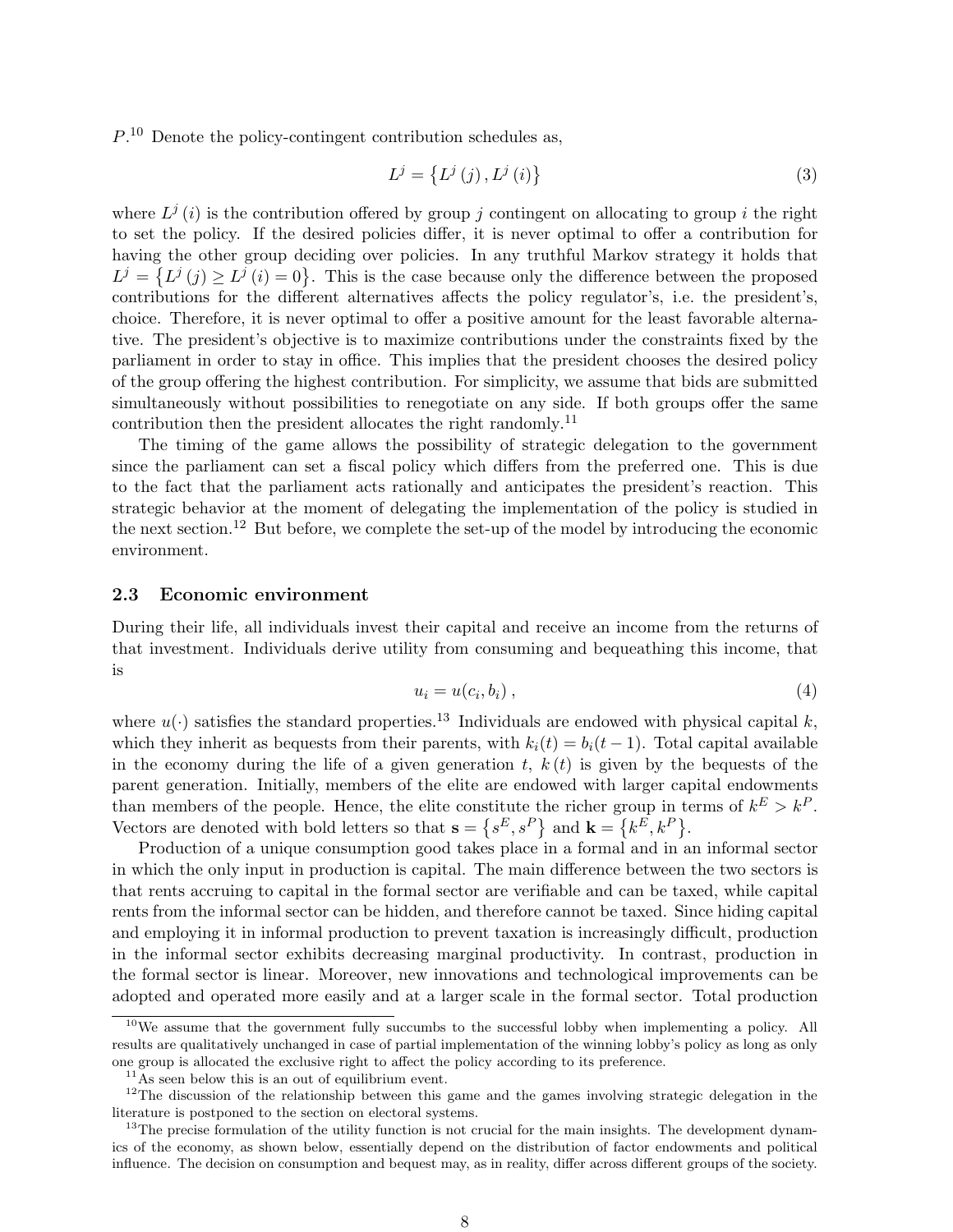denoted by  $Y$  derived from formal sector  $F$  and informal sector  $I$  is therefore given by

$$
Y^J = A^J k_F + k_I^{\alpha} \,, \tag{5}
$$

where  $\alpha \in (0,1)$  and  $A<sup>J</sup>$  reflects factor productivity in the formal sector under a given institutional environment indicated by  $J^{14}$  Income produced in each sector is fully distributed to the capital invested in that sector so that the rents equal average productivity.<sup>15</sup> When making their investment decision, individuals can freely choose, in which sector to invest their capital. The assumptions about taxability of rents therefore generate a trade off: investing in informal activities allows to evade taxation but only at an increasing cost. Denote by  $\tau$  the rate at which income is taxed. Individual net rents from capital investments are then given by,

$$
(1 - \tau) r_F = (1 - \tau) A^J \quad \text{and} \quad r_I = k_I^{\alpha - 1} . \tag{6}
$$

Individuals choose optimally in which sector to invest how much of their capital in order to maximize income. A factor market equilibrium is therefore given by an allocation of capital investment in the two sectors and a vector of net rents for which no agent has an incentive to change its investment choice.

# 3 Equilibrium Redistribution

To derive the equilibrium redistribution scheme, we first derive the factor market equilibrium, then study the preferred schemes of each group. After investigating the possibilities for implementing these tax rates, we finally derive the actually implemented fiscal schedule.

#### 3.1 Factor Market Equilibrium

Before studying the endogenous determination of redistributive policies it is useful to study the factor market equilibrium in oligarchies and democracies conditional on a given fiscal schedule.

Under oligarchy part of the population is excluded from participating in the political process. In particular, the people have no *de jure* and *de facto* power to influence the legislative and the executive. As pointed out by Acemoglu and Robinson (2000) this raises a commitment problem on side of the elite. If they can decide on all matters of the public sphere, in particular taxation and redistribution, they cannot credibly commit to any fiscal schedule. This implies, in particular, that they cannot commit not to tax away and appropriate a part (or all) of the people's incomes once the investment in the formal sector is realized. This has important implications for the factor market equilibrium as all individuals face uncertainty about the possibility to appropriate the returns from their investment. As the lack of commitment materializes in lower expected returns of investments for all individuals due to a poor protection of property rights, both the elite and the people are affected by the consequences of the commitment problem.<sup>16</sup>

There is ample evidence that a reliable political environment facilitates property rights enforcement and beneficial economic institutions in general, see e.g. Rigobon and Rodrik (2004) for a recent study. This has two implications. On the one hand, inefficiencies arise from suboptimal

 $14$ Only differences in relative productivity are needed for the argument, so we normalize factor productivity in the informal sector to 1. As studied later the productivity  $A<sup>J</sup>$  can depend on the political system.

<sup>&</sup>lt;sup>15</sup>This assumption is without relevance for the main results. Equivalently rents can be determined in competitive markets and set equal to marginal productivity.

<sup>&</sup>lt;sup>16</sup>The elite gains from democracy in our model since the allocation of resources is distorted in oligarchies by the fact that the elite cannot credibly commit to abstain from regressive redistribution. Equivalently one could also consider, as is done in previous contributions, the facilitation of the provision of education, property rights protection, or public goods, or the strategic motives of conflicting parts of the elite for extensions of the franchise in order to influence implemented policies.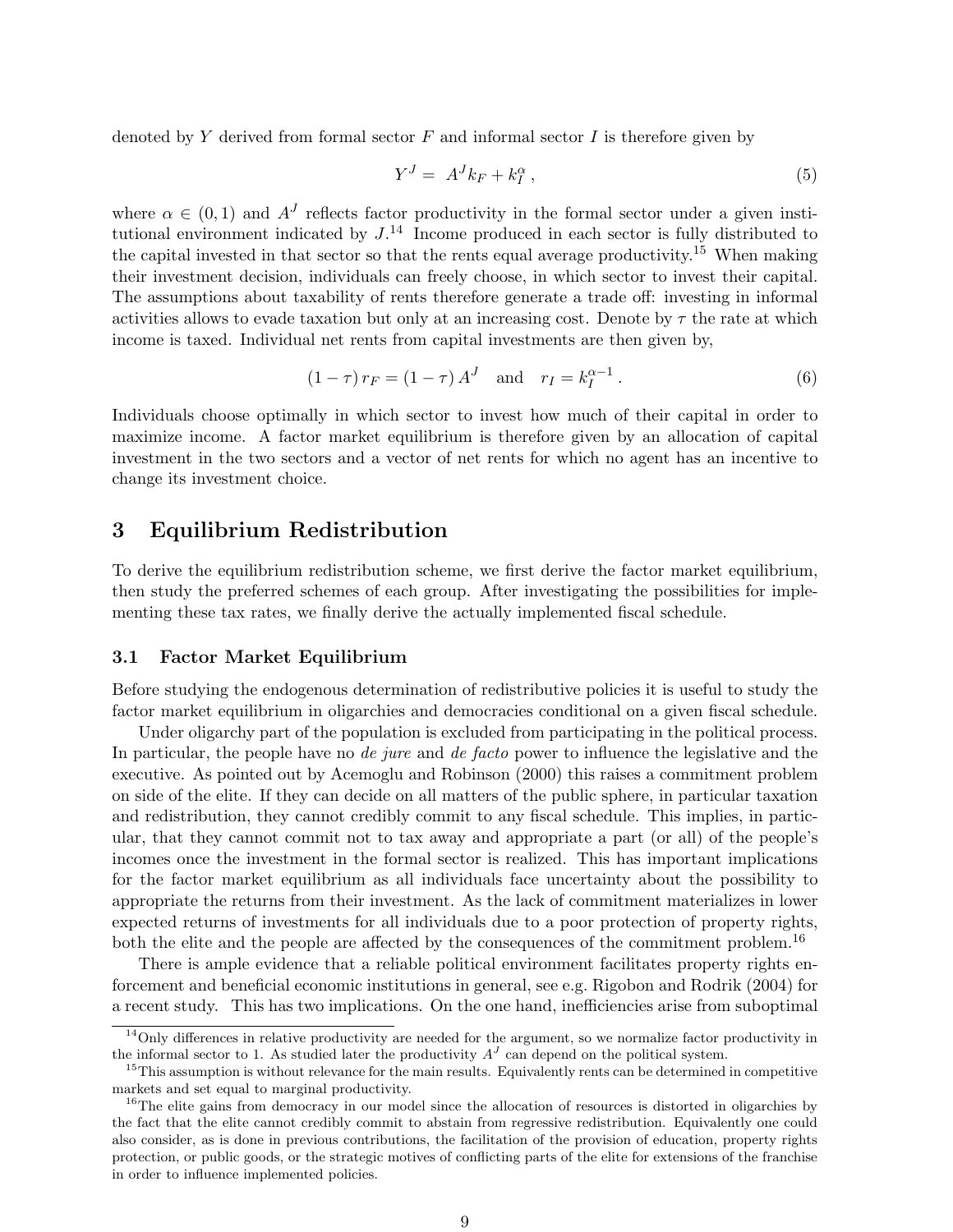investment in new technologies etc. even in the formal sector. These thoughts are reflected in the assumption that factor productivity  $A<sup>J</sup>$  depends on the particular political regime  $J = O, D$ in place. In particular, we assume that  $A^{O} < A^{D}$ , that means the (expected) returns of investing in the formal sector are higher in democracies. Secondly, as a direct consequence of the elite being unable to credibly announce any fiscal schedule, the people have an incentive to hide their resources in the informal sector where they cannot be taxed. Being denied de jure control over policies, they only face the possibility to be expropriated when investing in the formal sector and, as a result, rationally decide to invest all their capital in the informal sector, such that  $k_I \geq (1 - \eta) k^P$ . Therefore two possible factor market equilibria can be observed in oligarchies depending on the relative profitability of the two sectors.

Lemma 1. Under oligarchy, there are two possible factor market equilibria with all capital of the people invested in the informal sector and either (i) no production in the formal sector at all, or  $(ii)$  the elite investing (some) capital in the formal sector.

Thus, under an oligarchic regime in equilibrium if anything, only the elite invests in the formal sector.

Under democracy, in contrast, all members of society have de jure power over policies and there is full commitment with respect to the chosen tax and redistribution scheme. This implies that the parliament can credibly announce a fiscal redistribution scheme.<sup>17</sup> The factor market equilibrium in democracy can be characterized by either an interior solution in which positive amounts of capital are invested in both sectors, or a corner solution in which all capital flows to the informal sector. In the first case the net rents in both sectors are equal, such that

$$
(1 - \tau) r_F = r_I. \tag{7}
$$

This is the case if  $(1 - \tau) A^{j} = k_{I}^{\alpha - 1} = (1 - \theta(\tau))^{\alpha - 1} k^{\alpha - 1}$ , where  $\theta(\tau)$  represents the share of capital invested in the formal sector, with

$$
\theta\left(\tau\right)=1-\frac{1}{\left[A^{D}(1-\tau)\right]^{\frac{1}{1-\alpha}}k}.
$$

The formal sector is non active if the net returns obtainable from there are inferior to the rents received in the informal one when all the capital of the economy is invested there. For any level received in the informal one when all the capital of the economy is invested there, for any level<br>of technology  $A^D$  and any k there exists a level of taxation  $\overline{\tau}(A^D, k)$  large enough such that  $k_F = 0$ . This level is characterized by  $(1 - \overline{\tau}) A^D = k^{\alpha - 1}$ , implying

$$
\overline{\tau}\left(A^D,k\right) = 1 - \frac{1}{k^{1-\alpha}A^D} \,. \tag{8}
$$

Thus, for any  $k^{1-\alpha}A^D > 1$  there is a maximum level of taxation above which the formal sector disappears. We now turn to study the determination of equilibrium redistribution.

#### 3.2 Preferences for Redistribution

Now turn to study the determination of equilibrium redistribution in democracies with universal suffrage. Hence, the composition of the parliament mirrors the composition of the entire population, in the simple case of only two groups in society the majority of seats in parliament is held by members of the people regardless of the electoral rules in place. Since the people constitute the poorer group in society, their preferred tax rate involves progressive redistribution

 $17$ The assumption that under oligarchy there is no commitment, while commitment is perfect under democracy is made for simplicity. The main logic is unchanged as long as democratic institutions are assumed to have better checks and balances so that they suffer relatively less of problems of commitment over policies.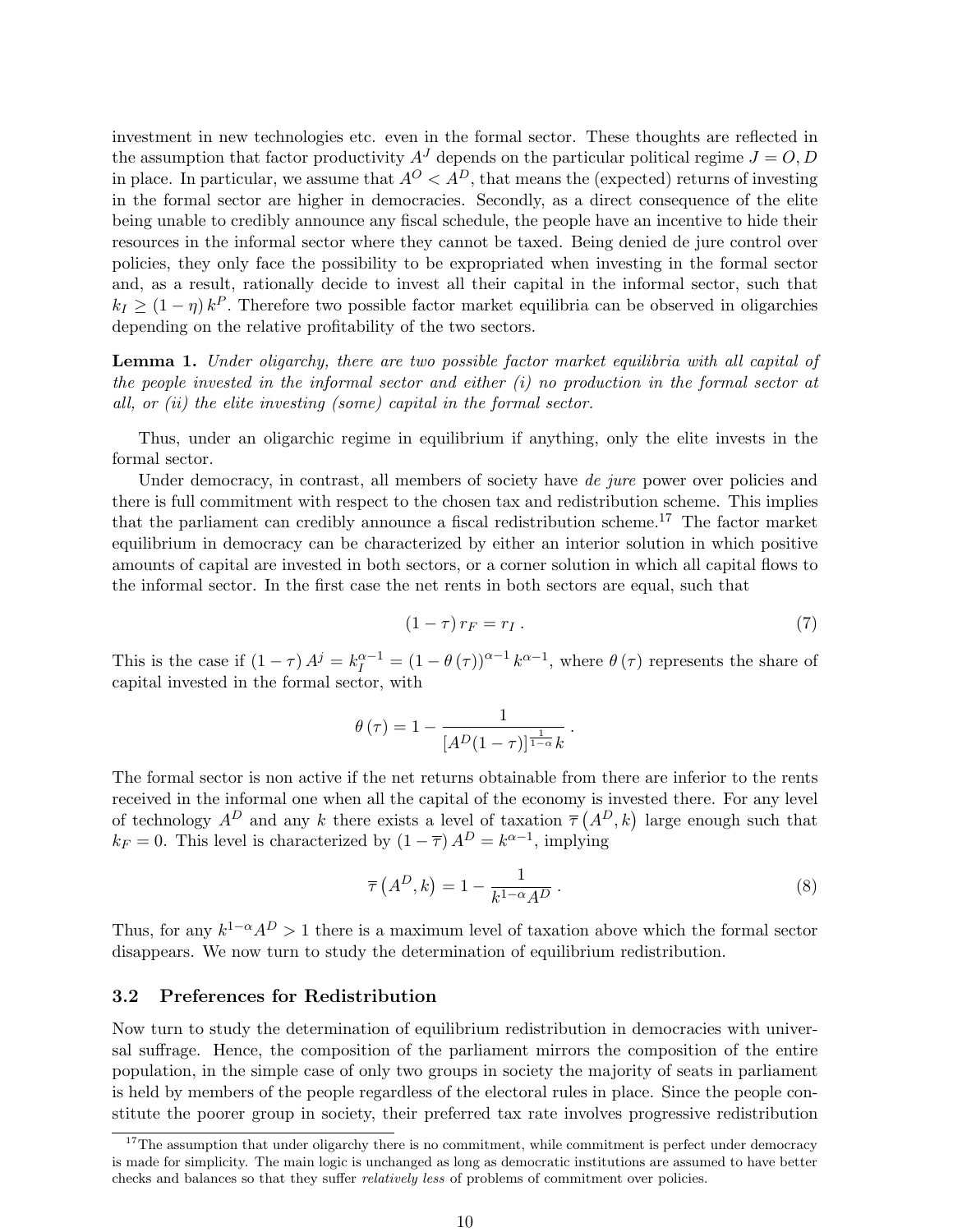in equilibrium. For simplicity, we assume that all revenues from taxation are evenly distributed among all members of society so that net individual income of a member of group  $i$  is given by

$$
y^{i}(\tau) = (1 - \tau)y^{i} + T(\tau) . \qquad (9)
$$

The public budget is then given by,

$$
T(\tau) = \tau y(\tau) = \tau A^D \theta(\tau) k , \qquad (10)
$$

where  $k$  is the average capital endowment in the economy. This implies a progressive redistribution schedule for any  $\tau > 0$ .<sup>18</sup>

The level of redistribution preferred by group  $i$  is the one that maximizes net income, denoted by  $y^i(\tau)$ , and is given by,

$$
\tau^{i} = \arg \max_{\tau} y^{i}(\tau) = \arg \max_{0 \le \tau \le \overline{\tau}(A^{D}, k)} \left\{ (1 - \tau) A^{D} k^{i} + \tau A^{D} \theta(\tau) k \right\} = \text{(11)}
$$
\n
$$
= \arg \max_{0 \le \tau \le \overline{\tau}(A^{D}, k)} \left\{ (1 - \tau) y^{i} + \tau \theta(\tau) y \right\}.
$$

From equation (8) it is never optimal to choose a tax rate larger or equal to  $\bar{\tau}$ i equation (8) it is never optimal to choose a tax rate larger or equal to  $\overline{\tau}(A^D, k)$  so that From equation (8) it is never optimal to choose a tax rate larger or  $\tau^i \in (0, \overline{\tau}(A^D, k))$ . The first derivative of the problem (11) delivers,

$$
\frac{\partial y^{i}\left(\tau\right)}{\partial \tau} = \left(y - y^{i}\right) - \frac{\left(A^{D}\right)^{2}\left[\left(1 - \alpha\right)\left(1 - \tau\right) - \tau\right]}{\left(1 - \alpha\right)\left[A^{D}\left(1 - \tau\right)\right]^{\frac{2 - \alpha}{1 - \alpha}}}. \tag{12}
$$

Members of the poorer group of society, the people, face a trade-off concerning the optimal tax rate: a larger  $\tau$  allows for more redistribution, but it also reduces the revenues that can be redistributed due to the increasing distortions. The analysis of the second derivative show that the problem is strictly concave so that the tax rate desired by the people  $\tau^P$  can be implicitly characterized by interior first order conditions,

$$
F^{P}\left(A^{D}, k, k^{P}\right) := \frac{\partial y^{P}}{\partial \tau} = 0 \Longleftrightarrow
$$
\n
$$
\left(y - y^{P}\right) - \frac{\left(A^{D}\right)^{2}\left[(1 - \alpha)\left(1 - \tau\right) - \tau\right]}{\left(1 - \alpha\right)\left[A^{D}\left(1 - \tau\right)\right]^{\frac{2 - \alpha}{1 - \alpha}}} = 0.
$$
\n
$$
(13)
$$

Since the income of the people is lower than the average, their preferred tax rate is strictly positive. Moreover, studying condition (13), one can infer how the equilibrium level of redistribution preferred by the people changes with inequality as measured by the difference between the average income of the poor and the average income in the economy. As a, crude, measure of inequality consider the inequality index,

$$
I(y, yi) = \left(1 - \frac{yi}{y}\right) , \quad i \in \{E, P\}
$$
 (14)

This index is negative for the elite and it is positive (and bounded in the interval  $(0, 1)$  for the people.<sup>19</sup> Since the solution for  $\tau^P$  is characterized by an interior solution we can look at the change in the preferred level of redistribution in response to increasing inequality. We have,

$$
\frac{\partial \tau^P}{\partial I(y, y^P)} = -\frac{\partial F^P (A^D, k, k^P) / \partial I (y, y^P)}{\partial F^P (A^D, k, k^P) / \partial \tau^P} > 0 \Longleftrightarrow (y - y^P) > 0,
$$
\n(15)

<sup>&</sup>lt;sup>18</sup>This standard formulation of a linear progressive redistribution scheme has been used frequently in the literature, including the contribution of Meltzer and Richard (1981).

<sup>&</sup>lt;sup>19</sup>The measure  $I(y, y^P)$  for inequality is often used in political economics since it reflects the income difference between the average and the median voter.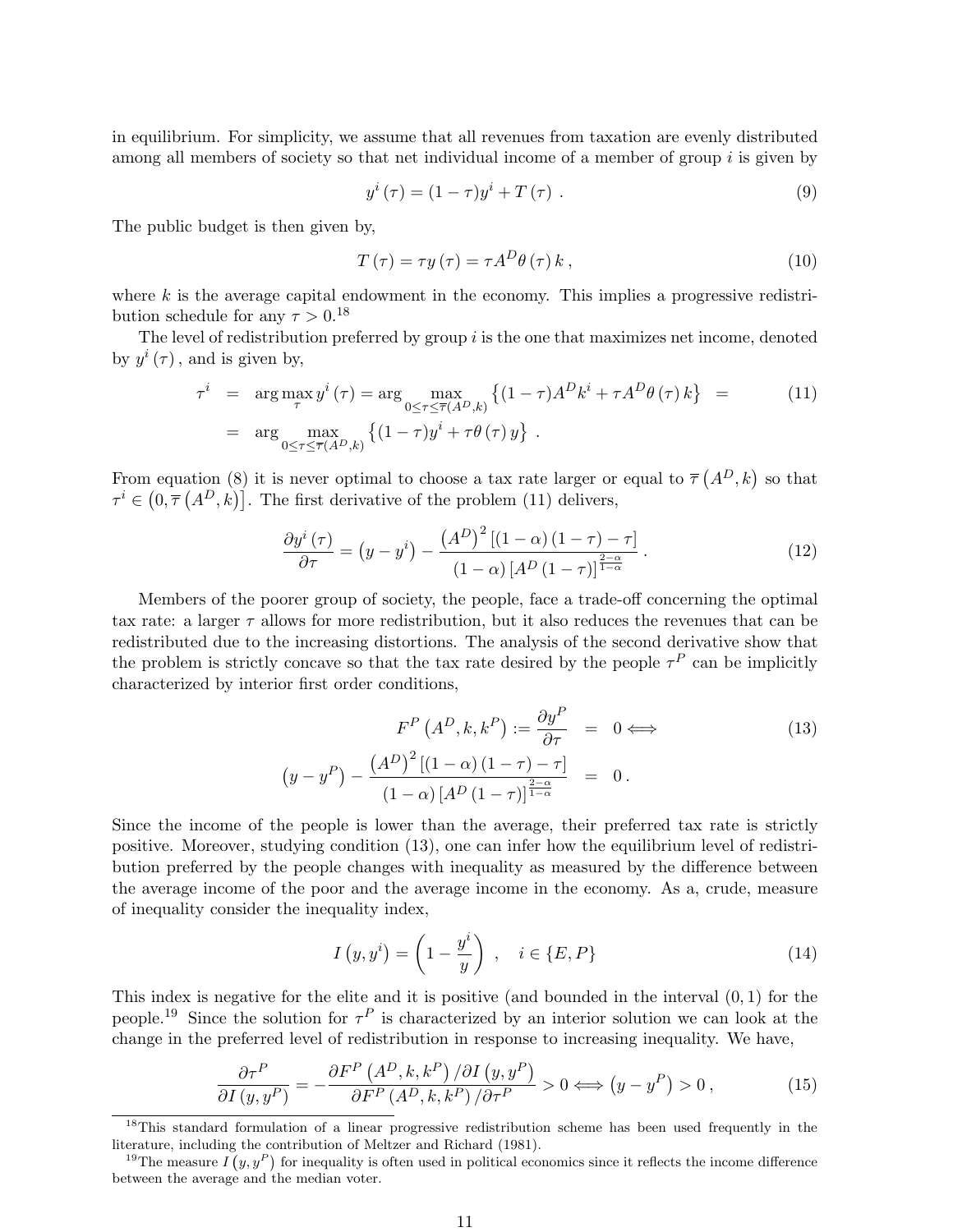because the denominator represents the second order necessary condition for a maximum, and therefore must be negative. Equation (15) represents a version of the so called median voter hypothesis formalized by Meltzer and Richard (1981), which states that the tax rate preferred by the median voter, here a member of the people who constitute the majority in the parliament, is increasing with the difference between the  $y^p$  and the average income y. The maximum degree is increasing with the difference between the  $y^2$  and the average income y. The maximum degree<br>of inequality is given by  $I(y, y^P = 0) = 1$  and the associated level of taxation is denoted by  $\overline{\tau}^P < 1.$ 

In contrast, members of the elite are richer than the average. From (12) it is obvious that their net income is strictly decreasing in  $\tau$ , so the level of taxation preferred by the elite is given by  $\tau^E = 0$ . Hence we have,

Lemma 2. The people always desire a higher level of redistribution than the elite,

$$
1 \ge \tau^P > \tau^E = 0. \tag{16}
$$

#### 3.3 Lobbying and Strategic Delegation

In order to study the equilibrium determination of redistribution, we solve the policy determination game backwards. First, consider the lobbying game which is played after the announcement of the target policy set by the parliament. For any  $\tilde{\tau}^{Pr}$  the organized lobbies representing the two groups of society make their contribution offers. The winner of the game is given by the two groups or society make their contribution offers. The winner or the game is given by the group that for any given vector  $\{A^D, k, \mathbf{k}, \tilde{\tau}^{Pr}, \pi\}$  is willing to offer the higher contribution, i.e. the group which derives the larger (differential) benefit by obtaining the right to influence policy implementation. The differential benefits accruing to each of the two lobbies if they manage to obtain the influence on policy setting are given by the difference between the total income that the group can get by implementing its preferred policy versus the income in case the group loses the lobbying game. From (16) it is clear that the elite lobbies to implement a policy  $\tau^G = 0$ which implies that the equilibrium redistribution is in this case given by  $\tau_E^* = \pi \tilde{\tau}^{Pr}$ . The people, on the other hand, lobby for a level  $\tau^G$ , which allows them to obtain  $\tau^P$  in equilibrium.

**Lobbying Game.** There are two possible scenarios of the lobbying game. If,  $\pi \tilde{\tau}^{Pr} > \tau^P$ , then if the people manage to influence policy implementation they maximize their income by setting  $\tau^G = 0$  so that  $\tau^* = \pi \tilde{\tau}^{Pr}$ .<sup>20</sup> As a result the policy option implemented by the government is the same irrespective of the identity of the winner of the lobbying game. This implies that both groups offer zero contribution and  $\tau^G = 0$  and  $\tau^* = \pi \tilde{\tau}^{Pr}$  irrespective of the winner of the lobbying game.<sup>21</sup> If, in contrast,  $\pi \tilde{\tau}^{Pr} \leq \tau^P$  then there always exists a level  $\tau^G \in [0,1]$  given by  $\tau^G = (\tau^P - \pi \tilde{\tau}^{Pr}) / (1 - \pi)$  which will be implemented by the people to get an equilibrium level of redistribution given by  $\tau^* = \tau^P$ . Denote by  $\Delta y^j(i)$ , the income differential received by group  $j$  if the lobbying game is won by group  $i$ .

**Proposition 1.** For any  $\{A^D, k, \mathbf{k}, \pi\}$  and for any target policy set by the parliament  $\tilde{\tau}^{Pr}$ , the elite always wins the lobbying game by offering a contribution equal to eine aiways wins the toobying game by offering a contribution equal to<br> $L^E(\pi, I(y, y^P)) = \Delta y^P(E)$ , so that  $\tau^G = 0$  and the equilibrium level of redistribution is given by

$$
\tau^* = \tilde{\tau}^{Pr} \pi \,. \tag{17}
$$

<sup>&</sup>lt;sup>20</sup>As will become clear below, the parliament will never set  $\pi \tilde{\tau}^{Pr} > \tau^P$ , which is therefore an out of equilibrium event.

 $^{21}$ In this case, there is no real conflict of interests between the two lobbies as both want the president to implement zero redistribution. This implies that no group has a real incentive to offer a positive contribution in order to the get the option to set the policy  $\tau^{Pr}$ , equivalent to the equilibrium with non active lobbying in Grossman and Helpman (1994).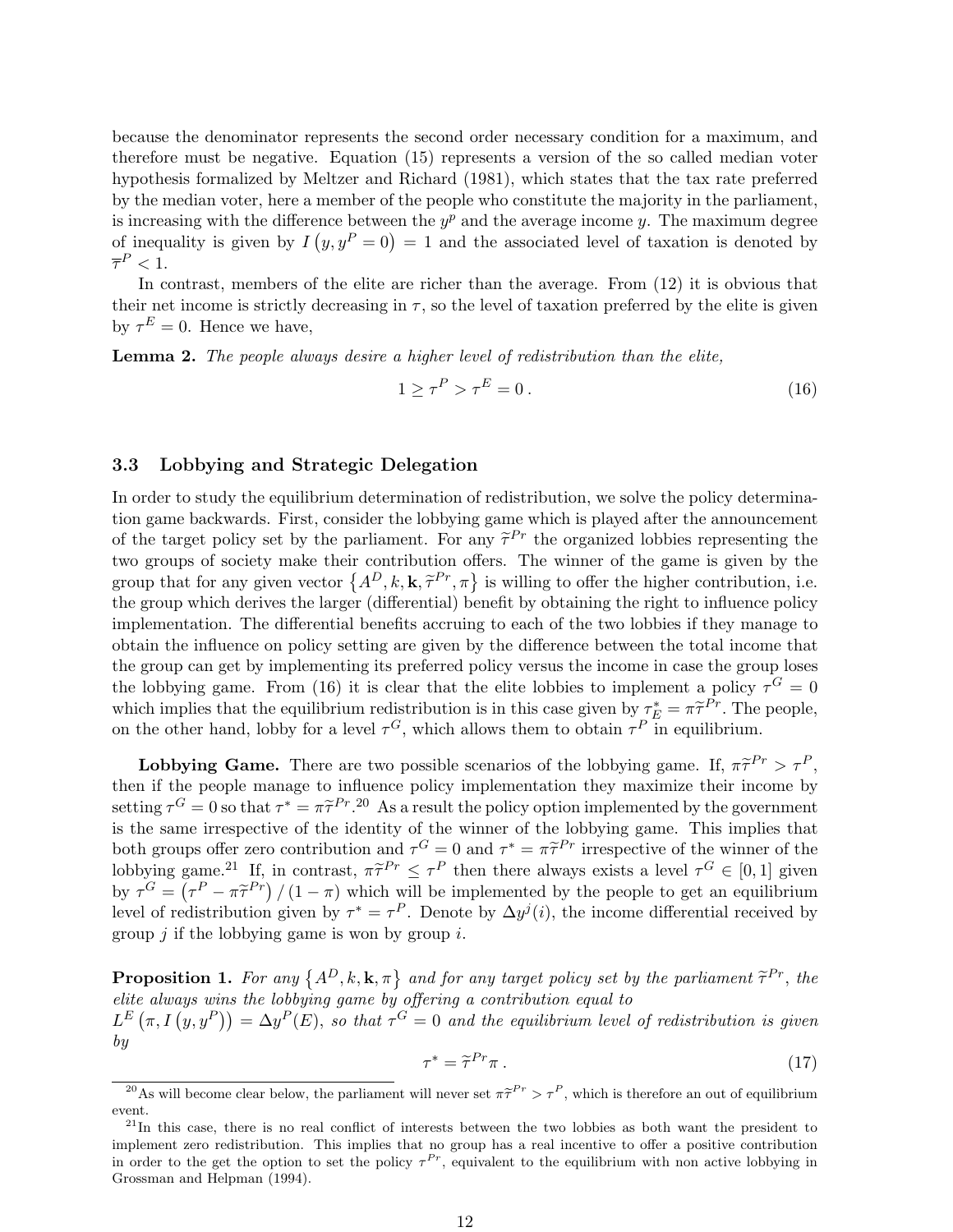Proof. In order to study the outcome of the lobbying game, we need to characterize the differential income of the two groups. Denote as  $a$  and  $b$  the fractions of total income received by the elite when the policies  $\tau_E^* = \pi \tilde{\tau}^{Pr} < \tau_P^* = \tau^P$  are implemented. The differential benefits are therefore given by,

$$
\Delta y^{E} = ay(\pi \tilde{\tau}^{Pr}) - by(\tau^{P}) \quad \text{, and}
$$
  
\n
$$
\Delta y^{P} = (1 - b)y(\tau^{P}) - (1 - a)y(\pi \tilde{\tau}^{Pr}).
$$
\n(18)

This implies

$$
\Delta y^E > \Delta y^P \Leftrightarrow ay(\pi \tilde{\tau}^{Pr}) - by(\tau^P) > (1 - b)y(\tau^P) - (1 - a)y(\pi \tilde{\tau}^{Pr}). \tag{19}
$$

Rearranging, one obtains

$$
\Delta y^E > \Delta y^P \Leftrightarrow y(\pi \tilde{\tau}^{Pr}) > y(\tau^P), \qquad (20)
$$

 $\Box$ 

which is always true for  $\pi > 0$ , irrespective of the actual a and b.

The intuitive reason for this result is that the distortions from taxation in the form of a reduction of the share of capital invested in the formal sector increase with the tax level. Therefore, the policy preferred by the elite generates higher total income and, consequently, the propensity to pay to get the power is larger for the elite than for the people. This implies that either the elite proposes a positive contribution and wins the lobby game or both groups abstain from active lobbying. In both cases the equilibrium level of redistribution coincides with the lower bound fixed by the parliament.

We can now consider the choice of the parliament. When delegating tax implementation to the government, the parliament rationally anticipates the equilibrium of the lobbying game and chooses the tax rate accordingly.<sup>22</sup> In the simple case with only two groups the parliament represents the preferences of the majority of the voters, i.e. the people. The goal of the parliament is therefore to implement the tax rate preferred by the people  $\tau^P$ . This can be done successfully if it is possible to set a target policy  $\tilde{\tau}^{Pr} \in [0, 1]$  such that  $\tilde{\tau}^{Pr} = \tau^P/\pi \leq 1$ . Therefore, if  $\tau^P < \pi$ the parliament can strategically delegate the executive and is able to implement its preferred policy despite not being able to perfectly control the president, who is influenced by the elite's lobby. Strategic delegation is not always successful, however. In the case in which the parliament would actually require a nominal tax rate exceeding 1 to achieve its actually preferred effective tax rate  $\tau^P$ , the parliament is constrained in setting an announced tax rate of 1, because the announced tax rate cannot exceed 1. In this case, when  $\tau^P \geq \pi$  the parliament cannot fully offset the policy choice of the president, and therefore cannot obtain the unconstrained optimal level of redistribution. Hence, the actually implemented level of taxation is strictly lower than the one desired by the people. Since the problem is strictly concave, the parliament maximizes the income of the people by setting a target  $\tilde{\tau}^{Pr} = 1$  so that  $\tau^* = \pi$ .

#### 3.4 Equilibrium redistribution under different political regimes

From the previous results it is clear that the equilibrium redistribution is either  $\tau^* = \tau^P$  if the parliament (and hence the people) is not constrained by the corner at full taxation and can implement its preferred taxation despite imperfect delegation; or  $\tau^* = \pi$  in the case in which the president can successfully reduce effective taxation from the scheme with full redistribution announced by the parliament. Which case prevails depends on  $\tau^P \geq \pi$ .

This observation is recorded in,

 $22$ The literature on strategic delegation in policy selection has studied the possibility that voters rationally elect candidates with preferences different from their own anticipating the equilibrium policy determination. See Persson and Tabellini (1994, 2000) , and Chari, Jones, and Marimon (1997). In the following we discuss how our approach relates with these works.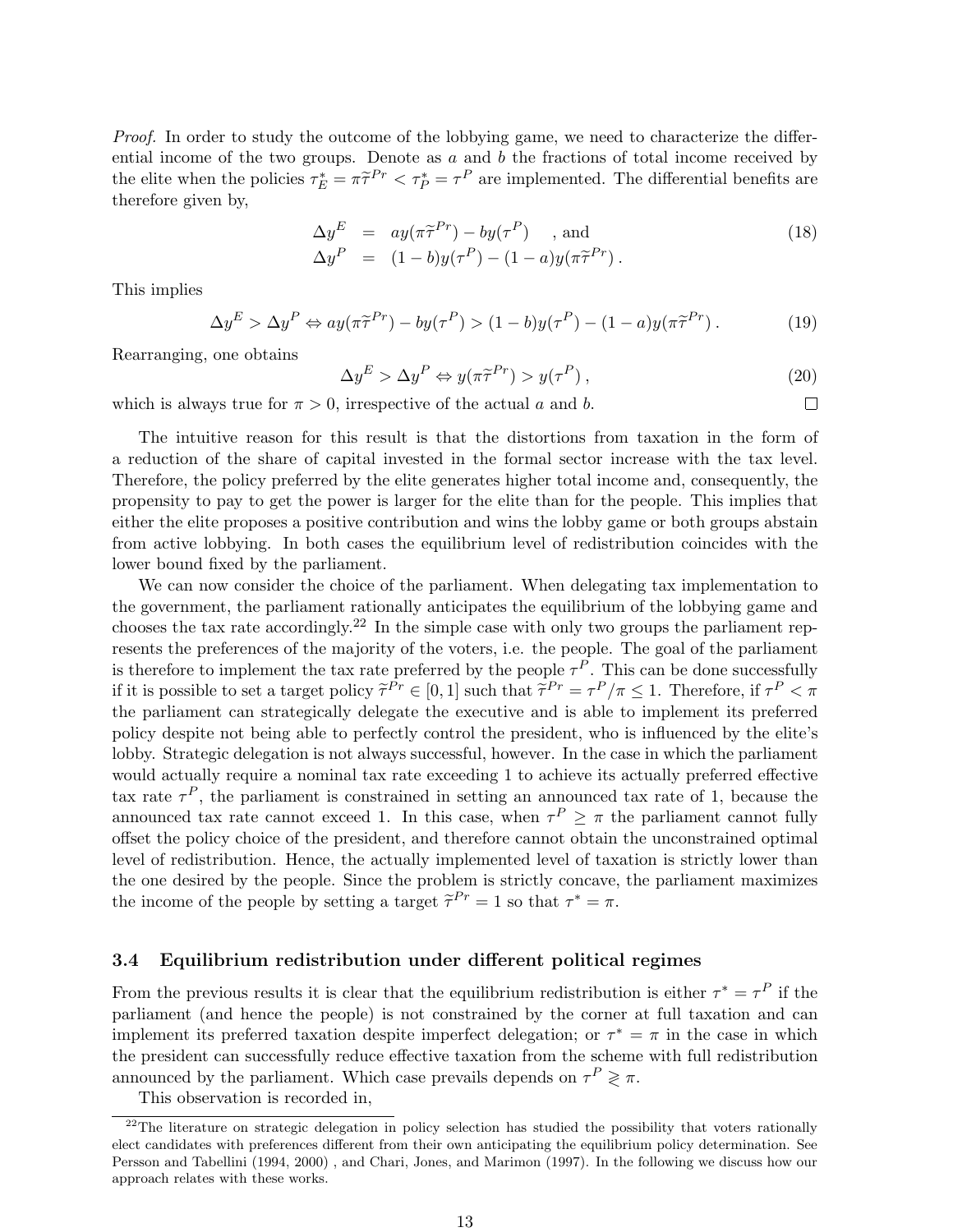**Proposition 2.** For any  $\{A^D, k, \mathbf{k}, \pi\}$  the equilibrium level of redistribution in democracy is given by,

$$
\min\left\{\tau^P, \pi\right\} \,. \tag{21}
$$

*Proof.* The claim that the implemented redistribution scheme is given by either  $\tau^P$  or  $\pi$  follows from the fact that, if  $\tau^P < \pi$ , the parliament can strategically announce a sufficiently high tax rate  $\tau^{Pr}$  to obtain  $\tau^P$ . If, on the other hand  $\tau^P \geq \pi$ , the maximal announcement is 1. Since in both cases, the elite wins the lobbying game due to Proposition 1 implying  $\tau^G = 0$ , which determines the set of possible tax rates. The implementation of the smaller of the two rates follows directly from the conditions for a corner solution of  $\tilde{\tau}^{Pr}$ .  $\Box$ 

As was noted in Lemma 1, under an oligarchic regime only the elite invests in the formal sector, if at all. This implies that when choosing the announcement tax rate  $\tau^{Pr}$ , the parliament (representing the interests of the elite) optimally chooses a tax rate of zero under oligarchy. In fact, all the elite can do in this case is to tax themselves and redistribute the revenues to themselves or to the entire population. Hence, taxation under oligarchy is zero  $\tau^{O} = 0^{23}$ People fully invest in the informal sector, because they cannot be assured to appropriate any rents from the formal sector. This is in line with historical and empirical observations which provide evidence that non-democracies tend to implement more regressive tax schedules (or equivalently that democracies tend to implement more progressive ones).

**Lemma 3.** For any  $\{A^O, k, \mathbf{k}, \pi\}$  the equilibrium level of redistribution in oligarchy is  $\tau^O = 0$ .

Having solved the game on policy implementation under democratic and oligarchic structures, we now turn to the endogenous determination of these democratic structures, and, in particular, the optimal choice of accountability  $\pi$ .

# 4 Endogenous Form of State

This section investigates the role of the circumstances of an endogenous democratic transition for the form of state that is implemented under democracy. We begin by illustrating the path to democratization, and the constitutional choices made when the transition is immanent.

#### 4.1 Democratic transition

Under oligarchy, the elite monopolizes the *de jure* political power over policy implementation. This has several implications concerning both the level of equilibrium redistribution and the possibility to profitably invest in the formal sector. Of course, the elite has always the possibility to voluntarily concede political power to the people. In fact, the elite faces a trade-off between keeping the monopoly on power and extending political power to the people and democratize.<sup>24</sup> Several earlier contributions have considered similar situations in which elites were forced to extend the franchise or had an incentive to extend it for their own economic benefits. In a series of contributions, Acemoglu and Robinson (2000, 2001, 2003, 2004) have illustrated situations in which oligarchic elites were forced to extend the franchise in the face of social unrest and the

<sup>&</sup>lt;sup>23</sup>In a more general setting, this is true irrespective of the form of government  $\pi$  under oligarchy.

 $24$ We use the label democratization for the sake of clarity and illustration. In fact, the model applies more generally to situations in which the political institutions are changed endogenously in order to reap the benefits of larger efficiency linked to the relaxation of commitment problems. In that sense, gradual extensions of the franchise, or events such as the "glorious revolution", despite not being "democratic transitions" in the narrow sense, can be considered in the current framework, as they involve a change of constitution associated with a devolution of power from a ruling elite to formerly disenfranchised and politically powerless societal classes.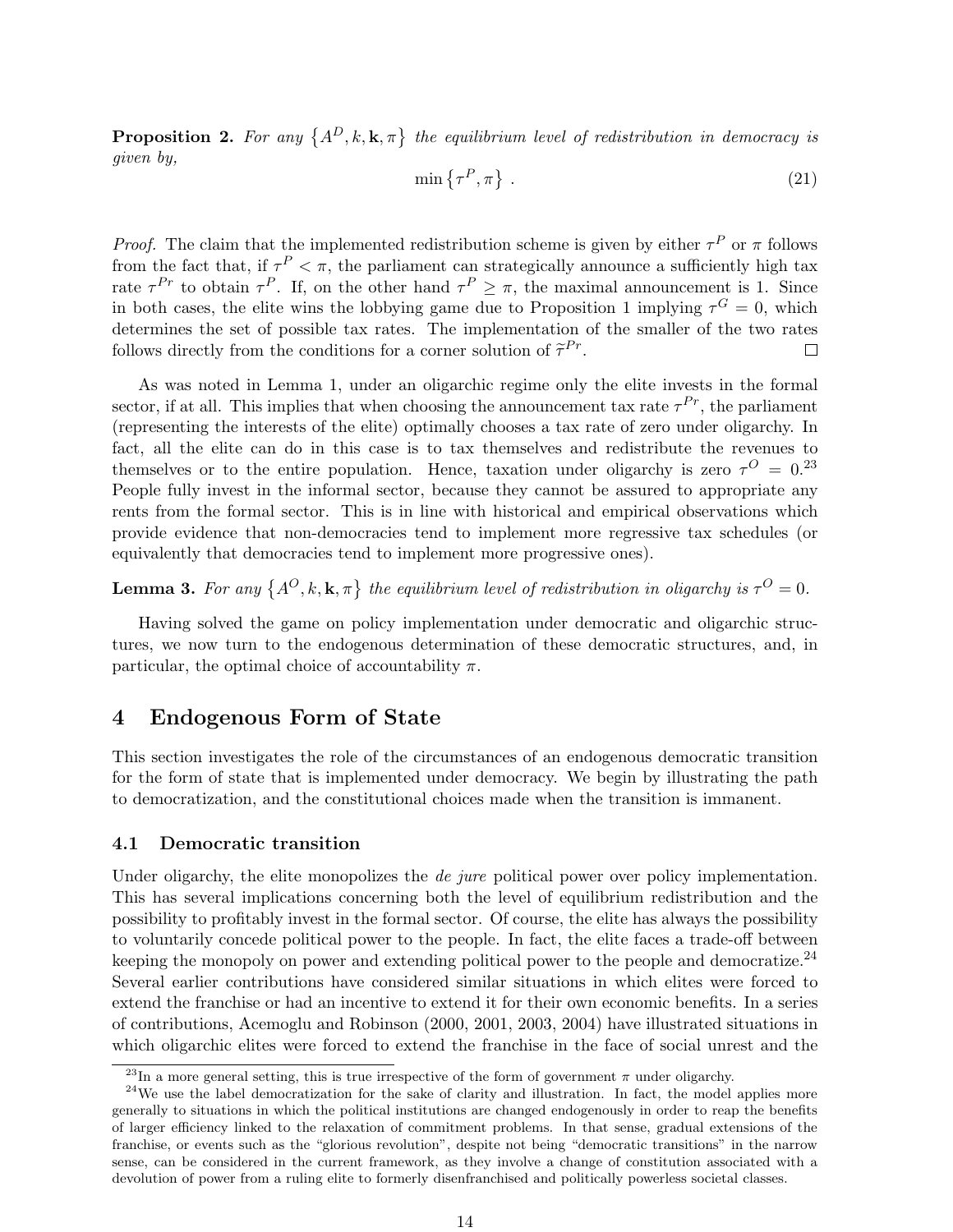immanent threat of social upheaval. In a nutshell, the extension of political franchise to larger parts of the society were the only way for the elite to commit not to tax the people's incomes away, and therefore to avoid a revolution.<sup>25</sup> Other contributions like Bourguignon and Verdier (2000), Lizzeri and Persico (2004) and Gradstein (2004b) have proposed complementary mechanisms that might induce the elite to concede political power to broader groups of society in exchange for economic benefits. The channels described in these articles work through better incentives to accumulate growth-enhancing human capital under democracy, more efficient provision of public goods and the prevention of inefficient rent-seeking and corrupt behavior, and superior possibilities of property rights protection under democracy, respectively.

In the present model the elite faces a trade off between remaining in oligarchy or releasing power to the people, which arises from commitment problems and distortions from taxation. The elite has to trade off an oligarchy that can be continued at the cost of an inefficient allocation of resources in the informal sector, but with the benefit of not having to redistribute income to the poorer people. Or a transition to democracy, where resources can be more efficiently allocated among formal and informal sector, but at the price of progressive redistribution and the efficiency losses implied by taxation of revenues from the formal sector. In order to be able to assess which option is better for the members of a given generation of the elite, the redistribution scheme that is implemented under democracy must be fully specified. To that end, however, the elite has an additional degree of freedom since the form of state must be determined, i.e. the accountability of the executive to the legislative must be set by constitutional rules, in the process of democratization. The elite can initiate a process of democratization with an offer concerning the constitutional rules, in particular, concerning the form of state. The logic of our analysis is, in this respect, similar to the one of Aghion, Alesina, and Trebbi (2004) and Ticchi and Vindigni (2004), who provide essentially static theories on the choice of the constitution in terms of electoral rules. The main conceptual difference of our approach is that we link the choice of a new constitution to the endogenous transition from a political system to another with the goal of investigating how the emerging constitution is affected by the timing of the transition (or equivalently the level of development of the economy) and the circumstances under which the transition takes place (in particular the level of inequality).

Since the preferences of elite and people over the form of state do not coincide we observe conflict of interests. In particular, the elite, which has been shown to be relatively more effective in political influence via lobbying, prefers a form of state where the parliament cannot closely control government actions. The contrary is true for the people, who are more powerful and effective in voting activities, and therefore would prefer an executive that is more accountable to the people-dominated parliament. Without modelling explicitly the game inside the constitutional assembly for the resolution of this conflict of interests we assume that the elite, having the possibility to offer a democratic regime, makes an offer about the form of the state, i.e. a level of  $\pi$ <sup>26</sup>

Any generation of the elite has the possibility to offer democratization. As said before, the advantage of the democratic transition derives from the possibility to reap the benefits of the larger productivity of the investment in the formal sector. On the other hand, extending the political power to the people involves costs in terms of larger redistribution since  $\tau^D$  = the political power to the people involves costs in terms of larger redistribution since  $\tau^-$  =  $\min \{ \tau^P, \pi \} \geq \tau^O = 0$ . The elite can successfully limit redistribution by political influence. This influence, however, involves a cost which is represented by the lobbying contribution.

Hence, the necessary and sufficient conditions for the elite to propose a democratic transi-

<sup>25</sup>See also Acemoglu, Johnson, and Robinson (2004) for a detailed discussion of this 'social conflict'.

 $^{26}$ Since the focus of the paper is on the analysis of the emergence of the endogenous constitution we do not investigate in details the game possibly played to choose how to choose the constitution. Theoretical investigations of the game dealing with "choosing how to choose" the rules of the political game include Messner and Polborn (2004).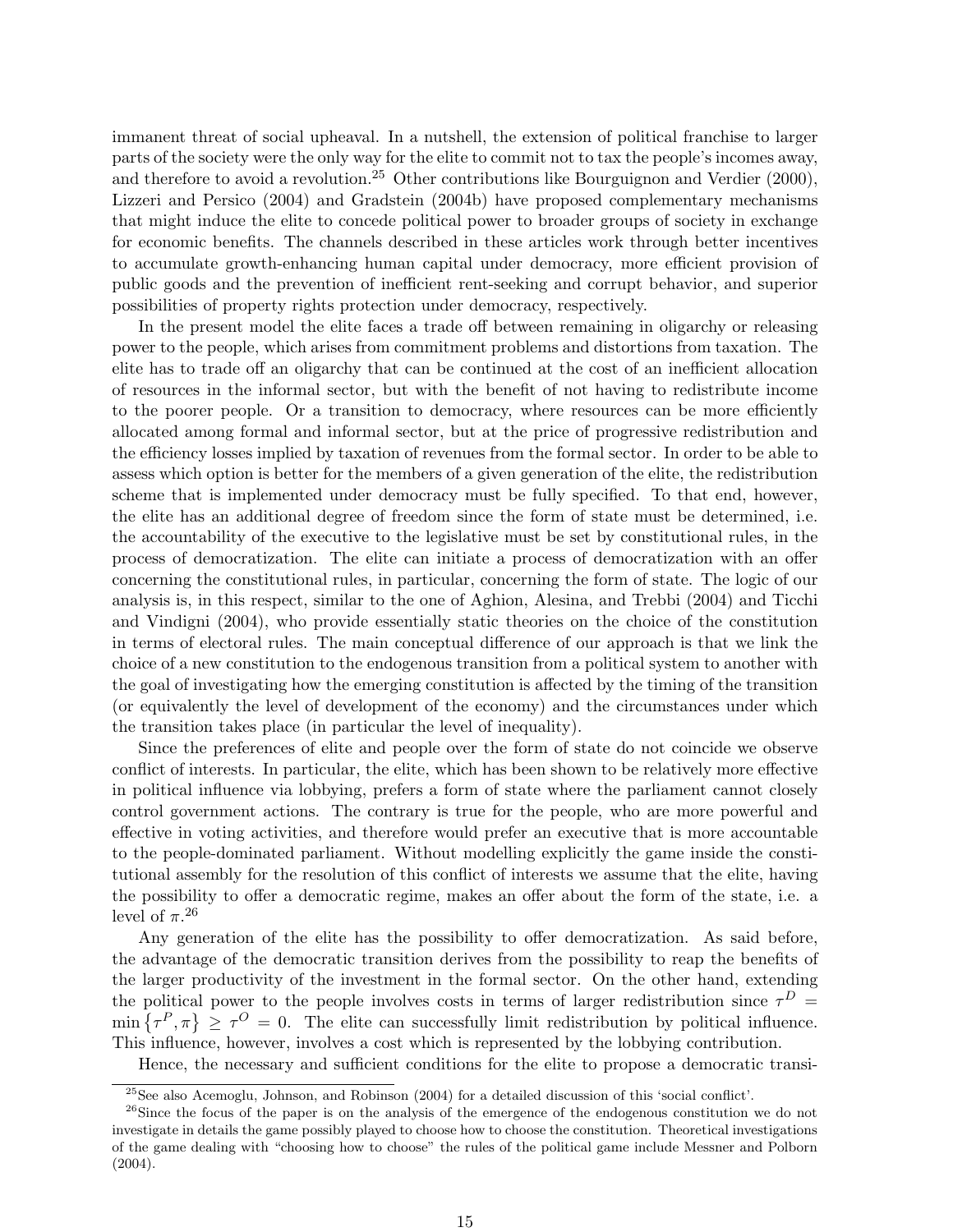tion can be stated as follows: For any given form of state under democracy  $\pi$ , and any given  $A^D, A^O, k, \mathbf{k}$  the elite prefers a democratic regime to an oligarchic system if an only if,

$$
y^{E} (\tau^{O}, A^{O}) \leq y^{E} (\tau^{*} (\pi), A^{D})
$$
  
\n
$$
\Leftrightarrow A^{O} k^{E} \leq (1 - \tau^{*} (\pi)) A^{D} k^{E} + \tau A^{D} \theta (\tau)^{\alpha} k^{\alpha} - L (\pi, I (y, y^{P}))
$$
\n(22)

If this condition does not hold, the elite obtains a higher net income under oligarchy, and therefore strictly prefers to stay in power. While we postpone the analysis of the conditions under which democratization takes place it is immediate from (22) that inequality plays an important role. In fact, if there were no inequality in society, i.e. for  $k^E = k^P = k$ , redistribution would be zero under any form of government in democracies,  $\tau^*(\pi) = 0$  so that democracy would represent the best option for the elite for any  $A^D > A^O$ . In the presence of inequality, however, the elite faces a trade-off. We already know that the larger is inequality the less appealing is the democratic transition because inequality increases  $\tau^P$  and, therefore, desired redistribution by the people. Hence, for any  $I(y, y^P)$  the profitability of democracy increases with the gap  $A<sup>D</sup> - A<sup>O</sup>$  reflecting the inefficiency associated with the oligarchic regime.

#### 4.2 Form of State

We now investigate the elite's preferred level of accountability  $\pi$  under which it would actually initiate a democratic transition. In other words, we look for the level of  $\pi$  which maximizes the elite's net income under democracy, given by the expression on the right hand side of condition (22). The analysis of the game determining the equilibrium level of redistribution in democracies in the last section has shown that for any form of government  $\pi$  only two possible levels of redistribution can emerge in equilibrium. Either the parliament can implement its preferred tax rate equal to  $\tau^P$  or the elite can successfully limit redistribution to  $\pi$ . Consequently, the possibility to influence the equilibrium policy through the lobbying process is a viable option only if the parliament is constrained in setting the taxation, i.e. if  $\tilde{\tau}^{Pr} = 1$ . For any given level of  $\tau^P$  we can therefore identify a unique lower bound  $\underline{\tau}(\tau^P)$  given by,

$$
\underline{\pi}(\tau^P) = \begin{cases} \tilde{\tau}^P(\tau^P, \pi) = 1 & \forall \pi \leq \underline{\pi}(\tau^P) \\ \tilde{\tau}^P(\tau^P, \pi) = \tau^P/\pi & \forall \pi > \underline{\pi}(\tau^P) \end{cases}
$$
(23)

This essentially implies that  $\pi$  $\overline{\tau^P}$  $=\tau^P$ . The president, once lobbied, implements the lower bound of this range that is imposed on him by the political institutions,  $\pi \tilde{\tau}^{Pr}$ . As a direct result of the lobbying game, the president has some discretion in setting the policy only if the level of or the loopying game, the president has some discretion in setting the policy only if the level of accountability is not too large, i.e. if  $\pi < \pi$  ( $\tau^P$ ). This result implies a limit to the parliament's possibility to strategically counteract the lobbying influence of the elite on the president. If the tax desired by the parliament is very large (for example close to one), any possibility of the president amending the implemented tax rate induces the parliament to revise its announcement upwards, up to full taxation. Whenever the parliament announces full taxation, however, the effective taxation cannot exceed  $\pi$ , as shown above in Proposition 2.

Consider first the minimum level of  $\pi(\tau^P)$  above which the parliament can induce its preferred level of redistribution by strategic delegation:  $\pi(\tau^P) = \tau^P$ . Since  $\tau^P$  is implicitly defined by condition (15),  $\tau^P$  increases with inequality. We can therefore implicitly denote the lower bound on  $\pi$  as a function of the degree of inequality. The larger the degree of inequality the larger the preferred  $\tau^P$  and the larger is the degree of accountability necessary to the parliament to control policy implementation.

**Proposition 3.** (i) For any level of inequality, and accordingly any given  $\tau^P$ , there exists a **Proposition 3.** (*i)* For any level of inequality, and accordingly any given  $\tau^*$ , there exists a minimum level of accountability  $\underline{\tau}(\tau^P)$  such that for any  $\pi > \pi(\tau^P)$  the equilibrium policy minimum level of accountability  $\pi(\tau^*)$  such the same of  $\tau^* = \tau^P$  while for any  $\pi < \pi(\tau^P)$ at for any  $\pi > \pi(\tau^*)$  ine equivariant<br>we have  $\tau^* = \pi$ . (ii) The threshold  $\underline{\pi}$  (  $p$ <sub> $\tau$ </sub> $P$ <sub>)</sub> is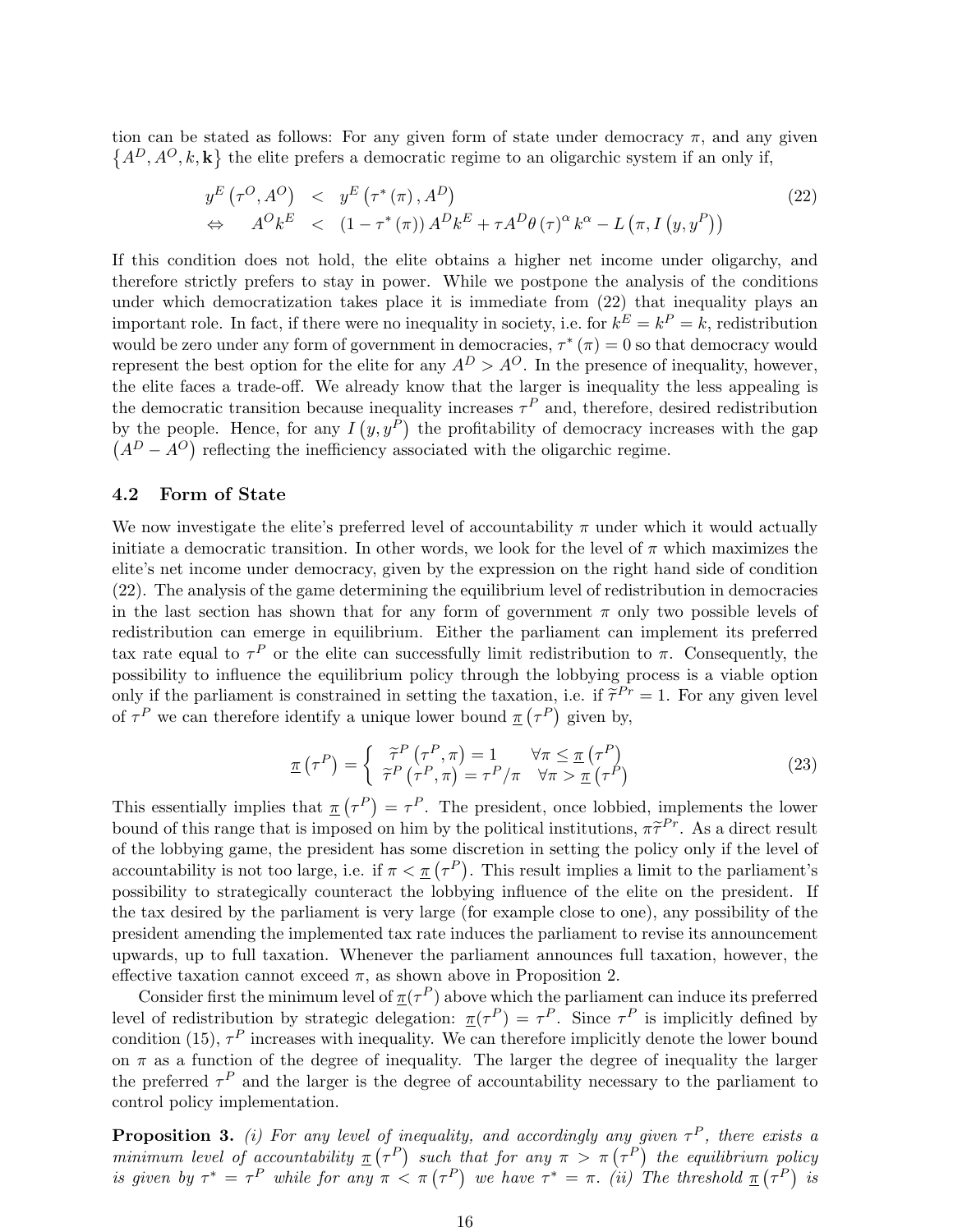increasing in I  $(y, y^P)$ , implying that the range of levels of  $\pi$  in which the elite can effectively influence the degree of redistribution increases with inequality:  $[0, \pi(\tau^P)].$ 

*Proof.* For interior solutions for  $\pi$ , true distortions from taxation are necessary, i.e.  $\tilde{\tau}^{Pr} = 1$ . Because of Proposition 2 the maximum taxation implemented under presidential systems is  $\pi$ . From equation (23) and the discussion about the parliament's optimal announcement policy, we know that  $\partial \tilde{\tau}^{Pr}(\tau^P, \pi) / \partial \pi < 0 \ \forall \ \pi > \pi$ , but  $\partial \tilde{\tau}^{Pr}(\tau^P, \pi) / \partial \pi = 0 \ \forall \ \pi \leq \pi$  because  $\tilde{\tau}^{Pr}$  is bounded from above at 1. In this case the parliament cannot react to the lobbying influence on the president by demanding a higher tax, and for any  $\pi \leq \pi : \tau^* \leq \tau^P$ . Therefore, the elite can only effectively restrict taxation through lobbying the president if the announcement of the parliament  $\tilde{\tau}^{Pr} = 1$ . This is only possible if a  $\pi < \pi$  can be implemented. Alternatively, if  $\tilde{\tau}^{Pr}$  < 1, the elite cannot successfully induce an equilibrium tax rate different from the one preferred by the people even if the elite wins the lobbying game. The result follows since

$$
\frac{\partial \underline{\pi}(\tau^P)}{\partial I(y, y^P)} = \frac{\partial \underline{\pi}(\tau^P)}{\partial \tau^P} \frac{\partial \tau^P}{\partial I(y, y^P)} > 0.
$$
\n(24)

 $\Box$ 

This result implies that a sufficiently large level of inequality is a necessary condition to make a presidential system profitable for the elite. The reason is that a larger level of inequality increases the preferred level of redistribution by the parliament. But the larger the target redistribution  $\tau^P$ , the more strict is the required accountability necessary to implement the target by strategically delegating to the president so that the minimum degree of  $\pi$ , which allows the parliament to obtain  $\tau^P$ , increases. In other words, even a more accountable president can successfully implement a policy different from  $\tau^P$ . This implies that, when inequality is higher, the elite is successful in effectively influencing the policies even if the president is more accountable, i.e. for larger levels of  $\pi$ . In other words, when inequality is larger, the people can implement their preferred tax rate only if the parliament can control the executive more closely, that is, when the president is more accountable.

We now turn the optimal choice of the form of government from the elite's point of view. The level of  $\pi$  preferred by the elite results in the optimal balance between a successful limitation of rever or  $\pi$  preferred by the effect results in the optimal balance between a successful imitation of redistribution and the associated cost of lobbying  $L^E(\pi, I(y, y^P))$ . As seen before, in the range  $\pi \in [\pi(\tau^P), 1]$  the strategic delegation of policy implementation results in  $\tau^* = \tau^P$ , so lobbying the president cannot avoid the implementation of the parliament's preferred redistribution scheme. In this situation the elite has no incentive to contribute any positive amount so that scheme. In this situation the enternal no incentive to contribute any positive amount so that  $L^E(\pi, I(y, y^P)) = L^P(\pi, I(y, y^P)) = 0$  so that  $\tau^G = 0$ . As a result the utility of the elite is the same for all  $\pi \in [\pi(\tau^P), 1]$ . Assume that in this case a parliamentary system is implemented.<sup>27</sup>

The elite, in turn, can succesfully limit the degree of redistribution in the range  $\pi \in [0, \pi(\tau^P)]$ The effect in turn, can successfully finit the degree of redistribution<br>but only at the cost  $L^E(\pi, I(y, y^P))$ . From Proposition 1 we have,

$$
L^{E}\left(\pi, I\left(y, y^{P}\right)\right) = \Delta y^{P}(E) = \left[y^{P}\left(\tau^{P}\right) - y^{P}\left(\pi\right)\right](1-\eta)
$$
\n(25)

In order to limit redistribution the elite faces a cost  $L^E\left(\pi, I\left(y, y^P\right)\right)$  which is larger the lower is the accountability of the government. The constrained optimal level of  $\pi$  therefore solves the problem,

$$
\pi^{E} = \arg \max_{\pi} \left\{ (1 - \pi) A^{D} k^{E} + \pi A^{D} \theta \left( \pi \right) k - L^{E} \left( \pi, I \left( y, y^{P} \right) \right) \right\}
$$
\n
$$
\text{s.t.} \quad \pi \in [0, \underline{\pi}(\tau^{Pr})], \tag{26}
$$

 $27$ This assumption is rationalized by the fact that this would be the unique result in the case in which limiting importance of the parliament involves any (negligible) cost  $\varepsilon$ .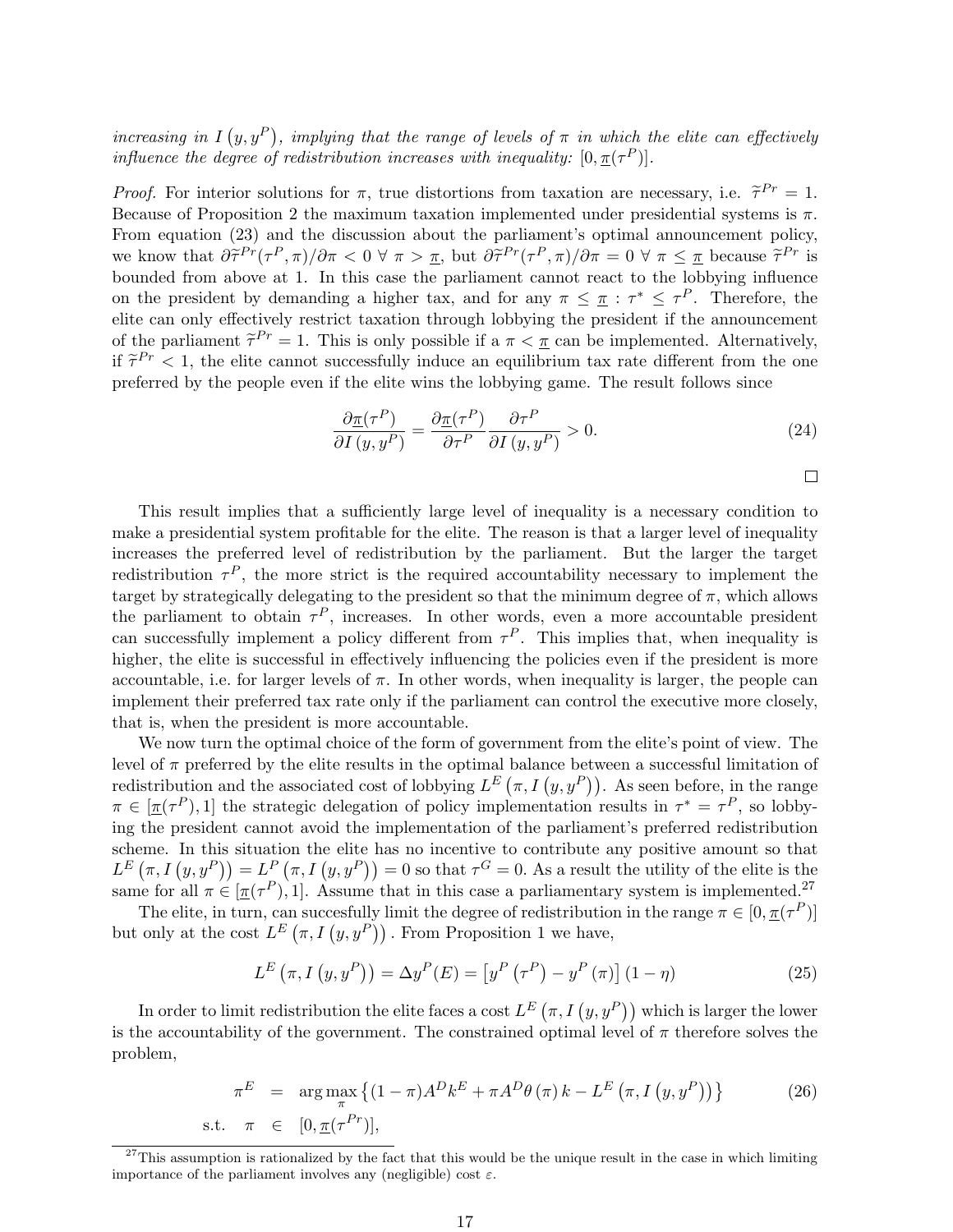where the optimal degree of accountability  $\pi$  identified by (26) either results in an interior solution  $\pi^E < \pi(\tau^{Pr})$  or a corner solution  $\pi^E = \pi(\tau^{Pr})$ . This means, the elite has to compare the solution  $\pi^- \leq \pi(\tau^-)$  or a corner solution  $\pi^-$  =<br>two options  $\pi^E$  and  $\pi = 1$ . But note that  $y^E$  (  $\frac{\pi}{\pi^E}$  >  $y^E$  ( . ms me<br> $\pi(\tau^P))$ only if it is an interior solution. In other words, a presidential system is profitable only if  $\pi^E \leq \pi(\tau^{Pr})$  since if  $\pi^E = \pi(\tau^P)$  this solution cannot deliver higher indirect utility than the pure parliamentary solution  $\pi = 1$ . To see this consider the the limit case in which the constrained and the unconstrained solution of (26) coincide so that  $\pi^{E} = \pi(\tau^{P})$  results from interior first order conditions of (26). In this case the tax rate implemented is given by  $\tau^* = \tau^P$  as in the pure parliamentary case  $\pi = 1$ . case the tax rate implemented is give<br>But because  $L^{E} (1, I (y, y^P)) < L^{E}$ en by  $\tau = \tau^*$  as in the pure parliamentary case  $\pi = 1$ .<br>  $\pi(\tau^P), I(y, y^P)$ , any constrained optimum is dominated by a pure parliamentary system. Thus, any constrained solution delivers lower utility than the unconstrained one, and a presidential system must imply an interior solution. Therefore, if the elite prefers a presidential system, the optimal level of delegation  $\pi^*$  is implicitly characterized by interior first order conditions to the problem (26),

$$
F^{E}\left(\pi, k, k^{E}, A^{D}\right) = 0
$$
\n
$$
\left(y - y^{E}\right) - \frac{\left(A^{D}\right)^{2}\left[(1 - \alpha)\left(1 - \pi\right) - \pi\right]}{\left(1 - \alpha\right)\left[A^{D}\left(1 - \pi\right)\right]^{\frac{2 - \alpha}{1 - \alpha}} - \frac{\partial L^{E}(\pi, I\left(y, y^{P}\right))}{\partial \pi} = 0
$$
\n
$$
(27)
$$

Noting that in the range  $\pi \in$ £  $[0, \pi(\tau^P) = \tau^P]$ the net income of the people  $y^P(\pi)$  is strictly increasing in  $\pi$ , this implies the following

Lemma 4. For any  $\{A^D, k, \mathbf{k}\}$ the equilibrium contribution paid by the elite is decreasing in the accountability of the government.

Proof. Using equation (25) and (13) we have

$$
\frac{\partial L^E(\pi, I\left(y, y^P\right))}{\partial \pi} = -\frac{\partial \left(y^P\left(\pi\right)\left(1-\eta\right)\right)}{\partial \pi} < 0\tag{28}
$$

since by definition of preferred taxation  $\tau^P$  then  $y^P(\pi)$  is increasing in  $\pi$  in the range  $[0, \pi(\tau^{Pr})]$ .

Using this first order condition  $F^{E}(\pi, k, k^{E}, A^{D})$  $= 0$ , one can infer how inequality shapes the preferred form of government. Since the optimal choice of  $\pi$  in the presidential system is characterized by optimality conditions, the comparative statics with respect to inequality can be inferred from restricting attention to the interior optimum to the optimization problem. We have the following,

**Lemma 5.** For any  $\{A^D, k, \mathbf{k}\}$ , the degree of accountability implemented in a presidential sys-**Lemma 5.** For any  $\{A^-, \kappa, \kappa\}$ , the aegree of accountability implemented in a president<br>tem is given by  $\pi^E < \pi(\tau^{Pr})$  is strictly decreasing with the degree of inequality  $I(y, y^P)$ .

Proof. See appendix.

Taken together, the last results imply that a presidential system, i.e. a system with  $\pi < 1$ , can be profitably implemented by the elite only if inequality is sufficiently large.

**Proposition 4.** For any  $\{A^D, k, \mathbf{k}\}$ , there exists a level of inequality  $\overline{I}$  $(y, y^P)$  $\lim_{n \to \infty} 4$ . For any  $\{A^D, k, \mathbf{k}\},\$  there exists a level of inequality  $\overline{I}(y, y^P)$  such that that for any  $I(y, y^P) \leq \overline{I}(y, y^P)$  the implemented form of government is fully parliamentary  $\pi^* = 1$ . Conversely, for any I  $\begin{array}{c} y, y \to t \ (y, y^P) \end{array}$  $> \overline{I}$ plemented form of government is fully parliamentary  $\pi = 1$ .<br>  $(y, y^P)$  a presidential system with  $0 < \pi^E \leq \pi(\tau^P)$  can be implemented. The preferred level of accountability in the presidential system is strictly decreasing *umplemented.* The prejerred level of with inequality,  $\partial \pi^E/I\left(y,y^P\right) < 0$ .

 $\Box$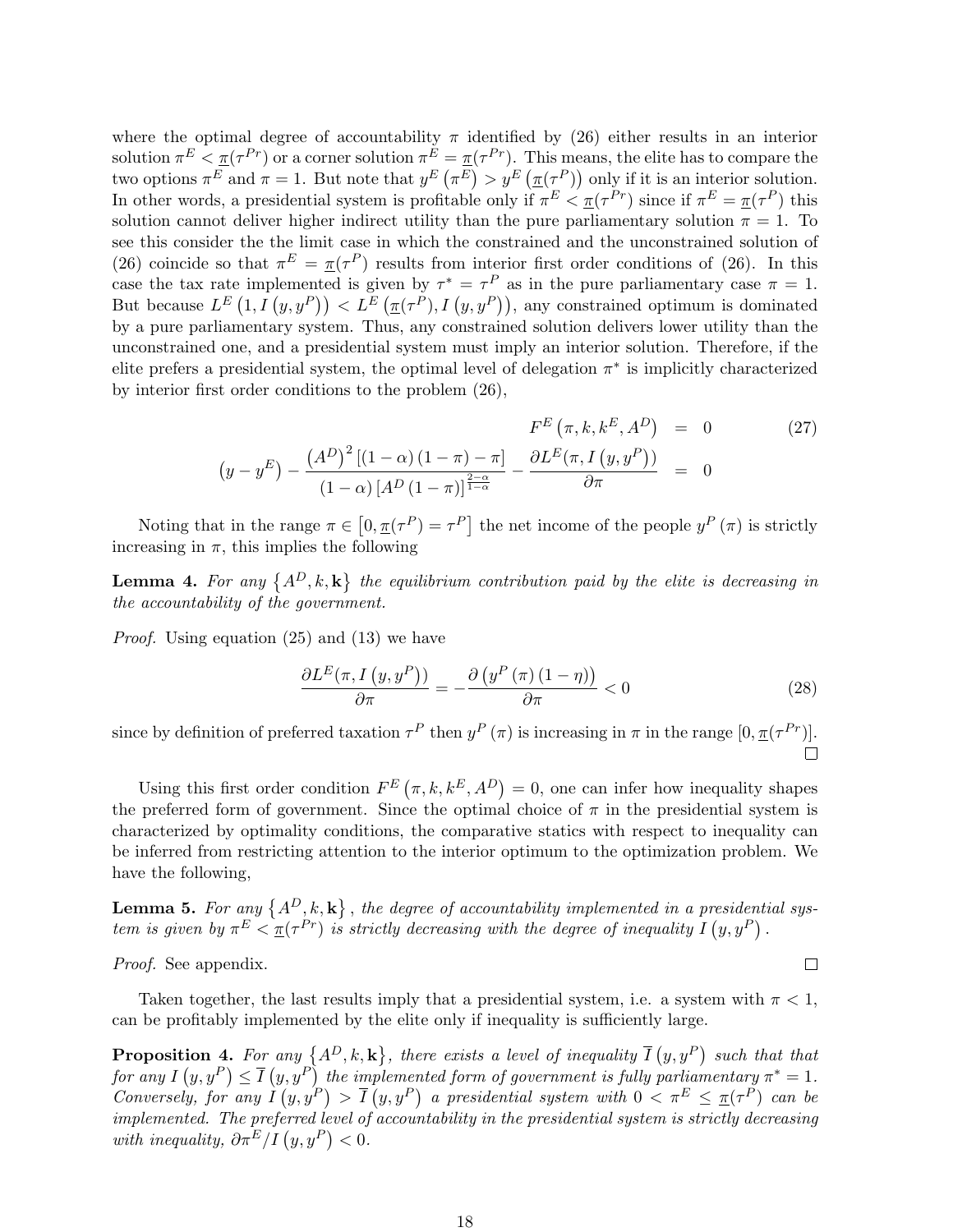$(y, y^P)$  $= 0$ . In this case  $\underline{\tau}(\tau^P) = \tau^P = 0$  so that no Proof. Consider first the case of equality, I presidential system can be observed. By Lemma 5,  $\pi^{E}$  is strictly decreasing with inequality while, from Proposition 3,  $\pi(\tau^P)$  is strictly increasing in  $\tau^P$  and therefore inequality with  $\pi(0) = 0$  and  $\underline{\pi}(\tau^P(1)) = \overline{\tau}^P$ . Hence, if a presidential system can be profitably implemented, by intermediate value theorem, there must exist a unique level of inequality  $I(y, y^P)$  such that problem (26) delivers an interior solution.  $\Box$ 

Note the difference to the result regarding the effect of inequality on the feasible set given Note the difference to the result regarding the effect of inequality on the reasible set given<br>by  $[0, \pi(\tau^{Pr})]$ , which increases with inequality as  $\pi(\tau^{Pr})$  increases. The intuition for the fact that the optimally desired level of accountability from the elite's point of view decreases with inequality follows directly from the linear progressive taxation. That means, for a given taxation higher inequality imposes a higher cost on the (richer) elite. Hence, the elite prefers (and covers the implementation cost for) a lower level of taxation.

While all the results concerning endogenous constitution and democratization are collected in section 6 we summarize some useful information as

Remark 1. The form of government is parliamentary for low levels of inequality at the moment of the democratic transition and presidential for larger levels. A presidential system limits redistribution to  $\pi < \tau^P$ . While in parliamentary systems the level of redistribution increases with inequality this is not the case in presidential systems.

### 5 Electoral Systems

In order to study the role and determinants of the form of state, we have so far restricted attention to presidential and parliamentary systems. Details of the electoral rules determining the allocation of the seats in parliament, or likewise the rules according to which the executive is appointed have been neglected. A number of recent papers investigate the role of electoral rules for policy outcomes.

In this section, we extend the analysis and consider two possible alternative electoral systems: majoritarian and proportional voting. This extension allows us to analyze the choice of the form of government jointly with the selection of the electoral system in the game determining the design of the constitution. After introducing a simple voting model we study the problem of policy implementation with different electoral rule and investigate how equilibrium taxation depends on inequality.

#### 5.1 Set up and Electoral Rules

In order to be able to make a meaningful distinction between the two systems while keeping the level of complexity to a minimum, we relax the the simplifying assumption of two groups, and assume the population is formed by three distinct groups of different sizes  $s^i$ . In particular, there is an elite making up for a fraction  $s^E = \eta$  of the population, a middle class with size  $s^M = \mu$ , and a group of people of size  $s^P = (1 - \eta - \mu)$ . As before, the elite is the richest group while the people constitute the poorest group of society. None of the three groups collects the absolute majority of the population and that the elite is not the largest group so that  $s_i < 1/2$  for all i. majority of the population and that the enters not the largest group so that  $s_i < 1/2$  for all  $^{28}$  We assume that the middle class is the largest group in society so that  $s^M > \max\left\{s^E, s^P\right\}$ . 29 The average capital endowment of the elite is intermediate between the one of the elite and the one of the people so that  $k^E > k^M > k^P$ . Denote the vector collecting groups shares and average

<sup>&</sup>lt;sup>28</sup>The case in which one group has the absolute majority would not allow a meaningful distinction between proportional and majoritarian electoral systems with the usual definitions.

 $^{29}$ This assumption has also been made by Milesi-Ferretti, Perotti, and Rostagno (2002) and Ticchi and Vindigni (2004), among others.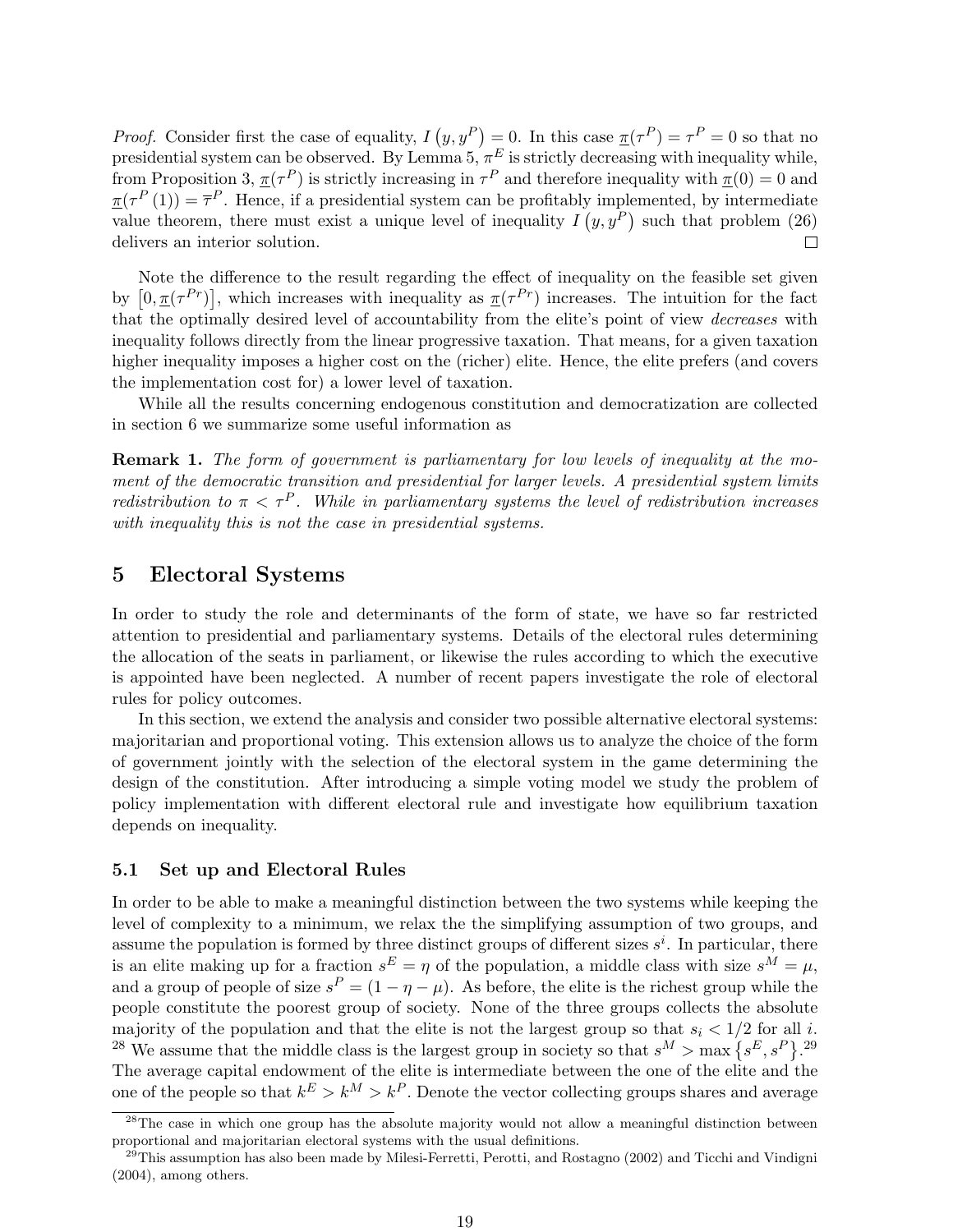capital endowments as  $s =$ ©  $s^E, s^M, s^P$ and  $\mathbf{k} =$ ©  $k^E, k^M, k^P$ , respectively. The total income of the economy can therefore be expressed as,

$$
y = \eta y^E + \mu y^M + (1 - \eta - \mu)y^P.
$$
 (29)

In line with the empirical regularity that the median income is lower than the average income, we assume that the income of the middle class is strictly lower than the average income in society,  $y^M < y$ .

The political process is modelled in a citizen candidate representative democracy framework drawing on Osborne and Slivinski (1996) and Besley and Coate (1997) where all citizens can run for office. Candidates derive a certain utility  $e > 0$  if being elected while they have to pay a fix cost  $r > 0$  with  $e > r$ . Denote by  $p^i$  the probability faced by an agent of type i of being elected if running. Running for office does not involve any monetary reward so that  $e$  represents, for example, a psychological utility received for being elected in the parliament and  $r$  the mental effort involved in the candidacy.<sup>30</sup> A candidate rationally decides to run for office if and only if effort involved in the candidacy.<sup>20</sup> A candidate rationally decides to run for office if and only if<br>the receives, in equilibrium, a net expected gain so that  $(p^{i}e - r) \geq 0$ . This implies that a citizen will run as a candidate only if the probability of winning,  $p^i$ , is non zero. Candidates cannot make binding commitments on the policy they will support once elected to the parliament so that the announcement of supporting any policy different from their preferred one is not credible. Voting is sincere so that every individual votes for the candidate among those who endogenously decide to participate, that supports the policy which maximizes individual income.<sup>31</sup>

We need to study the two stages leading to policy setting. In the first stage citizens decide to run for office, voting takes place and the elected candidates form the parliament. In the second stage the decisive majority in parliament is formed within the group of elected representatives, which amounts to set the policy target to be implemented by the executive.

Concerning the first stage, in line with the literature, we model the majoritarian voting as a "winner take all" system in which each voting district elects only one representative while in a proportional system several candidates are elected in any district. As pointed out by several authors these different systems have very different implications for the composition of the parliament even in the case in the distribution of different social groups is similar across districts. Consider a parliament with size  $\rho \in (0,1)$  so that only a fraction  $\rho$  of the population can be elected into the parliament. A "party" is endogenously formed by all candidates of the different types running for office. To catch the main difference between the voting systems, we assume that a majoritarian system is composed of  $\rho$  districts with identical distribution of voters of the different groups. Each district elects the one candidate collecting the majority of votes. A proportional system, on the contrary, is composed by a unique district in charge of electing  $\rho$  candidates. The seats in the parliament are allocated to the different parties in proportion to the votes collected by each one.<sup>32</sup>

The second stage of policy setting is about forming the political majority that makes legislative decisions: inside the parliament the redistribution target is chosen by the party or the coalition of parties collecting the absolute majority of seats. Concerning the formation of the decisive majority we draw on Milesi-Ferretti, Perotti, and Rostagno (2002) and assume that

 $30$ Besley and Coate (1997) label this utility benefit as *eqo benefit*. Since risk aversion is not important for the problem at hand we take on board the net benefits from holding office by considering a utility formulation with separable and linear utility so that  $u = u(c_i, b_i) + (p_i e - r)$ .

 $31$  For simplicity we do not consider the possibility that voters can abstain so that if only one type of candidates run for office they receive all votes. Besley and Coate (1997) consider strategic voting behavior. In our set up the strategic behavior is implemented by the citizens elected in the parliament. This is discussed in more details later on.

 $32$ Similarly, Milesi-Ferretti, Perotti, and Rostagno (2002) fix the number of representative to 3 and split the population in 3 groups with 3 districts in majoritarian system and one district electing 3 candidates in the proportional one.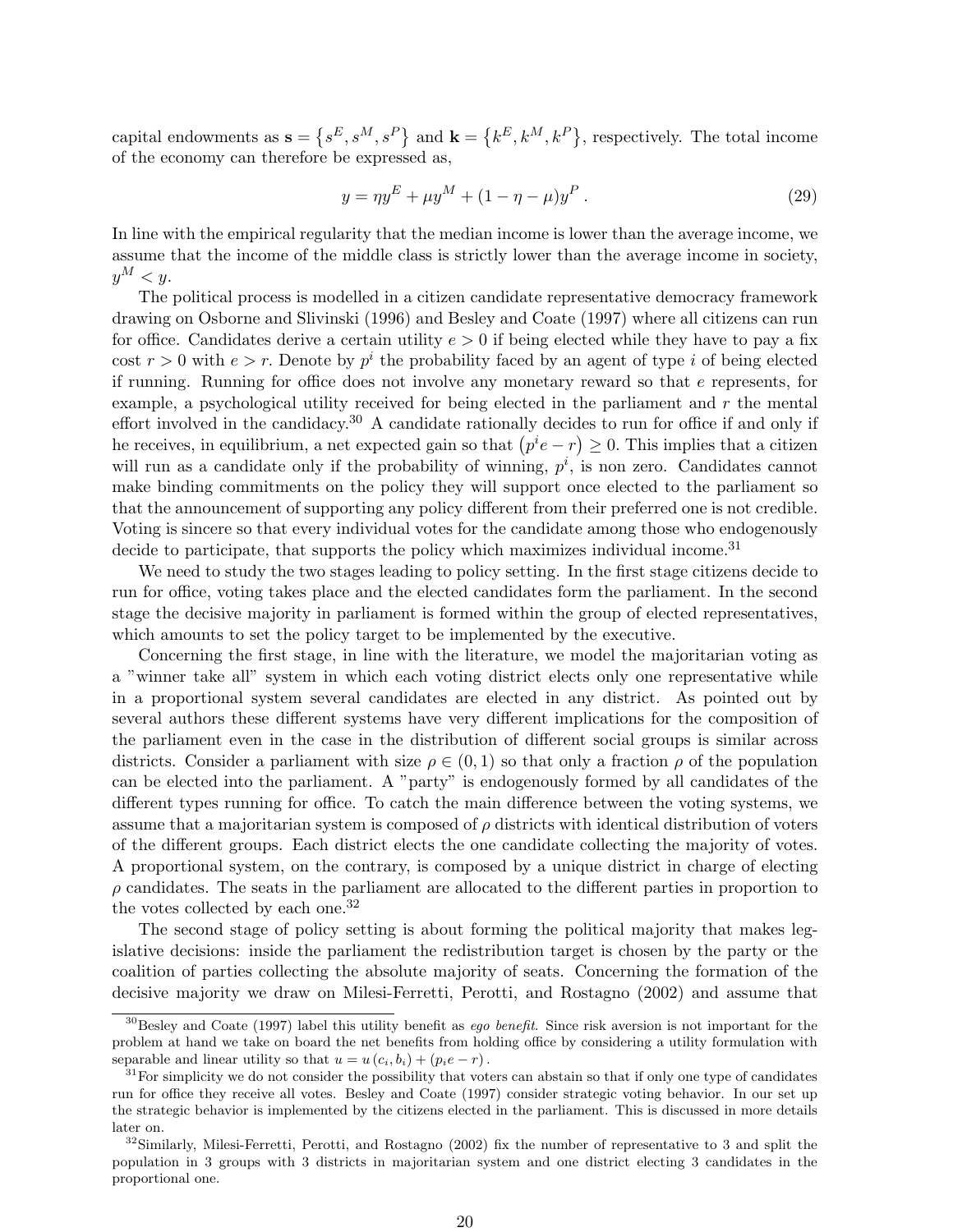the party with relative majority can make an offer to, at least, one other party subject to the constraint that the government maximizes the joint utility of its members. Therefore forming a coalition implies a compromise concerning policies. The party in charge of forming the government makes an offer to a second party only. If this offer is rejected it is still possible to make an offer to the third party. If also this offer is rejected, no coalition is formed and all representatives receive a status quo level of utility  $\underline{u}_i$ , which we assume to be inferior to the one they can get by reaching any agreement implying any policy  $\tau$ . As in previous contributions, assuming an inferior status quo implies that even the worse coalition is preferred to non forming a government.<sup>33</sup> This allows us to concentrate attention to the type of coalition emerging in equilibrium.

#### 5.2 Parliamentary State

Majoritarian System. In a parliamentary state with majoritarian electoral systems only one type of candidate optimally decides to run for office. Since the distribution of types in the population is the same among districts, all the districts elect the same type of candidate. For all agents belonging to a different group there is no gain from running without having the probability to win, so no candidate from the other groups runs for office.

**Lemma 6.** In a majoritarian system the parliament is formed only by individuals of the middle class and the level of redistribution desired by parliament is given by  $\tau^{Pr} = \tau^M$ .

Proof. In equilibrium only citizens from the winner group run for office. If only poor are running an agent belonging to  $M$  can run and win (getting the support of the rich). If only the rich run then, again, a candidate from the middle class can win by running. Imagine that candidates from all groups run for office, then a middle class candidate would win. Hence, running for office cannot be optimal for candidates from other groups. Therefore the only equilibrium is when only candidates from group  $M$  run for parliament.<sup>34</sup>  $\Box$ 

All candidates belong to group M, and by free entry we have  $p^M e = r$  so that in equilibrium we have  $p^M = 1/a^M$  where  $a^M$  is the number of citizens of type M running for office in any district.<sup>35</sup> Since the winning group implements  $\tau^M$ , in a parliamentary majoritarian system the equilibrium level of redistribution only depends on  $I(y, y^M)$ .

Proportional System. In parliamentary proportional systems each party gets a proportion of votes equal to the one of the different types inside the population. Therefore the different

 $33$ The status quo utility could be the one associated to repeating the elections, a possibility, which is highly disliked by all elected candidates. Milesi-Ferretti, Perotti, and Rostagno (2002) consider a game in which the social groups differ in the geographical location but not on the across groups distribution of income. While they assume that the prime minister in charge of forming the coalition is selected randomly we the assume that the party in charge of forming the government is the one collecting the relative majority. In fact the agenda setter is not irrelevant for equilibrium selection and, with income inequality, it is reasonable to assign this advantage to the larger party. An alternative coalition formation game is proposed by Ticchi and Vindigni (2004) who assume that if the offer made by the larger party (which in they assume to be the middle class) is rejected, then the offer is made randomly by one of the other two. In both papers the default policy implies a lower utility than any possible agreement.

<sup>&</sup>lt;sup>34</sup>The result depends of the fact that the middle class desires a level of redistribution which is intermediate between the one preferred by the Elite and the People. To see this note that it would be unchanged even if the poor were the largest groups. In that case if candidates from both types run than the winner is either from M or P depending on group size. But if P wins the other candidates decide not to run in the first place. Since as seen before having only poor running cannot be an equilibrium the only equilibrium is having candidates of group M.

<sup>&</sup>lt;sup>35</sup>We assume  $\rho$  small enough so that each group is composed by more individuals than the available seats inside the parliament:  $\rho < \min\{s_i\} \forall i = E, M, P$ . In reality  $\rho$  is really small since the parliaments contain only a tiny fraction of citizens as representatives.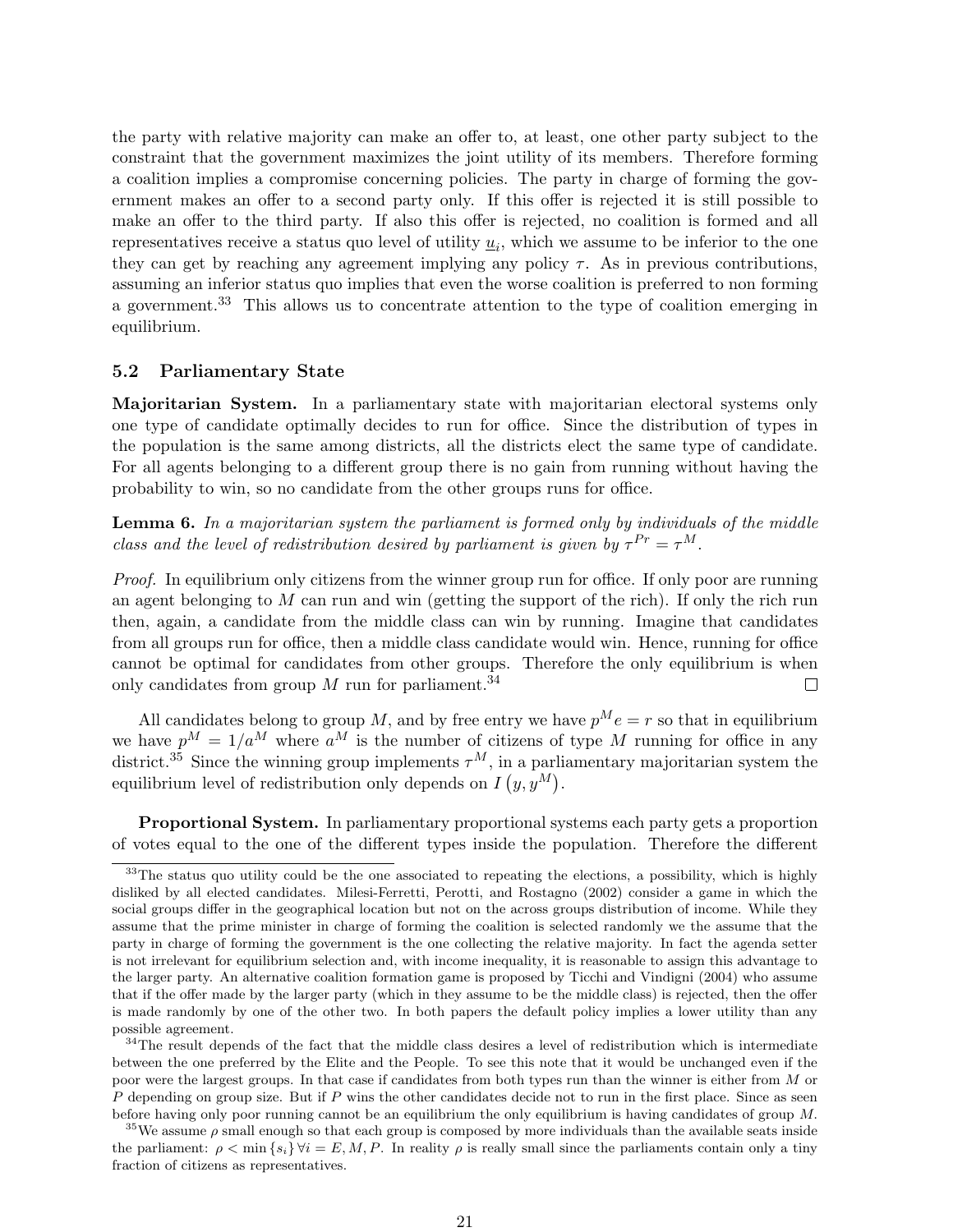parties collect a number seats exactly equal to  $\rho s_i$  which implies that no party has the absolute majority of seats.<sup>36</sup> In this case the largest party, which by assumption is either the middle class or the poor, makes an offer to form a coalition. The preferred level of redistribution chosen by a given coalition maximizes the joint utility (income) of its members.<sup>37</sup>

Denote by  $\tau^{ij}$  the level of redistribution preferred by a majority in parliament that is formed by parties  $i$  and  $j$ . This is given by,

$$
\tau^{ij} = \underset{0 \leq \tau \leq \overline{\tau}(A^D, k)}{\arg \max} \left\{ s^i \left[ (1 - \tau) y^i + T(\tau) \right] + s^j \left[ (1 - \tau) y^j + T(\tau) \right] \right\} \,. \tag{30}
$$

Denote the average income of the members of a coalition formed by groups i and j by,

$$
y^{ij} = \frac{s_i}{s_i + s_j} y^i + \frac{s_j}{s_i + s_j} y^j , \qquad (31)
$$

and, analogously to the inequality index (14) for the different groups, denote the income difference between average income and the income of a coalition formed by party  $i$  and  $j$  by

$$
I(y, y^{ij}) = \left(1 - \frac{y^{ij}}{y}\right) \sim (y - y^{ij}). \tag{32}
$$

The policy preferred by a coalition is therefore characterized by,

$$
\tau^{ij} = \arg\max_{0 \le \tau \le \overline{\tau}(A^D, k)} \left\{ (1 - \tau)y^{ij} + T(\tau) \right\} (s_i + s_j)
$$
\n(33)

Similarly to the individual problem (11) equation (33) delivers a corner solution with  $\tau^{ij}$  if Similarly to the individual problem (11) equation (33) delivers a corner solution with  $\tau^3$ .<br>  $y^{ij} > y$  and  $\tau^{ij} \in (0, \overline{\tau}(A^D, k))$  for  $y^{ij} \leq y$  with redistribution being increasing in  $I(y, y^{ij})$ .

Contrary to the majoritarian system the equilibrium policy emerging in a proportional system changes depending on the equilibrium coalition, which itself turns out to depend, in particular, on the level of inequality. The proportional system is characterized, by its nature, by equilibrium target policies which compromise between the level of redistribution preferred by each party. The level of redistribution maximizing the joint utility of the coalition members depends on the average level of income in the coalition  $y^{ij}$  which depends on both per capita income of the different social groups and their size. The preferences over coalitions of the groups with extreme positions can therefore be ranked according to  $y^{ij}$ . In the case of the elite, the net income of its members is strictly decreasing with the level of redistribution. Therefore, from (33) the coalition preferred by the elite is the one with larger average income. Depending on the income and sizes of the different groups the elite may prefer to form a coalition either with the middle class or the poor. Symmetrically, the people are the poorest group in society and their net income is strictly increasing in taxation (for all  $\tau < \tau^P$ ). Therefore the coalition preferred by the people is the one with the lowest possible income.

Since the parliament can, by assumption, perfectly control policy implementation, the announced target will coincide with the implemented redistribution, and any coalition will set the announced target to its preferred level.

The average income of a center-right coalition between the middle class and the elite is always larger than the income of the middle class which, in turn, is larger than the average income of a center-left coalition between the middle class and the people:  $y^{EM} > y^{MP}$ . By equations (11)

 $36$ This is the case since by sincere voting and free entry of candidates in equilibrium each individual of type i running for office faces a probability of getting elected equal to  $p^i = \rho s^i/a^i$  where  $a^i$  is the number of equilibrium candidates.

 $37$ Entering the details of the bargaining process inside the coalition is beyond the scope of this paper.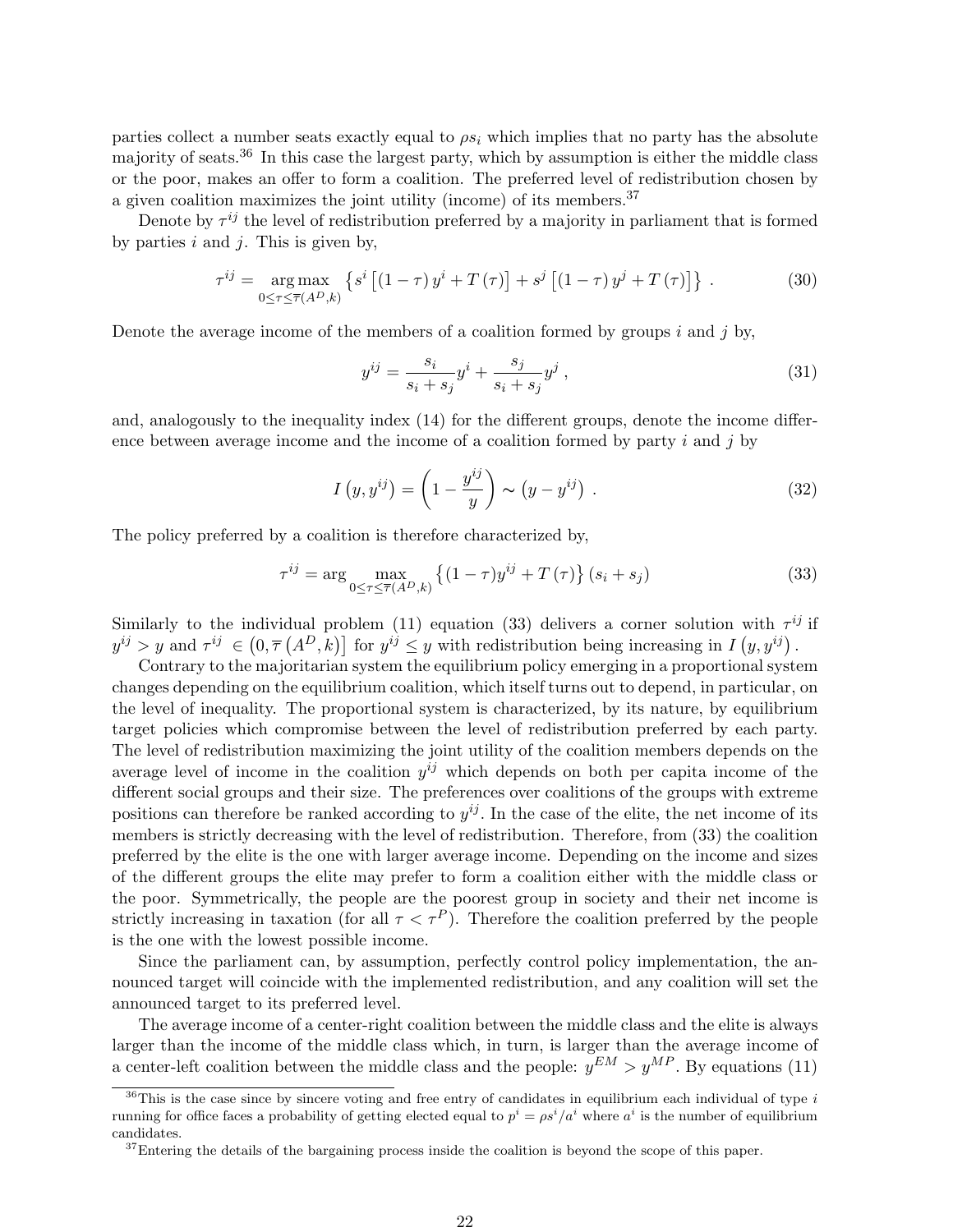and (33) this implies that, for any  $\{s, k\}$ , the level of redistribution maximizing the joint utility of the coalition members is larger for middle class-people coalitions:

$$
\tau^{MP} > \tau^{EM} \ge 0 \tag{34}
$$

We denote by  $\succeq^i$  the (weak) preference of group i over coalitions so that, e.g.,  $E \succeq^P M$  reads the people prefer to form a coalition with the elite than with the middle class. As a consequence of the previous result, we can note the following

**Remark 2.** In a parliamentary state with proportional electoral system, for any {**s**, **k**},  $y^E$  ( $\tau^{ME}$ , **s**, **k**) > **Remark 2.** *If*<br> $y^E(\tau^{MP}, \mathbf{s}, \mathbf{k})$ *i* a partiamentary state with proportion<br>, and  $y^P(\tau^{ME}, \mathbf{s}, \mathbf{k}) < y^P(\tau^{MP}, \mathbf{s}, \mathbf{k})$ .

This remark implies that both the elite and the people always accept an offer by the middle class to form a coalition, rather than declining it and be excluded from the decisive majority in parliament. Consequently, the middle class is always able to choose their most preferred coalition partner, knowing that the coalition will in fact be formed. As a direct consequence, we have the following,

**Lemma 7.** In a parliamentary state with proportional electoral system, for any  $\{s, k\}$ , the only possible equilibrium coalitions are given by  $\{E, M\}$  which is the case if  $E \succeq^M P$  and by  $\{M, P\}$ if  $P \succeq^M E$ .

Consequently, the following result emerges,

**Lemma 8.** In a parliamentary proportional electoral system, for any  $\{s, k\}$  the equilibrium coalition is center-right (middle class - elite) or center-left (middle class - people) depending on

$$
P \underset{\prec}{\succeq}^{M} E \Longleftrightarrow y^{M} \left(\tau^{MP}\right) \underset{\prec}{\geq} y^{M} \left(\tau^{EM}\right). \tag{35}
$$

The respective level of redistribution set by the different coalitions is then either  $\tau^{MP}$  or  $\tau^{EM}$ with,

$$
\tau^{MP} > \tau^{EM} \ge 0. \tag{36}
$$

The equilibrium coalition mirrors the preferences of the middle class. Therefore we can concentrate on the conditions under which the middle class prefer to form a coalition with the elite or the poor. The choice of  $\tau^M$  implies an optimal balance between the redistribution and the distortion from taxation. When choosing a coalition the middle class attempts to make the smaller possible deviation from the optimal choice. When forming a coalition with the elite and the people they obtain a level of redistribution which is too small, respectively too large, with respect to their preferred one. The difference between the preferred policy of the elite and with respect to their preferred one. The difference between the preferred policy of the ente and<br>the middle class depends on the gap  $(y - y^M)$  since the larger the difference between average and median income the larger the level of  $\tau^M$ . In fact while this income gap is fully informative about equilibrium policy in majoriatarian systems this is not the case in proportional ones where equilibrium coalition depends both the difference between the income of the middle class and the average and the middle class and the poor. Consequently it is not sufficient to consider the income gap between the median and the average income since the emerging coalition depends on the entire income distribution. To investigate the role of the income distribution we need on the entire income distribution. To investigate the role of the income distribution we heed<br>to consider both the income difference  $(y^M - y^{EM})$  on one hand and on  $(y^M - y^{MP})$  on the other. Roughly speaking the middle class prefers the coalition with the average income which other. Koughly speaking the middle class prefers the coalition with<br>is "closer" to  $y^M$ . Consider first an economy with both  $I(y, y^M)$ and I verage income which<br>  $(y, y^{MP})$  being very large which implies that both the income of the middle class and the average income of the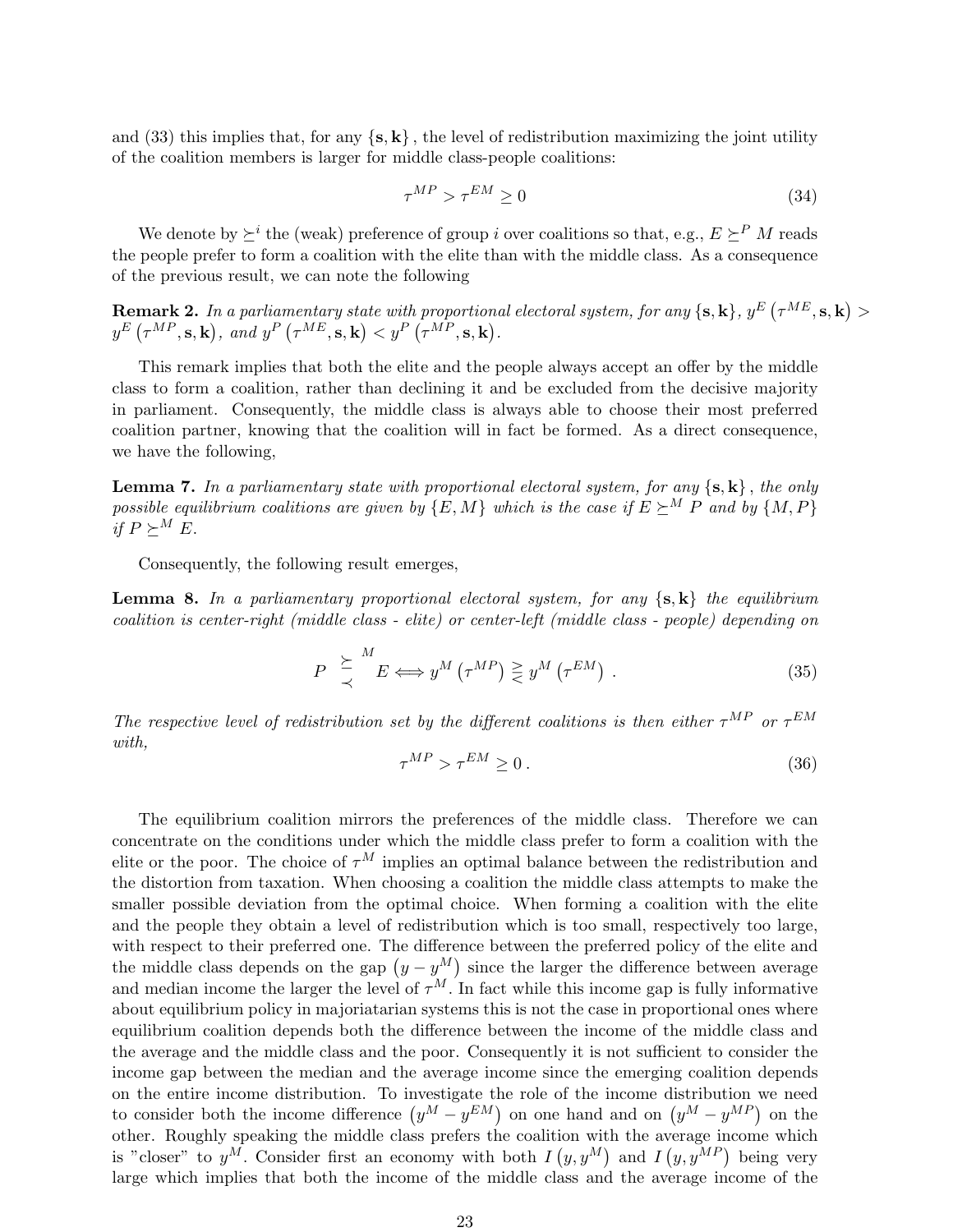$\{M, P\}$  coalition are close to each other and substantially smaller than the average income. In this economy characterized by large inequality it is likely to observe an  $\{M, P\}$  coalition.<sup>38</sup> Coalitions  $\{E, M\}$ , on the contrary emerge if the income of the median voter  $y^M$  is not too far away from the average and it is sufficiently larger than the income of the poor.

Consider a change in the inequality index I  $g_{\rm cr}$  unang<br> $(g, y^M)$ which leaves average income unchanged, e.g. in the form of a mean preserving spread.<sup>39</sup> In an economy in which the income of the middle class and average income coincide the emerging coalition is  $\{E, M\}$ . This is the case since if  $I(y, y^M) \to 0$  then  $\tau^M \to 0$  which implies that for any  $y^P \lt y^M$  the middle class prefers to form a coalition with the elite since they both prefer zero redistribution. Nonetheless redistribution is increasingly appealing for the middle class as  $I(y, y^M)$  gets large. In fact as  $I(y, y^M) \to 1$ then  $\tau^M \to \tau^P$  which implies that there is a level of inequality  $I(y, y^M)$  large enough to induce the middle class to prefer a coalition with the poor. This discussion is recorded in,

**Remark 3.** In a parliamentary proportional system the equilibrium coalition is given by  $\{E, M\}$ for low levels of  $I(y, y^M)$  and by  $\{M, P\}$  for high levels of  $I(y, y^M)$ .

Following the conventional interpretation of I  $(y, y^M)$ as measure of inequality, we observe  ${E, M}$  coalitions for low enough, and  ${M, P}$  for low enough, inequality. The previous remark also highlights the role of size and income share of the middle class. The larger the middle class and the share of income received by this group the larger the contribution to y which implies a small  $I(y, y^M)$ .

These results about policy formation in parliamentary systems are recorded in

**Lemma 9.** For any  $\{A^D, \mathbf{s}, \mathbf{k}, \pi\}$  the equilibrium level of redistribution in a **parliamentary** democracy with a **majoritarian** system is given by  $\tau^M$  while the equilibrium level of redistribution in a **proportional** system is given by  $\tau^{Mj}$  where  $j = E$  if  $E \succeq^{M} P$  and  $j = P$  if  $P \succ^M E$ .

#### 5.3 Presidential State

We now turn to the investigation of policy implementation in presidential systems with different electoral rules. As before, we solve the policy implementation game backwards.

Lobbying Outcome. Since under presidential systems the accountability is not perfect with  $\pi$  < 1, the equilibrium policy can differ from the target set by the parliament. Consider first the equilibrium in the lobbying game. As in the two groups case the winner of the lobbying game implements his preferred level of redistribution for any target level of redistribution set by the parliament  $\tau^{Pr}$ . Therefore the equilibrium tax rate is the lowest if the elite wins the lobbying game and the highest if the poor succeed. The fact that the policy preferred by the elite is less distortionary implies the general result that the elite is willing to mobilize more resources for political influence and they are successful in the lobbying game even with more than two groups. This is stated in,

**Lemma 10.** In any electoral system, for any target policy set by the parliament  $\tilde{\tau}^{Pr}$  and any  $\pi$ , the elite always wins the lobbying game by offering a contribution equal to

$$
\max\left\{\Delta y^M(E), \Delta y^P(E),\right\}
$$

so that  $\tau^G = 0$  and the equilibrium level of redistribution is given by  $\tau^* = \tilde{\tau}^{Pr} \pi$ .

<sup>&</sup>lt;sup>38</sup>Note that if  $y - y^M$  is large then inequality is large if we measure it by both the indices used in the text or standard measures like e.g. the Gini index.

<sup>&</sup>lt;sup>39</sup>Several comparative statics exercises can be performed to study the role of inequality over policy setting. The exercise performed here has the virtue of being comparable to the one of the two groups case. Moreover, it also allows to highlight the key role of the middle class.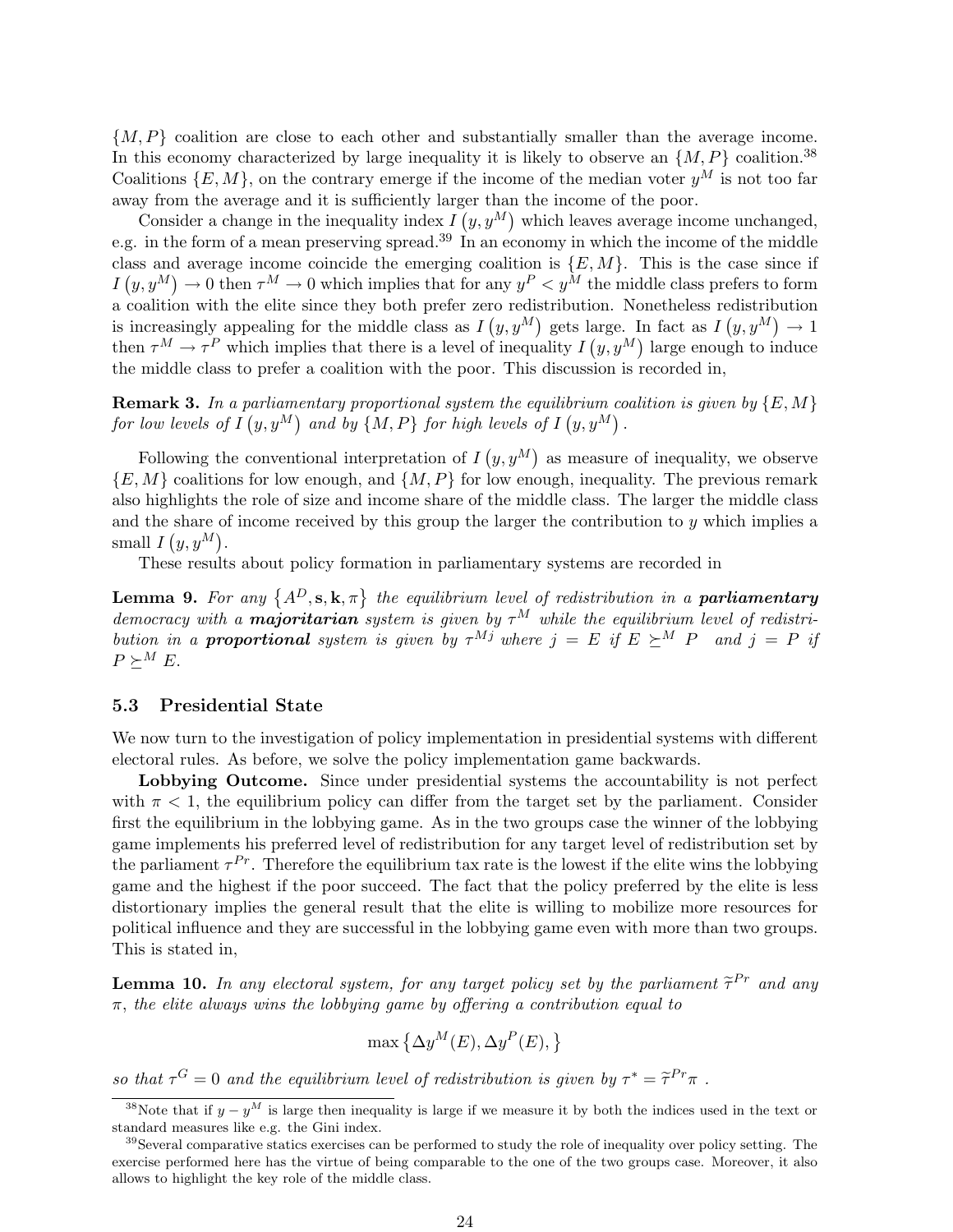Proof. See appendix.

We have just shown that the elite group will always win the lobbying game for any possible  $\tilde{\tau}^{Pr}$  chosen by the parliament.<sup>40</sup> At the moment of forming coalitions the different parties anticipate the equilibrium of the lobbying game and behave strategically.

Proportional System In presidential states with a proportional electoral system the coalition forming the political majority in parliament can strategically delegate the implementation of a given target to the executive. As in the benchmark case it is clear that any tax rate  $\tau^{Pr}$  can be implemented only if  $\tau^{Pr} < \pi$ . Consider now the coalition formation stage in a presidential system, i.e. with  $\pi < 1$ . For any given  $\{s, k\}$  and  $A^D$  the coalition may or may not be successful obtaining the preferred policy by strategically delegating the executive.

If the level of accountability is large enough so that  $\pi > \tau^{MP} > \tau^{EM}$  then the coalition formation game coincides with the one in a parliamentary system and the emerging coalition can implement the policy  $\tau^{ij}$  announce a policy target equal to  $\tilde{\tau}^{Pr} = \tau^{ij}/\pi$ . For intermediate levels of accountability  $\tau^{MP} > \pi > \tau^{EM}$  the equilibrium redistribution implemented under a  $\{M, P\}$ coalition can be limited to  $\tau^{MP} = \pi$ . It is clear that, in this situation, if the middle class prefers to form a coalition with the poor in a parliamentary system this is true, a fortiori. The introduction of a limit to redistribution can, nevertheless, lead to the emergence of  $\{M, P\}$  coalition even if a  $\{E, M\}$  would be implemented in pure parliamentary system. This is the only case in which, given a certain income distribution, the tax rate implemented in a presidential state is higher given a certain income distribution, the tax rate implemented in a presidential state is<br>than the one implemented in a parliamentary state, since  $y^M(\pi) > y^M(\tau^{MP}) > \tau^M$ s mgner $\tau^{EM}$ ).<sup>41</sup> In this case the equilibrium taxation is given by  $\tau^{Pr} = \pi$  otherwise  $\tau^{Pr} = \tau^{EM}$ . Finally if the executive is sufficiently independent we have  $\tau^{MP} > \tau^{EM} > \pi$  which implies that  $\tau^{Pr} = \pi$  no matter the equilibrium coalition. In this context the large level of independence of the executive from the parliament makes the equilibrium coalition irrelevant for equilibrium policy.

Majoritarian System. A similar reasoning applies for a presidential state with a majoritarian system where equilibrium redistribution is either  $\tau^M$  or  $\pi$ . This information is collected in,

**Lemma 11.** For any  $\{A^D, s, k, \pi\}$  the equilibrium level of redistribution in a **presidential** democracy with a **majoritarian** system is given by,

$$
\min\left\{\tau^M, \pi\right\} \tag{37}
$$

while the equilibrium level of redistribution in a **proportional** system is given by,

$$
\min\left\{\tau^{Mj},\pi\right\} \tag{38}
$$

where  $j = E$  if  $E \succeq^M P$  and  $j = P$  if  $P \succeq^M E$ .

In presidential systems the role of inequality depends on the degree of accountability  $\pi$ . If the degree of accountability is large enough then the process of strategic delegation allows the parliament to control policy as in pure parliamentary system and the equilibrium policy depends on both the electoral rule and the distribution of income.<sup>42</sup> For intermediate levels of

 $^{40}$ In fact, for the very same reasons the elite would win even if we were to allow coalitions between different groups in the lobby game. This possibility, which is typically non considered in the literature, would not change the result.

<sup>&</sup>lt;sup>41</sup>Limiting taxation to  $\pi$  may also induce the elite to form a coalition with the poor by keeping redistribution close to their preferred level, but this is not feasible under the current framework.

 $^{42}$ In fact, we could also call all systems parliamentary in which the parliament can closely control the policy (which is the case for large enough  $\pi$ ) and call all systems presidential in which this strategic delegation is limited by low accountability of the executive.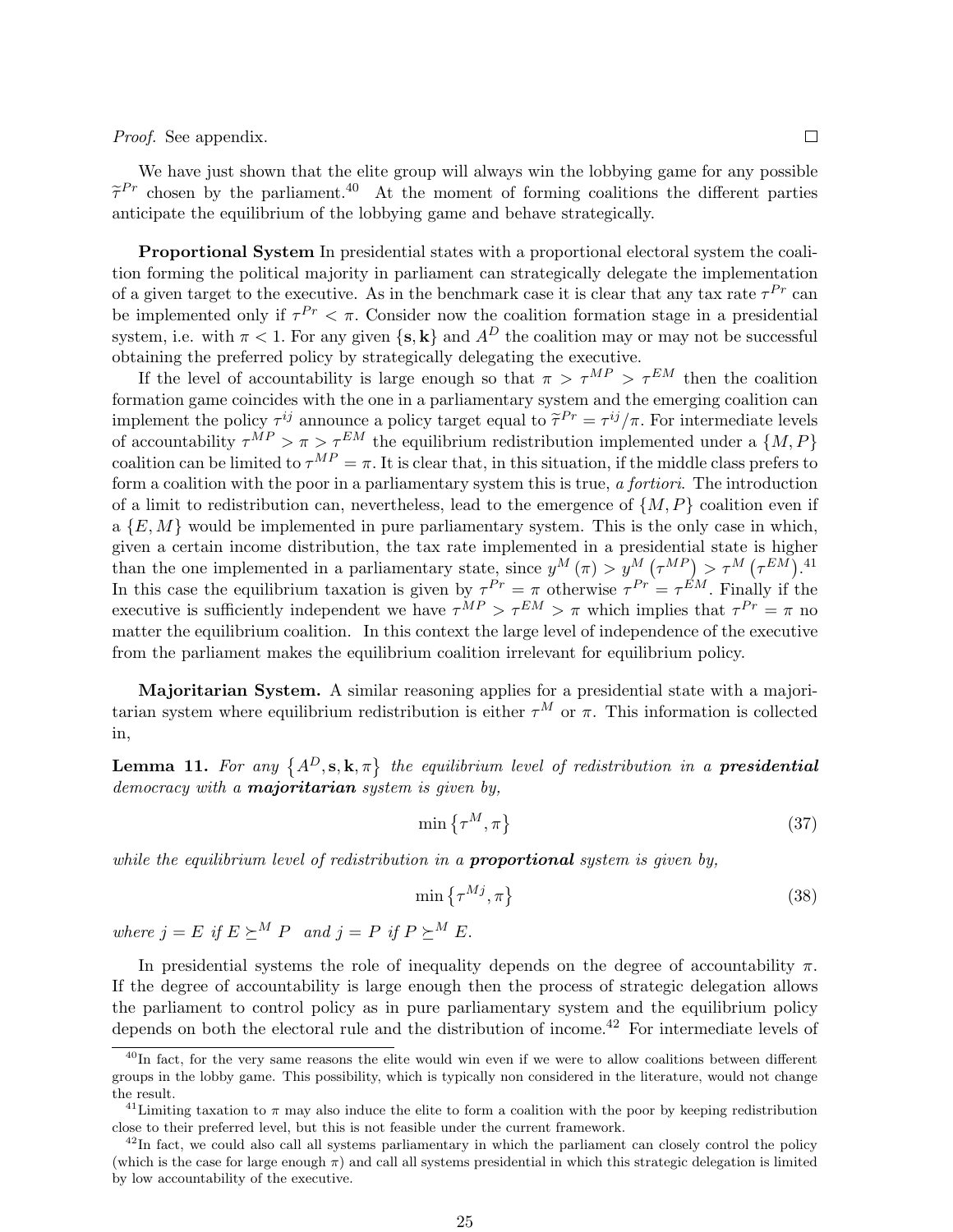independence and accountability, the policy is partially insulated from inequality and electoral rules. This is the case when, e.g. the implemented policy is  $\tau = \pi$  with a coalition between middle class and poor which is feasible due to the limits to redistribution. Finally, if accountability is low enough policy implementation is fully independent from both electoral rules and the level of inequality.

For intermediate levels of accountability and concerning the role of inequality for coalition formation the only relevant difference is that coalitions  $\{M, P\}$  can be formed for smaller levels of inequality as measured by  $I(y, y^M)$  and even if the people are poorer so that the income  $y^{MF}$ is smaller. In this case the equilibrium level of redistribution is bounded from above and this allow to the middle class to profitably form a coalition with the poor also in the cases in which the middle class do not want to tax too much. Finally if the accountability of the executive is too small then the parliament looses the control over equilibrium policies. In this case the policy implemented does not respond to inequality and it is insulated from coalition formation.<sup>43</sup> Having characterized the equilibrium policy as a function of the political system we now turn to the endogenous emergence of the constitution.

# 6 Endogenous Constitutions

In this section we study which constitution endogenously emerges from the process of democratization both in terms of *form of state* and the *electoral system*. We investigate the role of inequality in determining both the democratic transition and the constitutional details. The section also summarizes the main results in terms of policy implemented on the different systems and on the dynamic evolution of inequality after the writing of the constitution.

As in the benchmark we investigate which constitution would emerge, if at the moment of democratization, the elite can make an offer on the constitutional details. The elite have the possibility to offer a form of state with limits to accountability which allows them to limit equilibrium redistribution. The main results of section 4 are valid also when considering explicitly the different electoral rules. The form of government and the electoral rule preferred by the elite is the one maximizing the net income of this group. The income received by the elite in a parliamentary system is given by

$$
y^{E} \left( \tau^{Pr}, A^{D} \right) = \left( 1 - \tau^{Pr} \right) A^{D} k^{E} + \tau^{P} A^{D} \theta \left( \tau^{Pr} \right) k, \tag{39}
$$

where  $\tau^{Pr}$  is the equilibrium level of redistribution and depends on inequality, the electoral system and possibly the level of  $\pi$  itself.<sup>44</sup>

Consider first the choice of the electoral rule preferred by the elite conditional on implementing a parliamentary system. For a given distribution of income, the elite prefers the electoral system implementing the lower equilibrium redistribution. Lemma 9 and equation (34) imply that the elite prefers a proportional system to a majoritarian one if the emerging coalition is between themselves and the middle class. Therefore by remark 3 conditional on choosing a parliamentary form of government the proportional rule is chosen for low levels of inequality when the income of the middle class is sufficiently close to the average while the majoritarian system is preferred for larger levels of inequality. Therefore,

**Remark 4.** The electoral rule that would be chosen by elite in a parliamentary democracy  $\tau_E^{Pr}$ is the one that minimizes the level of redistribution

$$
\tau_E^{Pr} = \min\left\{\tau^M, \tau^{Mj}\right\} \tag{40}
$$

<sup>&</sup>lt;sup>43</sup>Whenever  $\tau^{MP} > \tau^{EM} > \pi$  we also have  $\tau^M > \pi$  which implies that the equilibrium policy is  $\tau^* = \pi$ independently of both income inequality and the electoral system.

<sup>&</sup>lt;sup>44</sup>As seen above for intermediate levels of inequality the middle class may form a coalition with the poor only if  $\pi$  is small enough.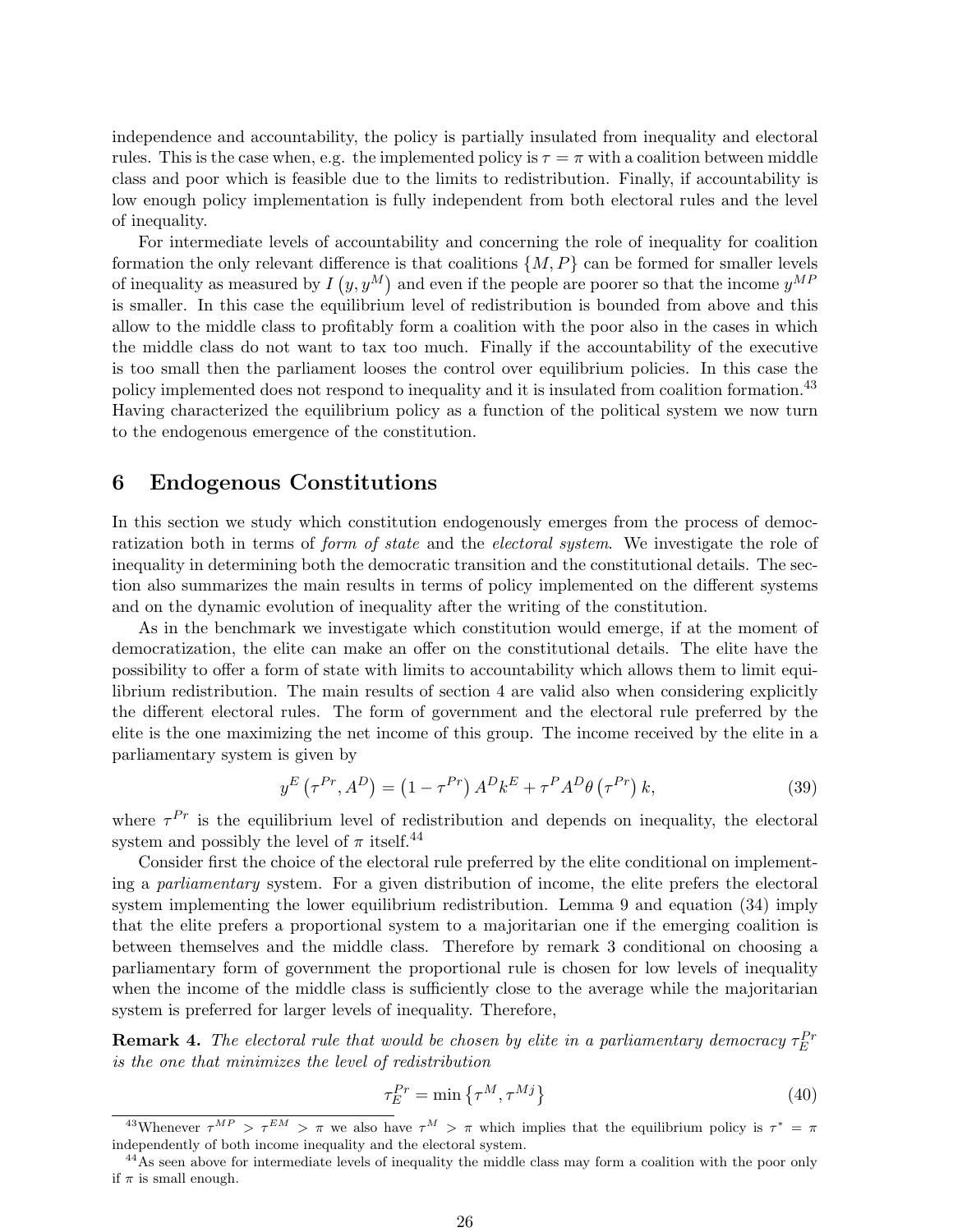where  $Mj$  is the equilibrium coalition emerging in a proportional system.

Instead, the income received by the elite in a presidential system is given by,

$$
y^{E} \left(\pi^{E}, A^{D}\right) = \left(1 - \pi^{E}\right) A^{D} k^{E} + \pi^{E} A^{D} \theta \left(\pi^{E}\right) k - L \left(\pi^{E}, I(y, y^{P})\right),\tag{41}
$$

A presidential system is appealing for the elite only if it helps limiting redistribution which, A presidential system is appealing for the effice only if it helps infitting redistribution which, as in equation (23), is the case only if  $\pi < \pi$  ( $\tau^{Pr}$ ) =  $\tau^{Pr}$ . Therefore, as in the benchmark, the constitution is either characterized by a pure parliamentary system  $\pi = 1$  or by a presidential system in which  $\tau^* = \pi < 1$ . Which electoral rule will be chosen if the elite offers to implement a presidential system? From inspection of equation (26) the level of  $\pi$  representing the unconstrained extremum of the income of the elite does not depend on the target tax set by the government. Nonetheless the range over which the elite can influence policy implementation the government. Nonetheress the range over which the ente can initiance policy implementation<br>is given by  $\pi < \pi (\tau^{Pr})$  which is a function of the target set by the parliament. This implies that in a presidential system the electoral rules influence the magnitude of the maximum level that in a presidential system the electoral rules inhuence the magnitude of the maximum level<br>of accountability  $\underline{\pi}(\tau^{Pr})$ , i.e. the feasible set of presidential systems, but not the optimal degree of accountability  $\pi(\tau^{\tau})$ , i.e. the reasible set of presidential systems, but not the optimal degree<br>of equilibrium accountability in the case a presidential system is chosen,  $\pi^{E}$ . If  $\pi^{E} < \pi(\tau^{Pr})$ for both  $\tau^{Pr}$  emerging in proportional and majoritarian systems then the elite is indifferent between any electoral rule. Nonetheless it may be the case that  $\pi^E > \pi(\tau^{Pr})$  for one of the electoral rules. In this case the elite prefers the electoral rule inducing the parliament to set the largest target policy. This allows to conclude that, in a presidential system, for any given income distribution the elite prefers the electoral rule leading to a larger redistributive target set by the parliament since the larger the target the larger is the degree of accountability  $\pi$  needed by the parliament in order to control policy.<sup>45</sup> Therefore as was shown in Proposition 4, a presidential system characterized by  $\tau^* = \pi$  can be implemented only if inequality is sufficiently large, while a parliamentary system is preferred for low enough inequality. This is result still holds even when the constitutional details involve the choice of the electoral system.

**Proposition 5.** For any  $\{A^D, k, \mathbf{k}\}$ , there exists a level of inequality  $\overline{I}$  $(y, y^M)$ such that that for any I  $\begin{pmatrix} y, y^M \end{pmatrix}$  $\leq \overline{I}$ any { $A$ <br>(y, y<sup>M</sup>) the implemented form of government is fully parliamentary  $\pi^* = 1$ and the electoral rule is proportional for low  $I(y, y^M)$  and majoritarian for larger  $I(y, y^M)$ . Conversely, for any  $I(y, y^M) > \overline{I}(y, y^M)$  a presidential system with  $1 < \pi^E \leq \pi(\tau^{Pr})$  can be implemented independently of the electoral rule.

*Proof.* The proof is similar to the one of Proposition 4. Consider first the case of equality,  $I(y, y^M) = 0$ . In this case  $\pi(\tau^{Pr}) = 0$  both in a proportional and in a majoritarian parliamentary system. In this case no presidential system can be observed. By Lemma 5,  $\pi^{E}$  is strictly decreasing with inequality while, from Proposition 3,  $\pi(\tau^{Pr})$  is strictly increasing in  $\tau^{Pr}$  and therefore inequality with  $\pi(0) = 0$  and  $\pi(\tau^{Pr}(1)) = \overline{\tau}^P = \overline{\tau}^M$ . Hence, if a presidential system can be profitably implemented, by intermediate value theorem, there must exist a unique interior level of inequality  $I(y, y^M)$  for which the optimum degree  $\pi^E$  is characterized by first order conditions.  $\Box$ 

Concerning the relationship between inequality and policy implementation in the different political system we record the previous results in,

Proposition 6. For any  $\{A^D, A^O, \mathbf{k}\}$  $n_i$  (i) redistribution in parliamentary systems  $\tau^{Pr}$  depends on the electoral rule and on inequality. (ii) Redistribution in presidential systems depends on the degree of accountability  $\pi$  but not on the electoral rule or the degree of inequality. (iii) Presidential redistribute less than parliamentary systems, since  $\tau^{Pr} > \pi$  and this implies that (iv) dynamically, inequality is more persistent under presidential than under parliamentary systems.

<sup>&</sup>lt;sup>45</sup>As in the benchmark if  $\pi^E > \pi(r^{Pr})$  for all electoral rules the elites strictly prefer the pure parliamentary system.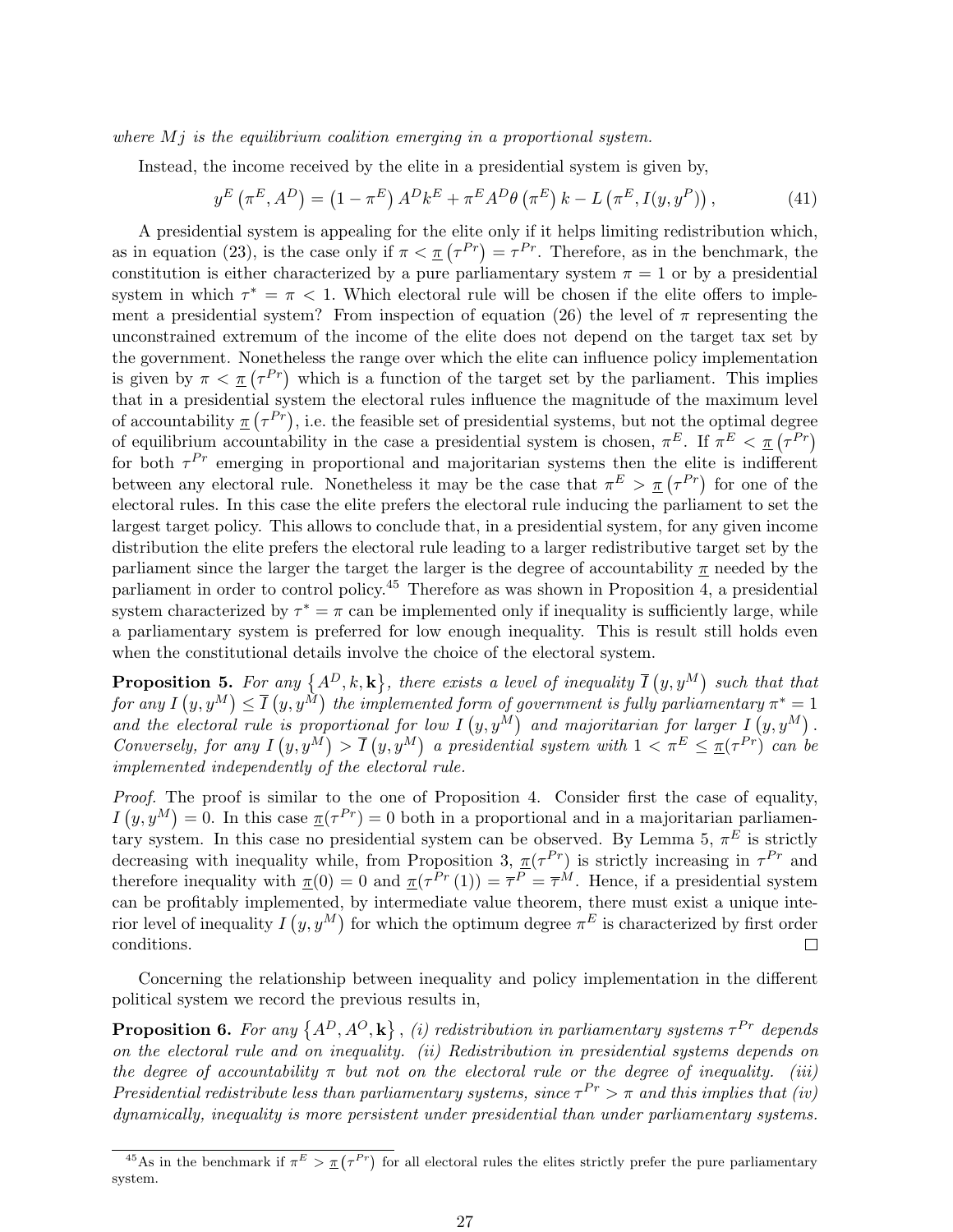Proof. The claim follows since, due to condition (16) and redistribution is always higher in parliamentary than in presidential systems, implying a larger equalization of incomes.  $\Box$ 

The last claim has wide-ranging implications, since the choice of constitution reinforces the initial difference in inequality. Presidential systems arise for initially larger levels of inequality. These persist overtime due to the low degree of redistribution, while inequality, which is initially low, in parliamentary systems decreases faster due to larger redistribution. Therefore, for similar economic environments and development paths, the difference between inequality in presidential and parliamentary systems should increase.

We finally go back to the investigating the endogenous constitution in the process of democratization. With these results, we can now come back to the elite's problem of making a democratic offer and characterize the conditions under which this offer takes place. For any democratic oner and characterize the conditions under which this oner to<br>given  $\{A^D, A^O, \mathbf{k}\}\$  the elite initiates a democratic transition if and only if,

$$
A^{O}k^{E} < \max\left\{y^{E}\left(\tau^{Pr}\right), y^{E}\left(\pi^{E}\right)\right\},\tag{42}
$$

where  $y^E$  (  $\tau^{Pr}$  and  $y^E$  (  $\pi^E$ are defined in equations (39) and (41). Democratization takes place only when the net rent increase in passing to democracy is large enough which is the case only once the technology is sufficiently developed and physical capital is sufficiently abundant.<sup>46</sup> In fact for any degree of inequality there always exists a level of productivity  $A<sup>D</sup>$  and availability of capital that makes democratization optimal for the elite. One can easily endogenize the level of technological change in the view of endogenous growth theories and obtain an endogenous transition to democracy.<sup>47</sup> This implies that eventually democratization takes places. Nonetheless the larger inequality the longer the time spell necessary to make a democracy appealing for an elite. Consider  $I^D(y, y^M)$  for which the elite is indifferent between democracies and oligarchy so that equation (42) holds with equality. Any increase in inequality  $I(y, y^M)$  weakly increases so that equation (42) notes with equality. Any increase in mequality  $I(y, y^{T})$  weakly increases<br>the left hand side of (42) while the right hand side decreases (weakly) since both  $y^{E}(\tau^{Pr})$  is smaller due to the increase in equilibrium redistribution and  $y^E(\pi^E)$  is smaller due to the larger cost of lobbying. The contrary is true for an inferior level of inequality. In fact, as seen above, when inequality is nil democratization is always the best option for the elite. This discussion is recorded in,

**Proposition 7.** For any level of development  $\{A^D,k\}$  there exists a level of inequality  $I^D(y,y^M)$ such that for any I  $(y, y^M) < I^D(y, y^M)$ the elite offers democratization while for any I  $\begin{pmatrix} y, y \\ (y, y^M) \end{pmatrix}$ h that for any  $I\left(y,y^M\right) < I^D\left(y,y^M\right)$  the elite offers democratization while for any  $I\left(y,y^M\right) > I$  $I^D(y, y^M)$  the elite prefers oligarchy.

These last results taken together impliy that democratization takes place endogenously once the economy is sufficiently developed.<sup>48</sup> Nonetheless the timing of this events depends on the degree of inequality. For any level of development there exists a level of inequality  $I^D(y, y^M)$ , which makes democratization possible and more unequal economies democratize later on in

$$
\frac{A_t - A_{t-1}}{A_t} = F\left(\stackrel{+}{k_t}, \stackrel{+}{A_{t-1}}\right)
$$

<sup>48</sup>Note that the process of democratization is, in this framework, irreversible since no group has an incentive to give up de jure political power once it is obtained.

<sup>&</sup>lt;sup>46</sup>In fact overtime physical capital tend to increase due to the endogenous bequests.

<sup>&</sup>lt;sup>47</sup>For example consider the case in which total factor productivity increases endogenously as a function of the level of capital and previous technological level. For example similar to technological externalities in Romer (1990) consider,

and that in oligarchy a part of productivity is foregone with respect to democracies so that  $A^O = A^D \varphi$  with  $\varphi$  < 1. This would imply that eventually the technological level and the level of capital (which grow unboundedly) are large enough to induce a democratization for any degree of inequality.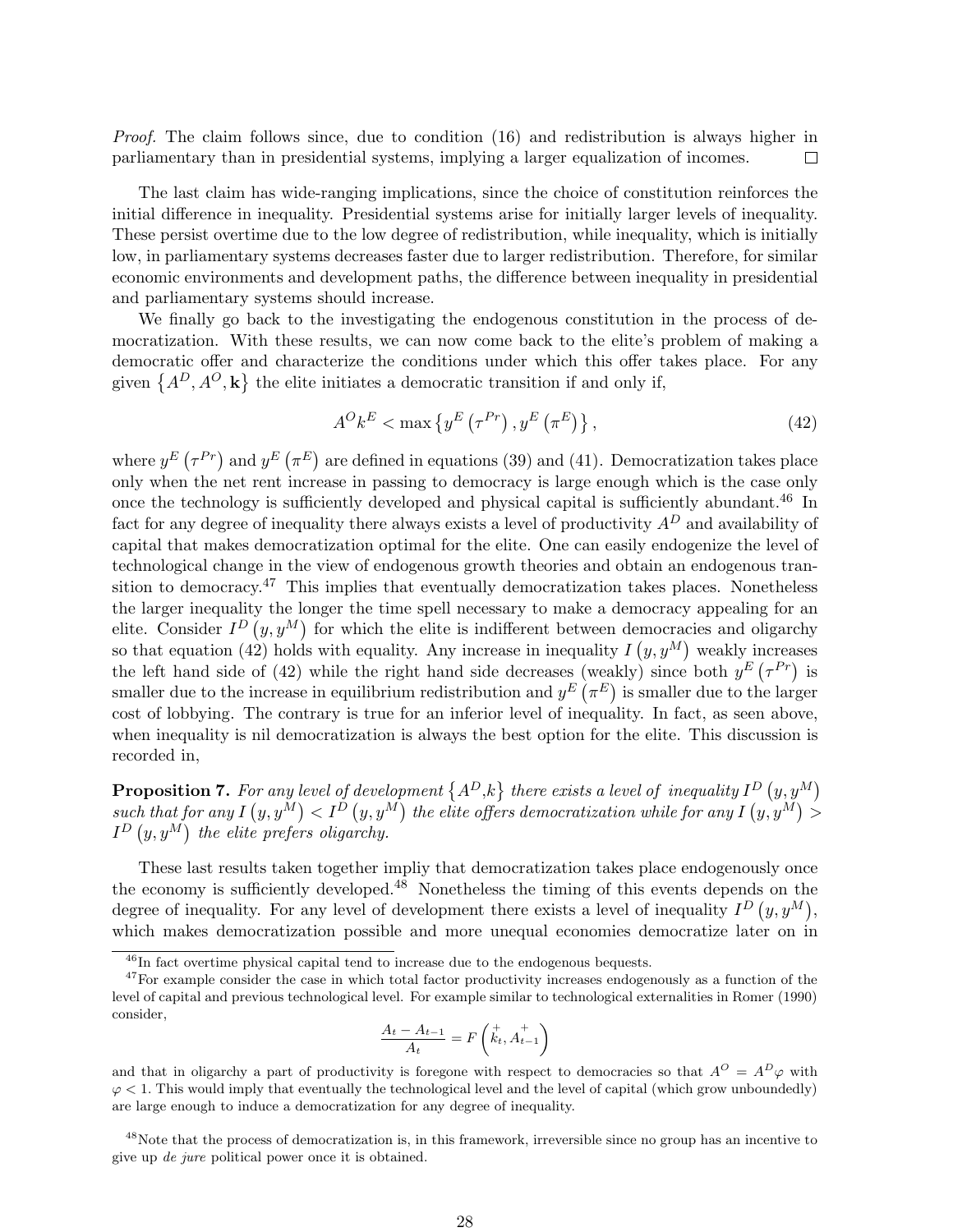time. At the moment of democratization the emerging constitution is presidential if  $\overline{I}$  $(y, y^M)$  $\lt$  $I^D\left( y,y^M\right)$ , and parliamentary if  $\overline{I}$ fation the emerging contract  $(y, y^M) > I^D(y, y^M)$ .

The next section is devoted to the empirical investigation of the main assumptions and theoretical predictions.

# 7 Empirical Relevance

This section considers empirical evidence concerning several assumptions underlying the theoretical framework as well as concerning the testable implications. We begin the empirical analysis by comparing our results to previous findings in the literature, before describing and analyzing cross-country data from different sources.

#### 7.1 Previous Findings

The assumptions, implications and predictions of the theoretical model touch upon several strands of empirical literature. The question whether economic development facilitates democratization or vice versa has been a long-standing research question. By now, it seems fair to say that there is evidence for both directions of causality. In particular, Barro (1999), Boix (2003) and Boix and Stokes (2003) find that economic development increases the propensity of democratic transitions (or extensions of democratic rights), while Przeworski et al. (2000) find that economic development stabilizes democracies. On the other hand, Rodrik, Subramanian, and Trebbi (2004) and Rigobon and Rodrik (2004) provide evidence that political institutions are also causally, or at least instrumentally, beneficial for economic development. The results of Glaeser, LaPorta, Lopez-De-Silanes, and Shleifer (2004) suggest that the impact of political institutions might not be direct, but rather materialize through the fact that under certain constitutional arrangements better economic institutions can be adopted than under others.

That inequality is a crucial determinant of economic and political development in the long run has been argued most prominently by Engerman and Sokoloff (1997, 2001) in the context of the differential development of the Americas.<sup>49</sup> Easterly  $(2001)$  has provided evidence for their argument. The theoretical results in this paper are in line with this view.

A recent literature, most prominently represented by the work of Persson and Tabellini (2003, 2004) investigates the consequences of constitutional design on economic policy and economic outcomes. By now, most of the evidence suggests that presidential systems and majoritarian voting rules imply lower taxation and lower levels of redistribution. This is consistent with our theoretical results. Recent findings by Gradstein and Chong (2004) also confirm our results and suggest that inequality causally affects the quality of institutions, in the sense of civil liberties, corruption, law and order, and democratic accountability, and that institutions in turn causally affect inequality.

In addition to providing and citing evidence from different sources, and in order to confront the model with empirical evidence in a coherent way, we finally conduct some empirical tests ourselves. For the other, so-far untested predictions and implications of our model.

### 7.2 Data

The main difficulty in testing assumptions and predictions of the model lies in the data that can be used for that purpose. First, there are only few countries in the world that can be used, so sample sizes are limited to less than 100 observations. Moreover, democratic transitions, as well as major constitutional changes are rare events, which essentially forces us to use a

<sup>49</sup>See also Justman and Gradstein (1999) for a similar argument in the historical context of Britain.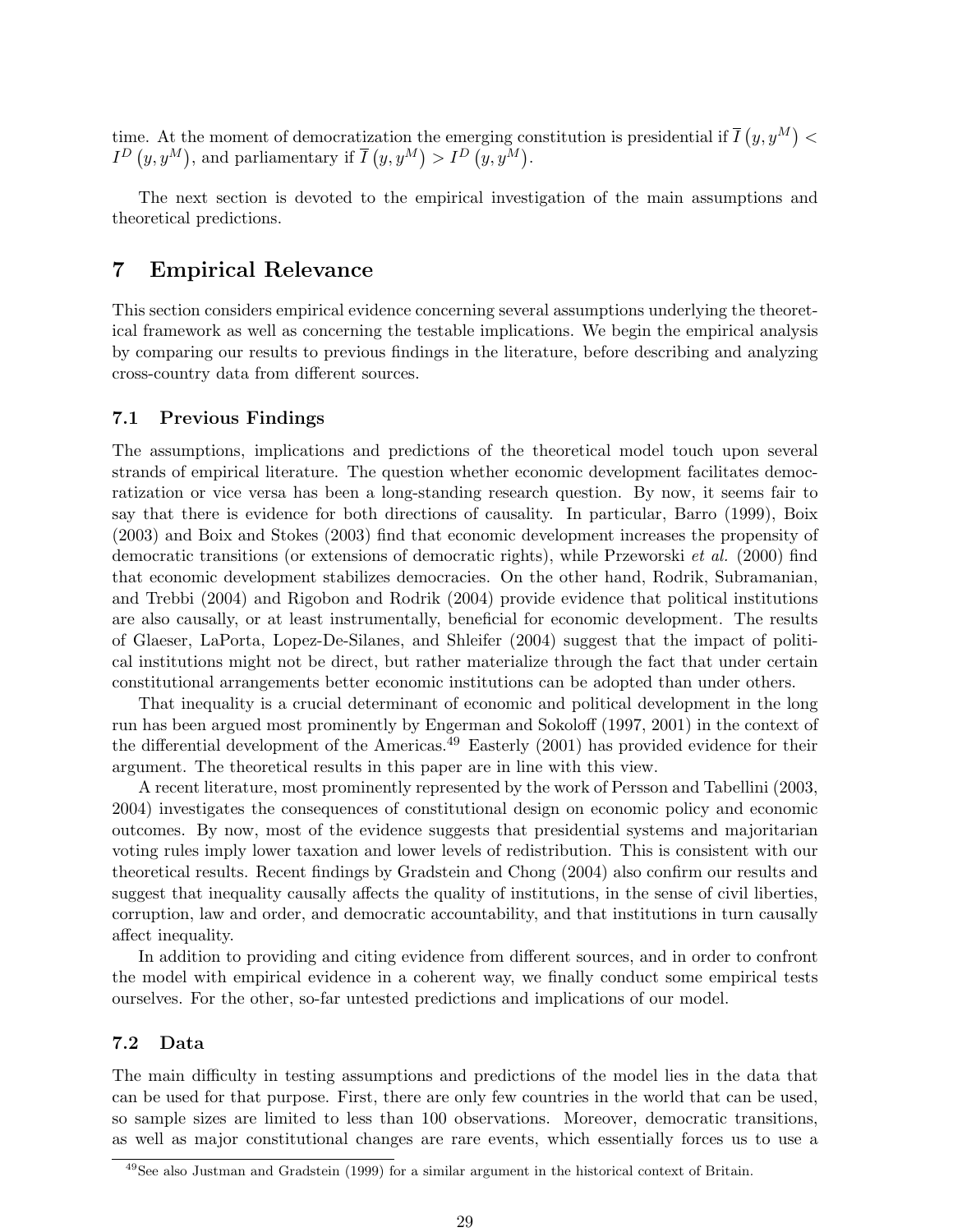cross-sectional data set. Finally, in order to evaluate the theoretical implications, one would ideally require information on the respective variables at or around the time of the democratic transition and the design of the (first) democratic constitution. However, such data that are of comparable quality across countries and democratization experiences are not easily available. Since we are aware of these and further problems, the following empirical analysis is thought as a first check whether the theory is in line with empirical findings rather than contradicting them, but it should not be viewed as 'hard' econometric testing of the theory. Nevertheless, we think that it is helpful to confront the theory with available data. Due to the problems mentioned before, we construct a comprehensive cross-sectional data set using cross-country information for the 1990s from several sources. We will then use instrumenting techniques that have been used in the literature to circumvent problems of not having data on the time of transition, and to deal with problems of endogeneity and reverse causality.

The basis for the analysis is the cross-country data set that was collected by and analyzed by Persson and Tabellini (2003, 2004). These data contain economic and demographic information for 85 countries and their political structure as of the 1990s.  $50$  The variables central to the current analysis are indicators for form of government and the electoral system. The form of government is classified as a presidential system ( $pres = 1$ ) if the executive, the government or cabinet, is not accountable to the legislature through a vote of confidence. Parliamentary systems ( $pres = 0$ ) are characterized by accountability of the executive to the legislative. In none of the 85 countries has the constitution been changed after 1960 in order to change the form of government. Voting systems are characterized as majoritarian,  $maj = 1$ , and proportional,  $maj = 0$ , where mixed systems are also treated as proportional. Also changes in voting systems are rare in the after-1960 period, but some countries have changed their voting system. The main redistributive policies under investigation are the ratio of central government spending (including social security) as percentage of GDP, denoted cgexp, and social security and welfare spending as percentage of GDP, denoted ssw, respectively. Income inequality is measured as the average Gini-Index between 1980 and 1990. The data contain further information on economic and demographic structure, legal origin, colonial history, as well as several geographical variables. A detailed variable description is provided in the appendix B below.

These data were enriched by combining them with data set used by Easterly  $(2001).<sup>51</sup>$  These data also contain cross-country information for the 1990's. The particular variables used in this analysis are the share of income going to the middle class, as measured by the quintiles 2,3 and 4, quintile, which constitutes an alternative measure for inequality and the importance of the middle class in a society. Other information are a dummy for tropical location tropics, and dummies for non-oil commodity and oil exporting, *commodity* and *oil*.<sup>52</sup> In his analysis, Easterly (2001) empirically confirms the hypothesis by Engerman and Sokoloff (1997) that tropical location leads to commodity production, and that commodity production in turn is associated with higher inequality.<sup>53</sup>

We use estimates on the size of the shadow economy in 145 countries in 1999/2000, provided by Schneider (2004). The data represent estimates of the size of shadow economies as percentage

 $50$ See Persson and Tabellini (2003, 2004) for a detailed description of the data, the variables, and the data sources. The data are available at

http://rincewind.iies.su.se/ perssont/datasetselectoralrules.htm.

<sup>&</sup>lt;sup>51</sup>The data are available at

http://www.nyu.edu/fas/institute/dri/Easterly/Research.html.

 $52$ The tropical dummy indicates whether a country is on average has mean absolute latitude of less than 23.5 degrees. Commodity and oil exporting dummies indicate whether 50 percent or more of a country's exports are in non-fuel primary products or fuel, respectively.

<sup>53</sup>Apart from showing the correlation, Easterly justifies the use of tropical location and commodity exports as valid instrument for inequality in growth regressions.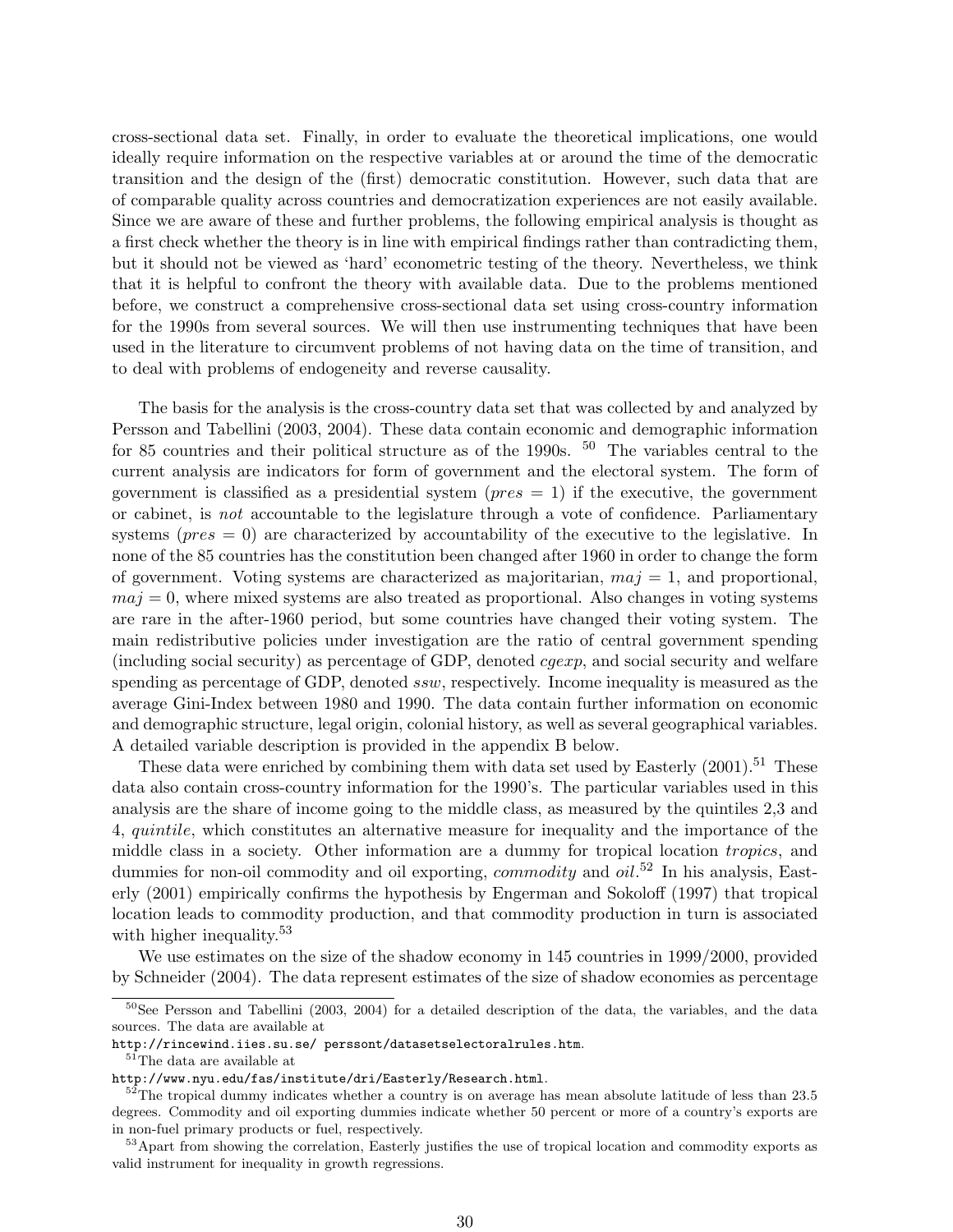of GDP, where shadow economies are broadly defined as including "those activities and the income derived from them that circumvent ... government regulation, taxation or observation".<sup>54</sup>

We extend our data sets by adding data from the Global Development Network Growth Database of the World Bank, provided by William Easterly and Mirvat Sewadeh. The data contain cross country information on different dimensions of taxation for the  $1990s$ .<sup>55</sup> Finally, we add data on land inequality in 1960 and 1970 from the Inter-university Consortium for Political and Social Research (ICPSR) Study 7761 undertaken by the University of Michigan.<sup>56</sup>

#### 7.3 Empirical Evidence

The main theoretical results to be confronted with data are those contained in Propositions 4 and 6. Before considering the details of the constitutional design, however, we first investigate whether the assumption concerning the distortions that arise from taxation by deterring economic activity and providing incentives for employing resources in the informal sector is in line with empirical findings. That higher taxes and social security contributions lead to increasing importance of shadow activities and a growing shadow economy is a robust finding in the literature, see Schneider and Enste (2000). Using estimations of the size of the shadow economy in a large sample of countries provided by Schneider (2004) as a dependent variable, we run regressions using explanatory variables like measures of the level of development, and redistribution. The results, which are contained in Table 1 confirm the theoretical presumption. In particular, larger states implying larger tax burdens, as measured by the expenditures of the central government as share of GDP, by the size of the welfare state, or by larger average tax rates on goods imply larger shadow economies. We abstain from giving a causal interpretation due to the small sample sizes and the aggregate nature of the data, but the data are clearly suggestive, and are in line with our assumption.

Turning to the implications of our theory, consider the conditions needed for a democratic transition, namely a sufficiently high level of development and, in particular, a sufficiently low level of inequality. Since we have no information on inequality around the transition, we follow Easterly (2001) in testing and using the hypothesis proposed by Engerman and Sokoloff (1997) that tropical location favors commodity production, which in turn is associated with higher inequality. While Easterly uses tropical location as an instrument for current commodity production and inequality, we argue that this instrument should be equally valid when speaking about earlier periods, in particular the period around the democratic transition. Using Easterly's data set, we estimate a system of equations by Three-stage least squares (3SLS) in which the share of middle class income as fraction of GDP, as measure of equality (and importance of the middle class), is explained by a commodity dummy and a dummy for oil exporting, while the commodity dummy is instrumented using dummies for tropical location and oil exporting. The results are depicted in Table 2. As noted by Easterly, tropical location is a good predictor for commodity production, which seems to have a large effect on the income share appropriated by the middle class. These results are completely equivalent when instrumenting income inequality in terms of a Gini-index, rather than middle class income shares.<sup>57</sup>

We next use this instrument in a system, which includes a regression of a dummy for a democratic structure as defined by Persson and Tabellini (2004). The specification is parsimonious,

<sup>54</sup>See also Schneider and Enste (2000).

<sup>&</sup>lt;sup>55</sup>The data are available at

http://www.worldbank.org/research/growth/GDNdata.htm. To make the data comparable, we use averages for the years 1990-1998.

<sup>&</sup>lt;sup>56</sup>The data are taken from the World Handbook of Political and Social Indicators III: 1948-1982 Taylor, Charles Lewis, Jodice, David A., and are available at

http://www.icpsr.umich.edu/access/index.html.

<sup>&</sup>lt;sup>57</sup>Detailed results are available upon request.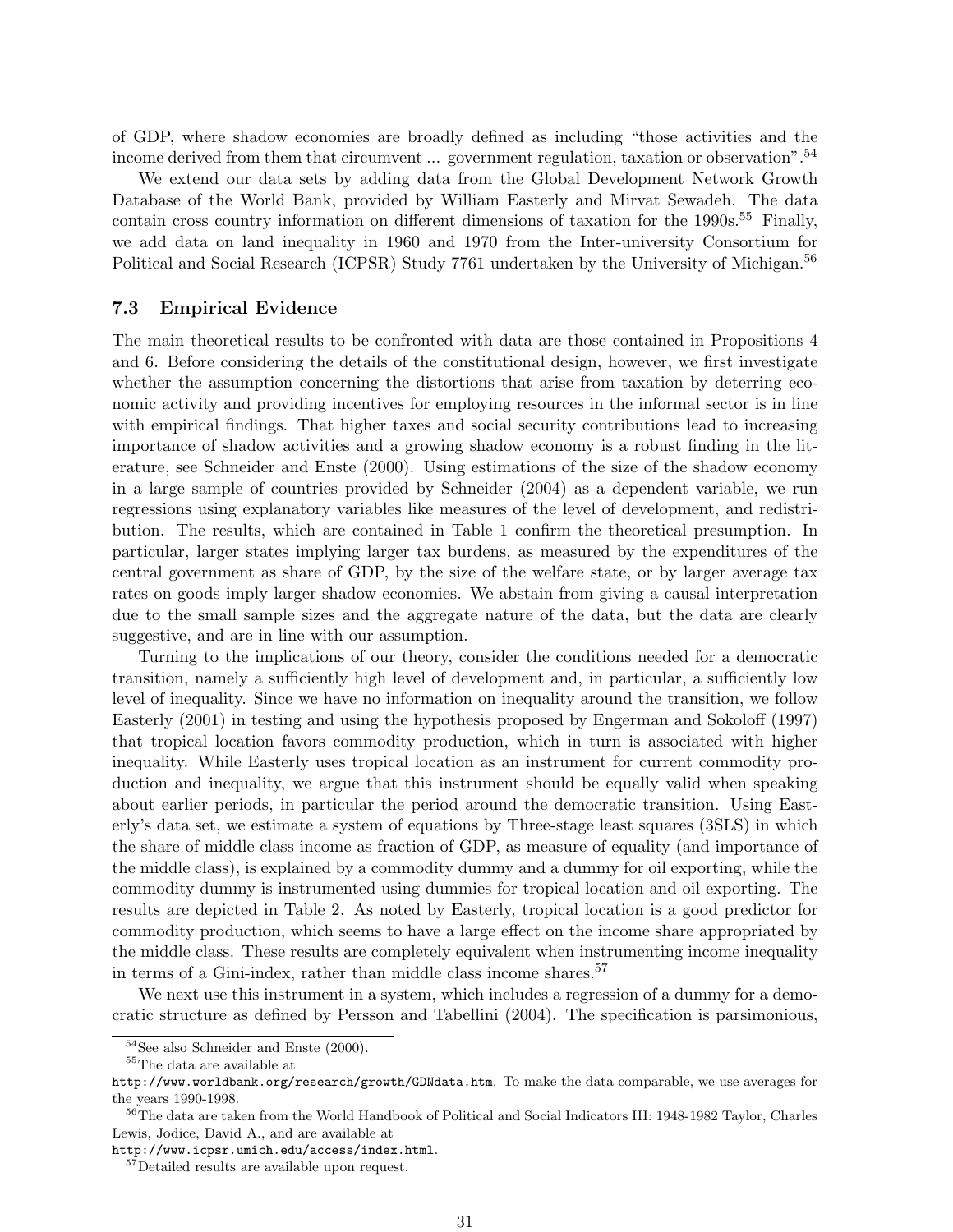|                                                                 | (1)         | (2)         | (3)         |
|-----------------------------------------------------------------|-------------|-------------|-------------|
| Dependent Variable Shadow Economy Shadow Economy Shadow Economy |             |             |             |
|                                                                 | (as % GDP)  | (as % GDP)  | (as % GDP)  |
| <b>Explanatory Variables</b>                                    |             |             |             |
|                                                                 |             |             |             |
| log(GDP90)                                                      | $-10.454**$ | $-14.328**$ | $-20.003**$ |
|                                                                 | (4.030)     | (6.095)     | (7.619)     |
| Ethnic Fractionalization                                        | 0.057       | 0.072       | 0.038       |
|                                                                 | (0.072)     | (0.065)     | (0.074)     |
| Central Gov. Exp.                                               | $0.300**$   |             |             |
|                                                                 | (0.142)     |             |             |
| Social Spending and                                             |             | $0.745**$   |             |
| Welfare                                                         |             | (0.343)     |             |
| Average Taxes on Goods                                          |             |             | $0.901**$   |
| (1990-1998)                                                     |             |             | (0.370)     |
|                                                                 |             |             |             |
| Observations                                                    | 50          | 41          | 41          |
| R-squared                                                       | 0.72        | 0.79        | 0.75        |
| Robust standard errors in parentheses                           |             |             |             |

Table 1: Determinants of the Shadow Economy

\* significant at 10%; \*\* significant at 5%; \*\*\* significant at 1%

Notes: Results from OLS estimations. Data on Central Government Expenditures and Social Spending are taken from Persson and Tabellini (2004), data on goods taxes are from the Global Development Network Growth Database of the World Bank, see footnote 55. Other explanatory variables in specifications (1), (2) and (3) are: Ethnic Fractionalization, share of time at civil war 1960-89, civil liberty 1988, share of agriculture in GDP 1990, Urbanization ratio 1990, and continental dummies.

and does not include information for colonial origin, since such information is not included in the original data set of Easterly. The estimation results obtained by Three-Stage-Least Squares (3SLS) regression are contained in Table 3. Lower inequality and lower fragmentation make democracies more likely to arise. Very similar results arise if instead of a democratization dummy indices for the quality of political structures or political freedom are used.<sup>58</sup>

Having established a positive correlation between democratic structures and the levels of development and equality, respectively, we now turn to the design of democratic constitutions. In particular, we want to investigate the role of inequality for the type democratic structures, in particular the form of state and the electoral system. In order to do that, we estimate a system similar as the previous one, replacing the equations for income and democracy by an equation for presidential systems (dependent variable equals 1 if the system is presidential and 0 if parliamentary). As additional exogenous explanatory variables we follow Persson and Tabellini (2004) and add controls for colonial and legal origin, as well as for the age of the democracy to control for constitutional 'fashions'. The results are shown in Table 4. The findings are consistent with the theory. In particular, countries with a larger share of middle class income, i.e. lower inequality, are more likely to exhibit a presidential system. We also run an extended system by adding another equation for the electoral system, with the dependent variable being an indicator for majoritarian (as opposed to parliamentary) electoral rules, and the same set of explanatory variables. The results are reported in Table 5 and show that, somewhat surprisingly, inequality remains a significant determinant of presidential systems, but not for electoral rules. In light of our theoretical results, in particular Proposition 6, this should not be too surprising, however. In particular, these results would predict that inequality matters predominantly for electoral rules conditional on a parliamentary form of state, but not so much under a presidential regime.

 $58$ Democracies are defined as in Persson and Tabellini (2004) as societies with sufficiently high levels of indices of civil liberties and political rights, so-called Gastil and PolityIV-Project indices. Detailed results are available upon request.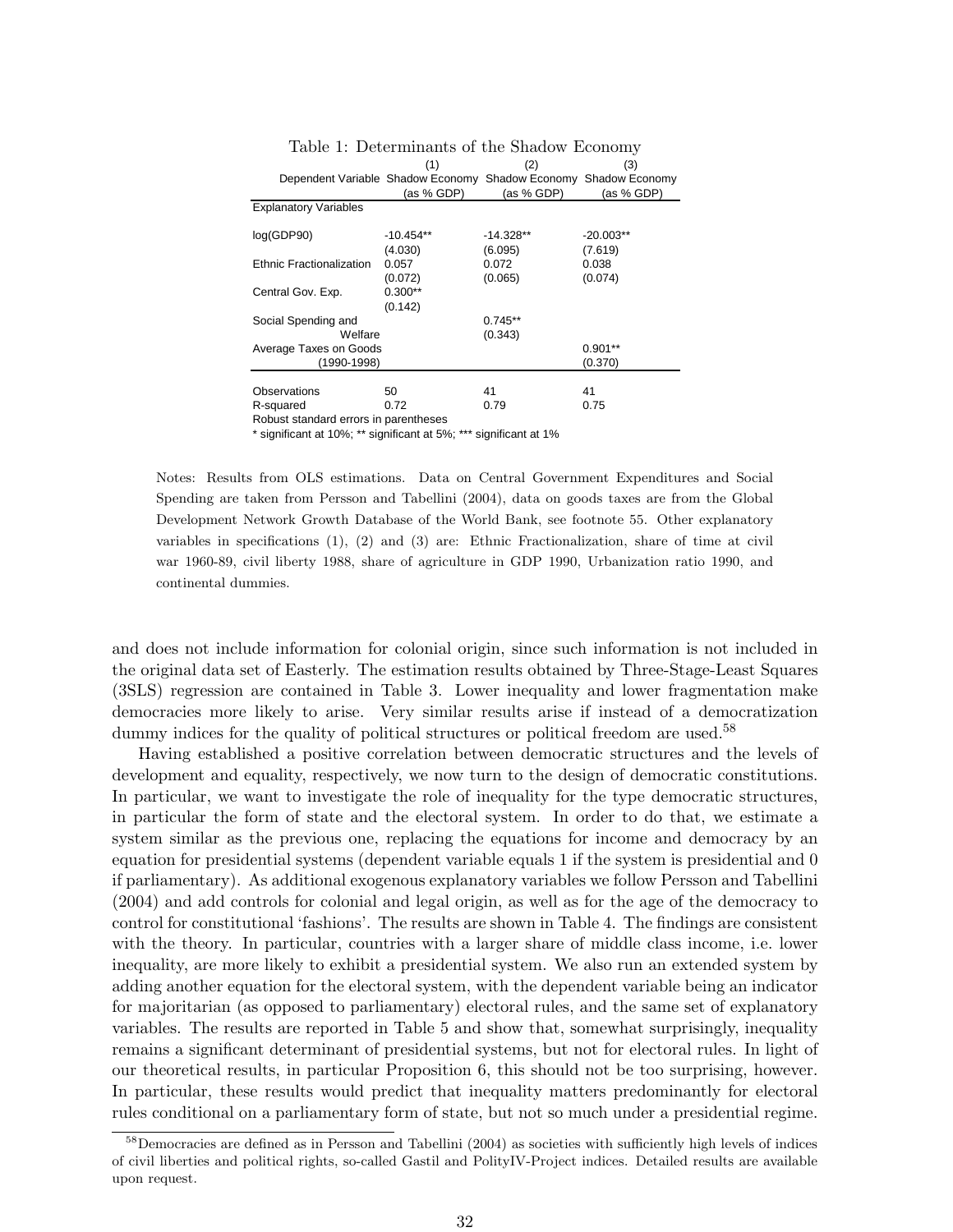| Dependent Variable             | Commodity  | Middle Class Share |  |  |  |  |  |
|--------------------------------|------------|--------------------|--|--|--|--|--|
|                                |            |                    |  |  |  |  |  |
| <b>Explanatory Variables</b>   |            |                    |  |  |  |  |  |
| <b>Tropical Location</b>       | $0.383***$ |                    |  |  |  |  |  |
|                                | (0.072)    |                    |  |  |  |  |  |
| Oil Exporting                  | $-0.305**$ | $-10.876***$       |  |  |  |  |  |
|                                | (0.153)    | (4.035)            |  |  |  |  |  |
| Commodity                      |            | $-19.612***$       |  |  |  |  |  |
|                                |            | (4.811)            |  |  |  |  |  |
| Constant                       | 0.050      | 51.627***          |  |  |  |  |  |
|                                | (0.051)    | (1.461)            |  |  |  |  |  |
|                                |            |                    |  |  |  |  |  |
| Observations                   | 101        | 101                |  |  |  |  |  |
| Standard errors in parentheses |            |                    |  |  |  |  |  |

Table 2: Middle Class Income Share and Location

\* significant at 10%; \*\* significant at 5%; \*\*\* significant at 1%

Notes: Results from 3SLS estimations. Exogenous variables are Tropical Location and Oil Exporting Dummy. Endogenous variables are Commodity Producing Dummy and income share of middle class. Standard errors are in parentheses. Significance at 10, 5 percent and 1 percent level is indicated by ∗ , ∗∗ and ∗∗∗, respectively.

| Dependent Variable             | Commodity  | Middle Class Share | Democracy |
|--------------------------------|------------|--------------------|-----------|
| <b>Explanatory Variables</b>   |            |                    |           |
| <b>Tropical Location</b>       | $0.342***$ |                    |           |
|                                | (0.078)    |                    |           |
| Oil Exporting                  | $-0.342**$ | $-12.283***$       |           |
|                                | (0.160)    | (4.050)            |           |
| Commodity                      |            | $-20.889***$       |           |
|                                |            | (4.998)            |           |
| Middle Class Share             |            |                    | $0.028*$  |
|                                |            |                    | (0.014)   |
| <b>Ethnic Fragmentation</b>    |            |                    | $-0.001$  |
|                                |            |                    | (0.002)   |
| Constant                       | 0.081      | 51.681***          | $-0.540$  |
|                                | (0.060)    | (1.680)            | (0.700)   |
|                                |            |                    |           |
| Observations                   | 81         | 81                 | 81        |
| Standard errors in parentheses |            |                    |           |

Table 3: Inequality and Democratization

\* significant at 10%; \*\* significant at 5%; \*\*\* significant at 1%

Notes: Results from 3SLS estimations. Exogenous variables are Tropical Location, Oil Exporting Dummy and Ethnic Fractionalization. Endogenous variables are Commodity Producing Dummy, income share of middle class, and democracy index. Standard errors are in parentheses. Significance at 10, 5 percent and 1 percent level is indicated by \*, \*\* and \*\*\*, respectively.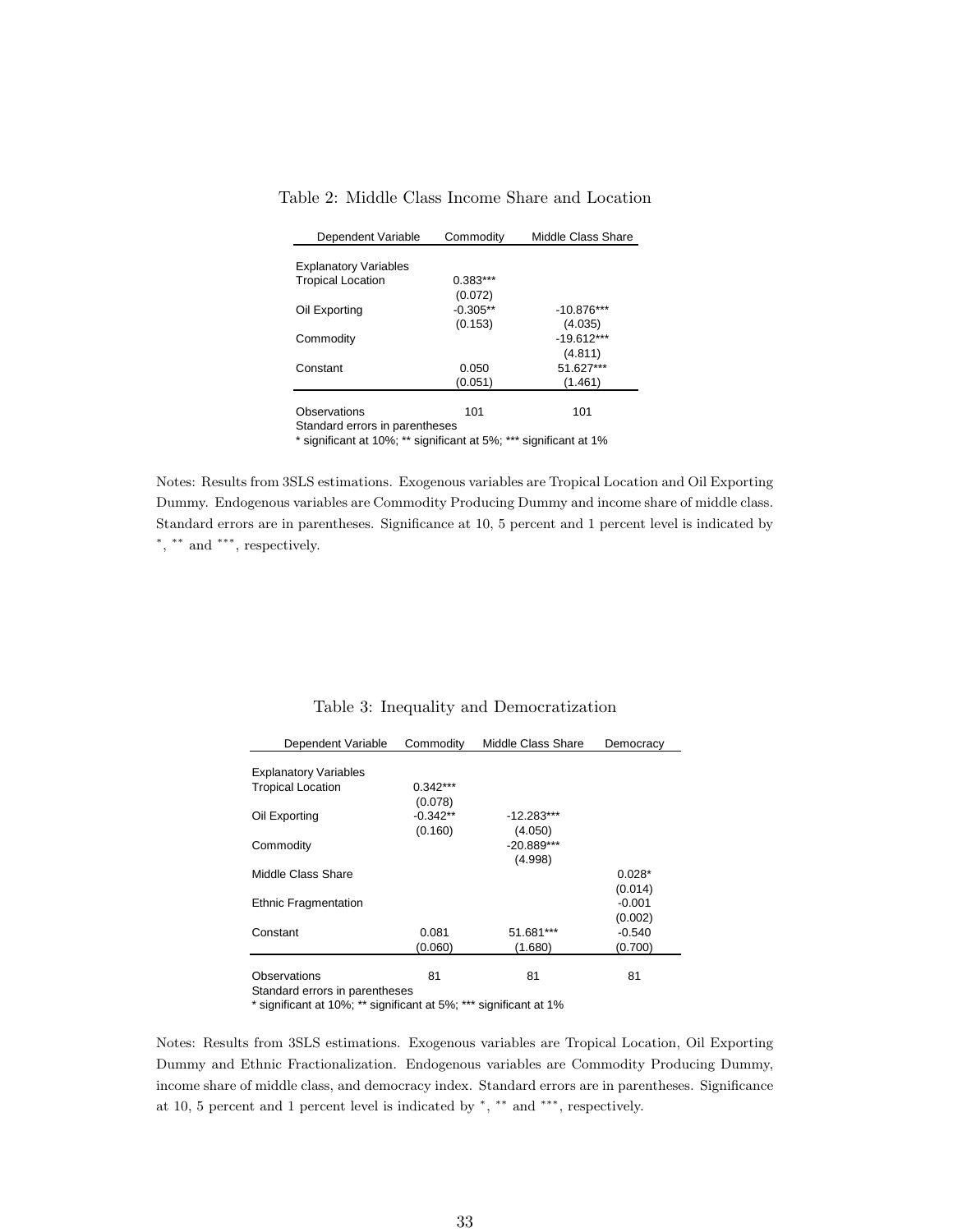In order to investigate this hypothesis further, we conduct 3SLS regressions of the same model with an equation for the voting system (majoritarian), but separately for samples of countries with presidential and with parliamentary systems. As shown in Table 6, when considering the presidential sample, equality in form of the middle class income share has no effect on the probability of a majoritarian system. In contrast, the effect is strong and negative, implying that more inequality implies a higher likelihood of majoritarian systems, in the parliamentary sample. These findings are precisely in line with the theoretical predictions.

|                              | (1)        | (2)                       | (3)          |
|------------------------------|------------|---------------------------|--------------|
| Dependent Variable           | Commodity  | <b>Middle Class Share</b> | Presidential |
| <b>Explanatory Variables</b> |            |                           |              |
| <b>Tropical Location</b>     | $0.339***$ |                           |              |
|                              | (0.070)    |                           |              |
| Oil Exporting                | $-0.393$   | $-6.024$                  |              |
|                              | (0.259)    | (5.937)                   |              |
| Commodity                    |            | $-29.012***$              |              |
|                              |            | (4.214)                   |              |
| Middle Class Share           |            |                           | $-0.052***$  |
|                              |            |                           | (0.019)      |
|                              |            |                           |              |
| Observations<br>.            | 59         | 59                        | 59           |

#### Table 4: Inequality and Form of State

Standard errors in parentheses

\* significant at 10%; \*\* significant at 5%; \*\*\* significant at 1%

Notes: Results from 3SLS estimations. Exogenous variables are Tropical Location and Oil Exporting Dummy. Additional exogenous variables in (3) are age of democracy, colonial origin (UK, Spanish, other), and legal origin (UK, French, German, Socialist).

We next consider the implication that presidential systems imply lower levels of redistribution, and are related to higher levels of inequality. A similar reasoning, but conditional on the form of state being parliamentary would be expected for majoritarian voting systems. That presidential systems seem to imply smaller states and less redistribution has been found previously by Persson and Tabellini (2004). Figure 7.3 shows a simple scatter plot of the correlation between middle class income share and central government expenditure, which is a measure of the size of the state.<sup>59</sup> There seems to be no clear pattern, if anything the correlation is positive for high levels of middle class income shares, i.e. low inequality, and negative for low levels of middle class income, i.e. high inequality. When decomposing the picture by form of state and electoral system, as is done in Figure 2, a completely different picture emerges. Inequality is not related to the size of state at all in presidential systems, regardless of the electoral system the scatter is pretty much flat. Moreover, the size of state is lower than that in parliamentary states, where the points are significantly higher. Moreover, presidential countries show much more dispersion in inequality than parliamentary countries. This is most obvious for parliamentary-proportional countries, which are characterized by consistently high levels of central government expenditure and low levels of inequality (a high share of middle class income). A less pronounced picture emerges for parliamentary-majoritarian states, which all exhibit larger levels of taxation and expenditure than presidential states, but more variation in inequality than parliamentary-proportional states. When interpreting these figures, one has to keep in mind that they reflect cross-country patterns, rather than correlations within countries.

<sup>&</sup>lt;sup>59</sup>In the appendix, Figure fig:scatter quint ssw displays the correlation between equality and social spending and welfare.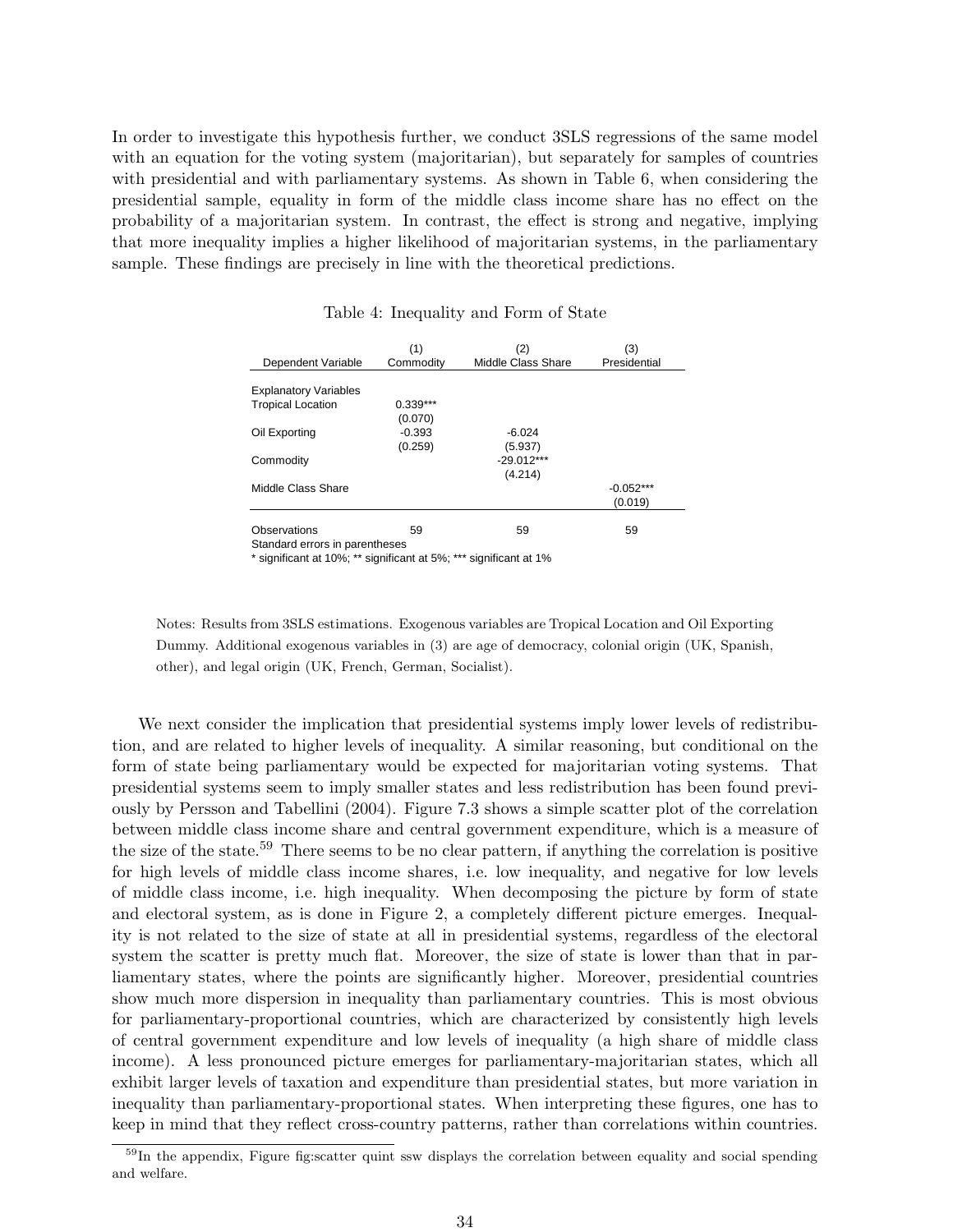|                                | (1)        | (2)                             | (3)         | (4)          |
|--------------------------------|------------|---------------------------------|-------------|--------------|
| Dependent Variable             | Commodity  | Middle Class Share Presidential |             | Majoritarian |
|                                |            |                                 |             |              |
| <b>Explanatory Variables</b>   |            |                                 |             |              |
| <b>Tropical Location</b>       | $0.339***$ |                                 |             |              |
|                                | (0.070)    |                                 |             |              |
| Oil Exporting                  | $-0.391$   | $-5.928$                        |             |              |
|                                | (0.258)    | (5.860)                         |             |              |
| Commodity                      |            | $-29.018***$                    |             |              |
|                                |            | (4.214)                         |             |              |
| Middle Class Share             |            |                                 | $-0.052***$ | 0.006        |
|                                |            |                                 | (0.019)     | (0.018)      |
|                                |            |                                 |             |              |
| Observations                   | 59         | 59                              | 59          | 59           |
| Standard errors in parentheses |            |                                 |             |              |

#### Table 5: Inequality and Form of State

\* significant at 10%; \*\* significant at 5%; \*\*\* significant at 1%

Notes: Results from 3SLS estimations. Exogenous variables are Tropical Location and Oil Exporting Dummy. Additional exogenous variables in (3) and (4) are age of democracy, colonial origin (UK, Spanish, other), and legal origin (UK, French, German, Socialist).

|                                |            | <b>Presidential System</b> | <b>Parliamentary System</b> |            |                    |              |
|--------------------------------|------------|----------------------------|-----------------------------|------------|--------------------|--------------|
|                                | (1)        | (2)                        | (3)                         | (1)        | (2)                | (3)          |
| Dependent Variable             | Commodity  | Middle Class Share         | Majoritarian                | Commodity  | Middle Class Share | Maioritarian |
|                                |            |                            |                             |            |                    |              |
| <b>Explanatory Variables</b>   |            |                            |                             |            |                    |              |
| <b>Tropical Location</b>       | $0.520***$ |                            |                             | $0.208***$ |                    |              |
|                                | (0.197)    |                            |                             | (0.063)    |                    |              |
| Oil Exporting                  | $-0.324$   | $-0.055$                   |                             | $-0.216$   | $-5.427$           |              |
|                                | (0.464)    | (5.640)                    |                             | (0.218)    | (7.053)            |              |
| Commodity                      |            | $-8.705**$                 |                             |            | $-37.104***$       |              |
|                                |            | (3.666)                    |                             |            | (11.606)           |              |
| Middle Class Share             |            |                            | 0.040                       |            |                    | $-0.058**$   |
|                                |            |                            | (0.042)                     |            |                    | (0.028)      |
| Observations                   | 25         | 25                         | 25                          | 42         | 42                 | 42           |
| Standard errors in parentheses |            |                            |                             |            |                    |              |

#### Table 6: Inequality and Form of State

\* significant at 10%; \*\* significant at 5%; \*\*\* significant at 1%

Notes: Results from 3SLS estimations. Exogenous variables are Tropical Location and Oil Exporting Dummy. Additional exogenous variables in (3) are age of democracy, colonial origin (UK, Spanish, other), and legal origin (UK, French, German, Socialist).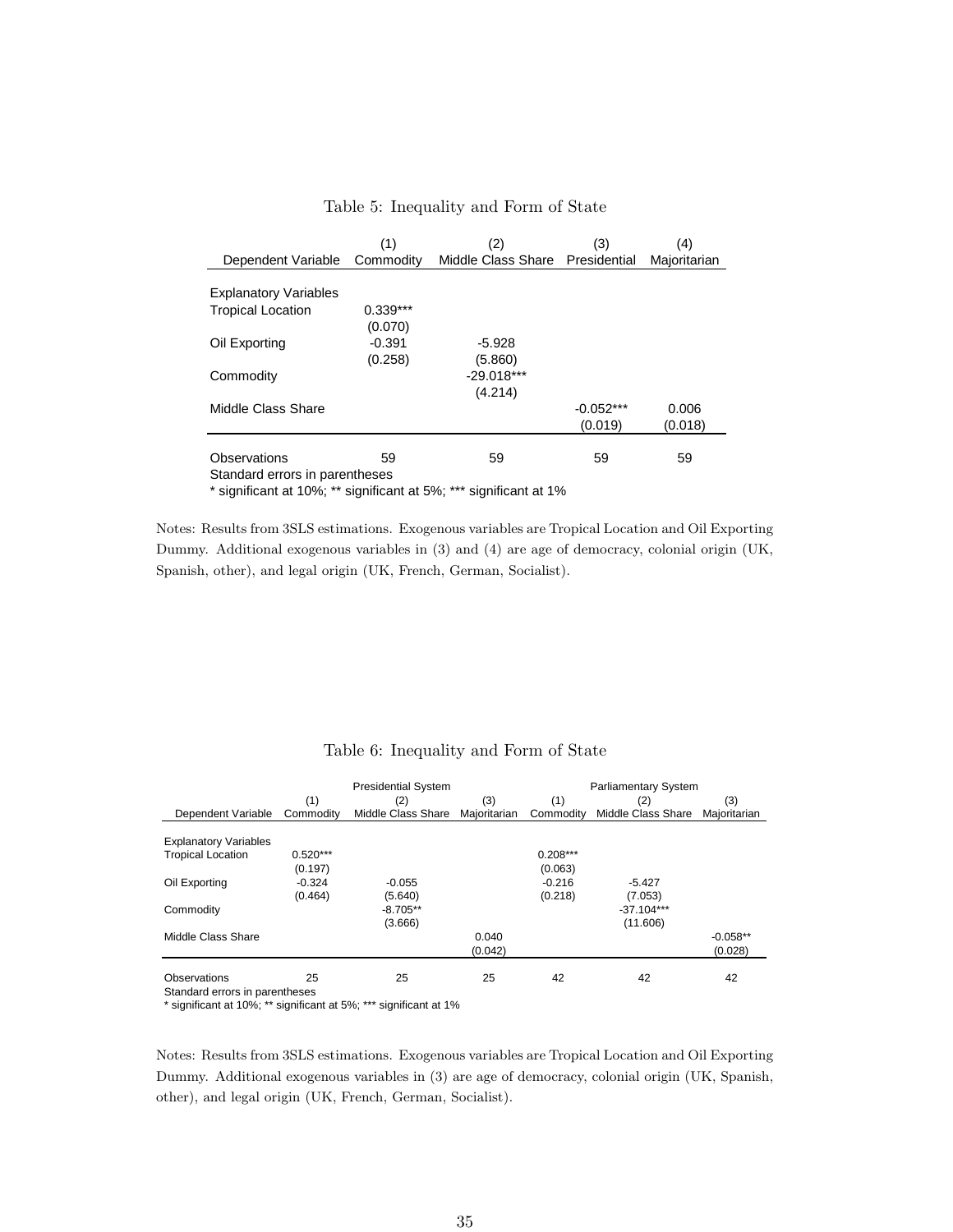

Figure 1: Correlation between Equality and Central Government Expenditure



Figure 2: Correlation between Equality and Central Government Expenditure by Form of Constitution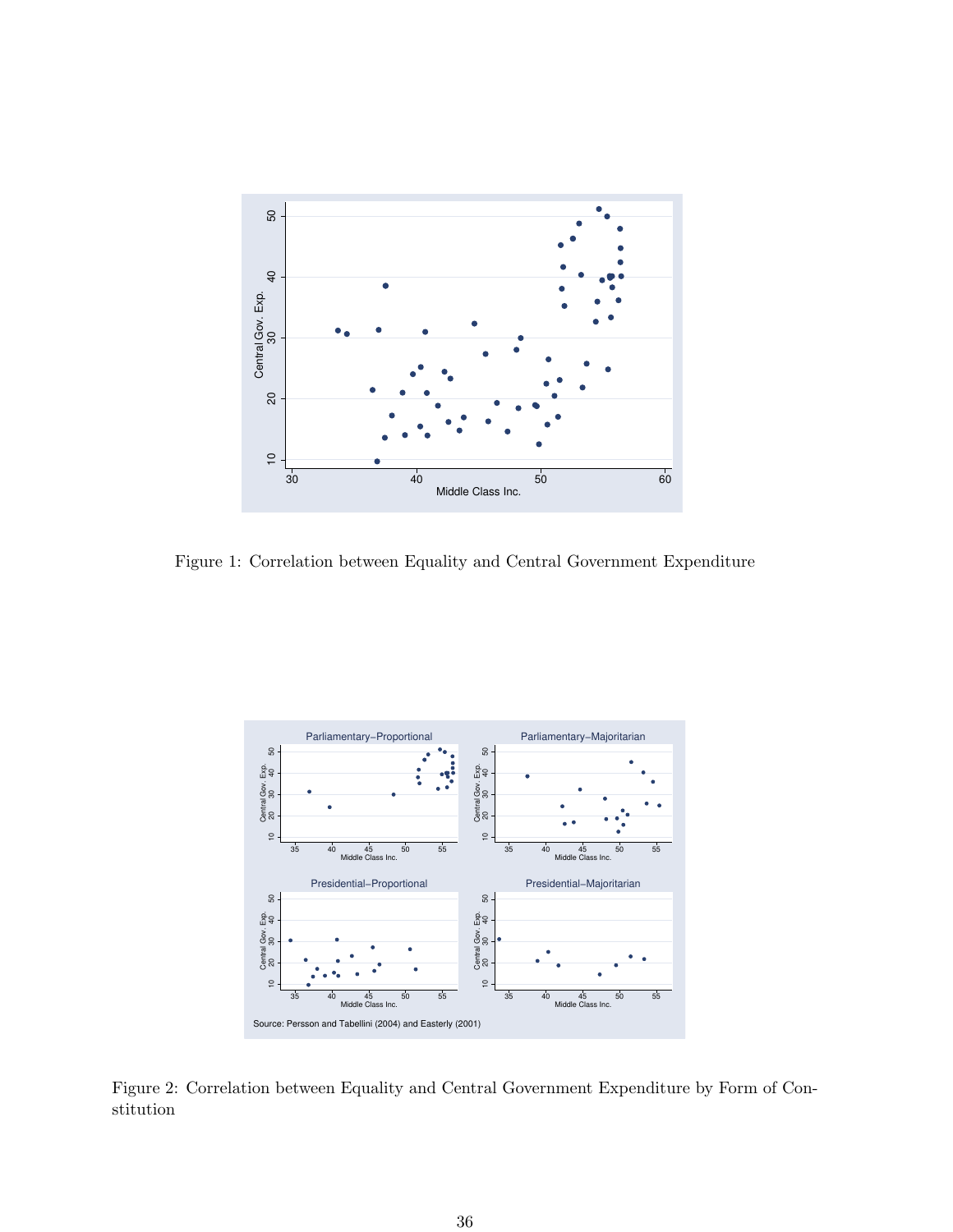On average, the level of redistribution is larger in proportional than in majoritarian systems, as can be seen from the summary statistics for the size of the public sector, and the extent of spending on social and welfare items displayed in Table 7. When splitting the sample into parliamentary and presidential countries, however, it appears that the electoral system makes a difference for redistribution only in parliamentary systems, but much less so in presidential systems. This is in line with the predictions of the model, since influence activities on the policy implementation under presidential systems cushion redistributive forces. In contrast, under parliamentary systems, the way parliament is composed matters more for the implemented policies. To make these findings more concrete, we follow the approach of Persson and Tabellini (2004) and regress the same system as in Table 4, but adding an equation that accounts for central government expenditure. The specification takes into account that redistribution that is part of central government expenditure, might be affecting inequality. The detailed specification and the results can be seen in Table 8. As before, inequality has an impact on the form of state, but not on electoral systems. In turn, presidential form of state, but not the electoral system, affect central government expenditure significantly negatively. When allowing for presidential entering the equation for electoral systems, as is done in the specification in Table 9, the form of state (parliamentary) affects the likelihood of a majoritarian voting system. Higher inequality also increases this likelihood, even though the latter effect is statistically insignificant. Also in this specification, however, only the form of state, but not the voting system has a significant impact on the fraction of GDP spent by the central government. $60$ 

|                         | Majoritarian |               |              | Proportional |               |              |
|-------------------------|--------------|---------------|--------------|--------------|---------------|--------------|
|                         | Mean         | Standard Dev. | Observations | Mean         | Standard Dev. | Observations |
| All countries           |              |               |              |              |               |              |
| Central Gov. Exp.       | 25.61        | 8.18          | 31           | 30.77        | 11.3          | 51           |
| Social Spending Welfare | 4.73         | 5.39          | 26           | 10.12        | 6.59          | 45           |
| Presidential            |              |               |              |              |               |              |
| Central Gov. Exp.       | 23.7         | 5.84          | 11           | 21.45        | 7.8           | 22           |
| Social Spending Welfare | 3.9          | 4.15          | 8            | 5.29         | 4.8           | 17           |
| Parliamentary           |              |               |              |              |               |              |
| Central Gov. Exp.       | 26.66        | 9.19          | 20           | 37.83        | 7.92          | 29           |
| Social Spending Welfare | 5.1          | 5.92          | 18           | 13.06        | 5.79          | 28           |

Table 7: Inequality, Form of State, Electoral System and Extent of Taxation

The reason why presidential systems allow the elite to better restrict redistribution is that the executive can be influenced more easily. The model therefore predicts that corruption of the executive is easier and more widespread under presidential systems than under parliamentary systems. To test this hypothesis, we estimate a similar system as before, but instead of focusing on redistribution we add a proxy for the corruption of the executive as an endogenous variable. The proxy is a composite corruption perception index that reflects the perceptions of experienced business people and country analysts, both resident and non-resident, concerning the degree to which corruption exists among public officials and politicians. The index takes values from 1 to 10 with higher values implying more corruption, and is constructed by Transparency International.<sup>61</sup> The results are reported in Table 10. The main findings are, as before, that higher inequality implies a higher likelihood of presidential systems being adopted. More importantly, however, presidential systems exhibit more corruption as perceived by business

 $60$ Similar results are obtained when measuring the size of the state by the average tax revenue from taxes on income, profits and capital gains. Results for social spending and welfare are mixed, with no significant effects of either form of state nor voting system.

<sup>&</sup>lt;sup>61</sup>The data used are an average of the index in the years 1995-2000 and are available at  $http://www.icgg.org/$ .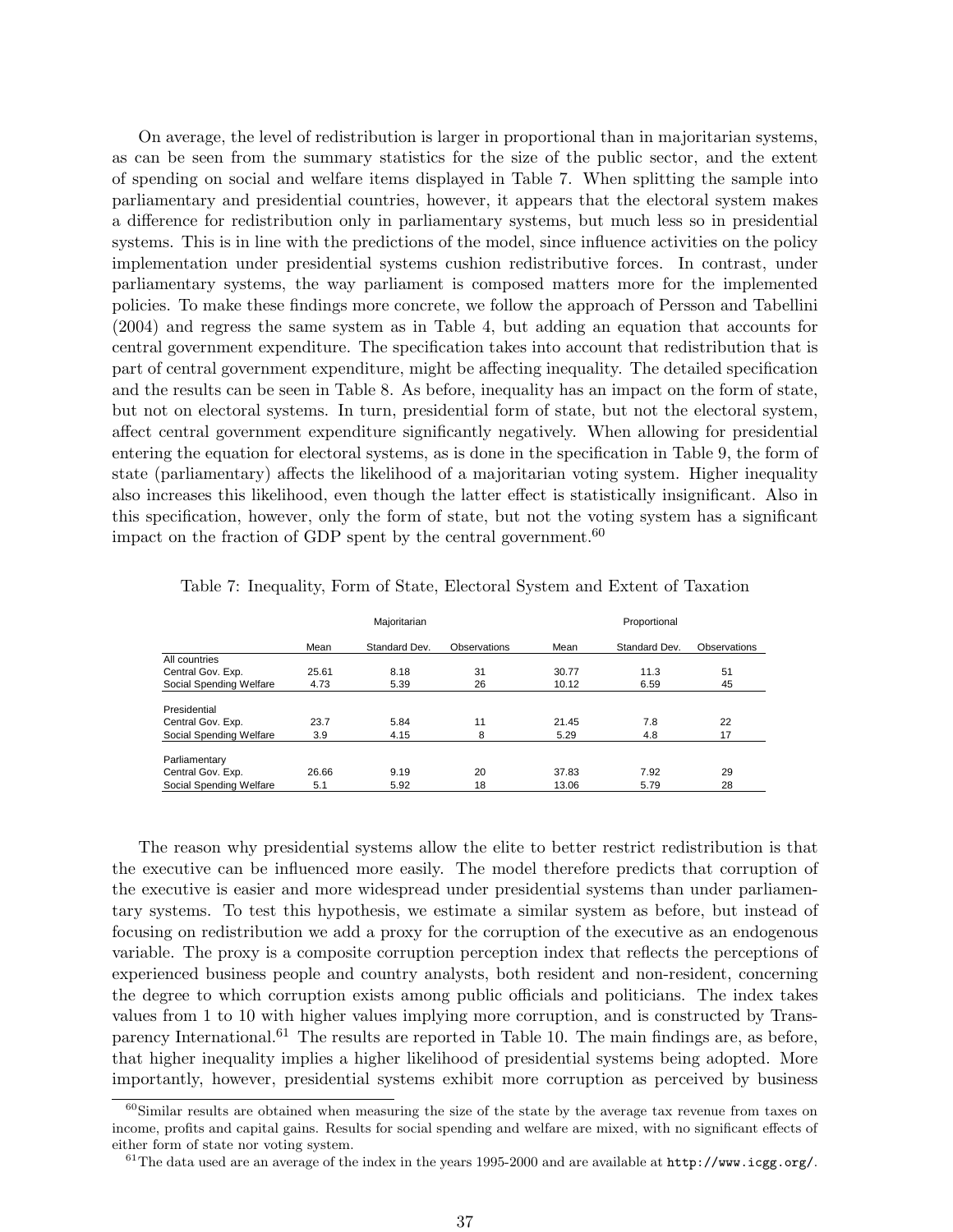| Dependent Variable           | (1)<br>Commodity      | (2)<br>Middle Class Share | (3)<br>Majoritarian | (4)<br>Presidential    | (5)<br>Central Gov. Exp. |
|------------------------------|-----------------------|---------------------------|---------------------|------------------------|--------------------------|
| <b>Explanatory Variables</b> |                       |                           |                     |                        |                          |
| <b>Tropical Location</b>     | $0.291***$<br>(0.080) |                           |                     |                        |                          |
| Oil Exporting                | $-0.368$<br>(0.239)   | $-0.799$<br>(2.524)       |                     |                        |                          |
| Commodity                    |                       | $-11.855***$<br>(2.483)   |                     |                        |                          |
| Central Gov. Exp.            |                       | $0.472***$<br>(0.070)     |                     |                        |                          |
| Middle Class Share           |                       |                           | 0.009<br>(0.013)    | $-0.063***$<br>(0.013) |                          |
| Presidential                 |                       |                           |                     |                        | $-9.612***$<br>(3.325)   |
| Majoritarian                 |                       |                           |                     |                        | $-1.639$<br>(2.462)      |
| Observations                 | 64                    | 64                        | 64                  | 64                     | 64                       |

#### Table 8: Inequality, Form of State, and Extent of Taxation

Standard errors in parentheses

\* significant at 10%; \*\* significant at 5%; \*\*\* significant at 1%

Notes: Results from 3SLS estimations. Exogenous variables are Tropical Location and Oil Exporting Dummy. Additional exogenous variables in (3) and (4) are age of democracy, colonial origin (UK, Spanish, other), and legal origin (UK, French, German, Socialist). Additional exogenous variables in (5) are fraction of population aged 15-64 and fraction aged 65 and older.

| Table 9: Inequality, Form of State, Development, and Extent of Taxation |  |  |  |  |  |  |
|-------------------------------------------------------------------------|--|--|--|--|--|--|
|-------------------------------------------------------------------------|--|--|--|--|--|--|

| Dependent Variable                                    | (1)<br>Commodity      | (2)<br>Middle Class Share | (3)<br>log(GDP90)     | (4)<br>Majoritarian  | (5)<br>Presidential    | (6)<br>Central Gov. Exp. |
|-------------------------------------------------------|-----------------------|---------------------------|-----------------------|----------------------|------------------------|--------------------------|
| <b>Explanatory Variables</b>                          |                       |                           |                       |                      |                        |                          |
| <b>Tropical Location</b>                              | $0.275***$<br>(0.081) |                           |                       |                      |                        |                          |
| Oil Exporting                                         | $-0.344$<br>(0.240)   | $-1.364$<br>(2.427)       |                       |                      |                        |                          |
| Commodity                                             |                       | $-13.817***$<br>(2.394)   |                       |                      |                        |                          |
| Central Gov. Exp.                                     |                       | $0.442***$<br>(0.067)     |                       |                      |                        |                          |
| Middle Class Share                                    |                       |                           | $0.118***$<br>(0.018) | $-0.048$<br>(0.038)  | $-0.061***$<br>(0.013) |                          |
| Presidential                                          |                       |                           |                       | $-0.906*$<br>(0.530) |                        | $-8.305**$<br>(3.822)    |
| Majoritarian                                          |                       |                           |                       |                      |                        | $-1.398$<br>(2.672)      |
| log(GDP90)                                            |                       |                           |                       |                      |                        | 2.174<br>(2.371)         |
| <b>Observations</b><br>Ctonderd errors in norontheone | 63                    | 63                        | 63                    | 63                   | 63                     | 63                       |

ırd errors ın pa \* significant at 10%; \*\* significant at 5%; \*\*\* significant at 1%

Notes: Results from 3SLS estimations. Exogenous variables are Tropical Location and Oil Exporting Dummy. Additional exogenous variables in (3) and (4) are age of democracy, colonial origin (UK, Spanish, other), and legal origin (UK, French, German, Socialist). Additional exogenous variables in (5) are fraction of population aged 15-64 and fraction aged 65 and older.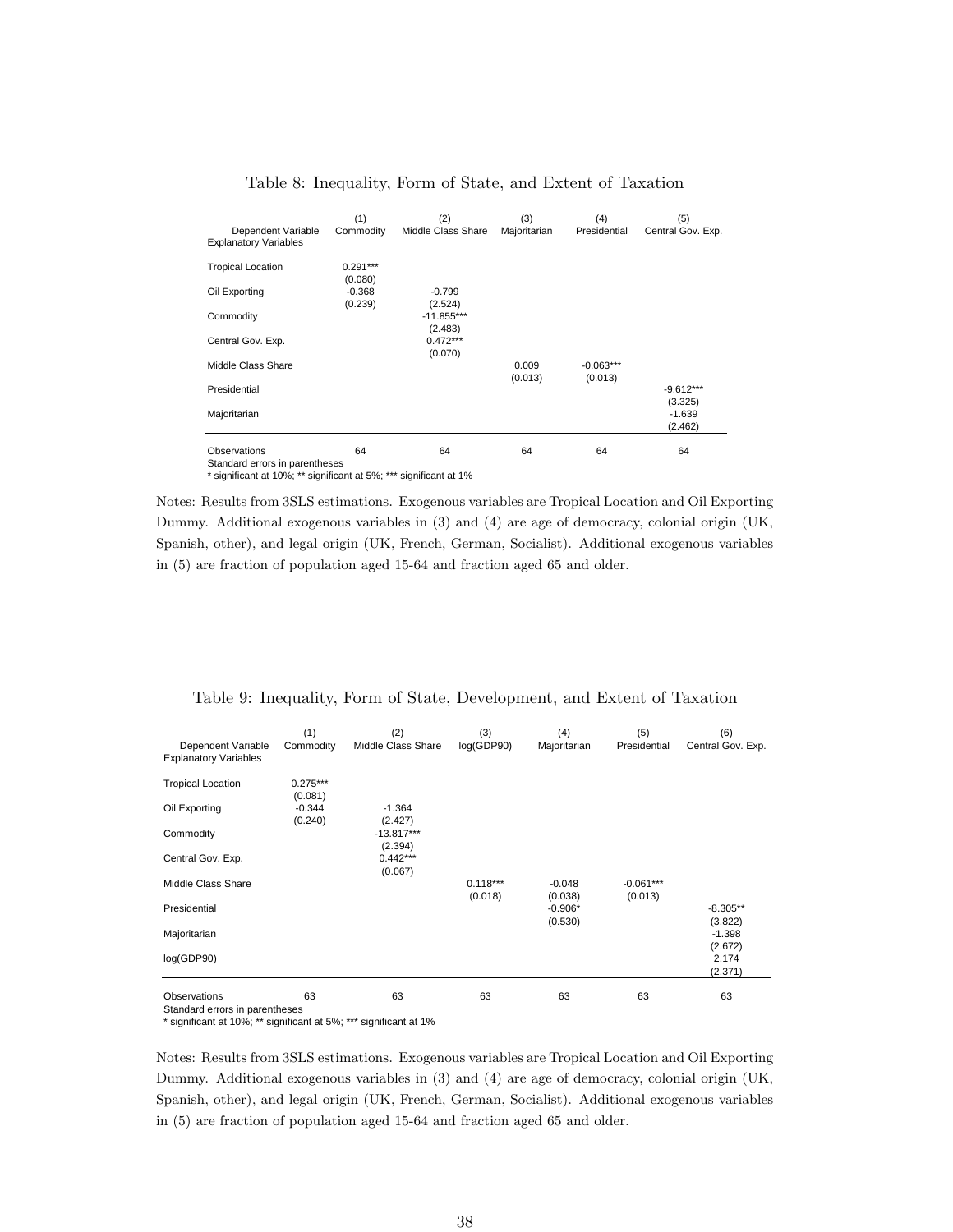people. Electoral rules, on the other hand, seem to have no impact on corruption.<sup>62</sup> In order to cross-validate these findings, we use an index of government anti-diversion policies as a measure of institutional quality, in particular actions taken against corruption.<sup>63</sup> Higher values of the index, which is defined between 0 and 1, imply better institutional quality, in particular less scope for corruption and discretion on the side of officials. The results in Table 11 are virtually identical to those for the corruption index. In particular, presidential systems have a negative effect on institutional quality, in other words, executives in presidential systems are more corruptible than in parliamentary systems. Electoral rules, however, seem to play no significant role once controlling for the form of state. Again, more unequal societies adopt presidential systems more likely.<sup>64</sup>

|                                 | (1)                   | (2)                     | (3)                   | (4)                 | (5)                   |
|---------------------------------|-----------------------|-------------------------|-----------------------|---------------------|-----------------------|
| Dependent Variable              | Commodity             | Middle Class Share      | Presidential          | Majoritarian        | Corruption P.I.       |
| <b>Explanatory Variables</b>    |                       |                         |                       |                     |                       |
| <b>Tropical Location</b>        | $0.370***$<br>(0.073) |                         |                       |                     |                       |
| Oil Exporting                   | $-0.403$<br>(0.357)   | $-5.102$<br>(8.558)     |                       |                     |                       |
| Commodity                       |                       | $-29.028***$<br>(4.401) |                       |                     |                       |
| Middle Class Share              |                       |                         | $-0.030**$<br>(0.015) | $-0.003$<br>(0.017) |                       |
| <b>Ethnic Fractionalization</b> |                       |                         |                       |                     | $0.021*$<br>(0.011)   |
| Presidential                    |                       |                         |                       |                     | $3.961***$<br>(0.796) |
| Majoritarian                    |                       |                         |                       |                     | $-0.215$<br>(0.968)   |
| <b>Observations</b>             | 53                    | 53                      | 53                    | 53                  | 53                    |

|  | Table 10: Inequality, Form of State and Corruption |  |  |  |  |
|--|----------------------------------------------------|--|--|--|--|
|--|----------------------------------------------------|--|--|--|--|

Standard errors in parentheses

\* significant at 10%; \*\* significant at 5%; \*\*\* significant at 1%

Notes: Results from 3SLS estimations. Exogenous variables are Tropical Location, Oil Exporting Dummy and Ethnic Fractionalization. Additional exogenous variables in (3) and (4) are age of democracy, colonial origin (UK, Spanish, other), and legal origin (UK, French, German, Scandinavian).

To sum up, we find that the crucial assumptions of the theoretical model, as well as the main empirical predictions are not contradicted by the data. Rather, we find support for all theoretical implications.

 $62$ Additional unreported results for a specification that includes an equation for the level of development confirm these findings. In particular, corruption seems less pervasive in more developed countries, but the public sphere still appears more corrupt in presidential countries.

<sup>&</sup>lt;sup>63</sup>This index, which follows Hall and Jones (1999), computes the average of indices on law and order, bureaucratic quality, corruption, risk of expropriation, and government repudiation of contracts.

 $64$ Additional investigations reveal also in this case that more developed countries seem to have significantly better institutions.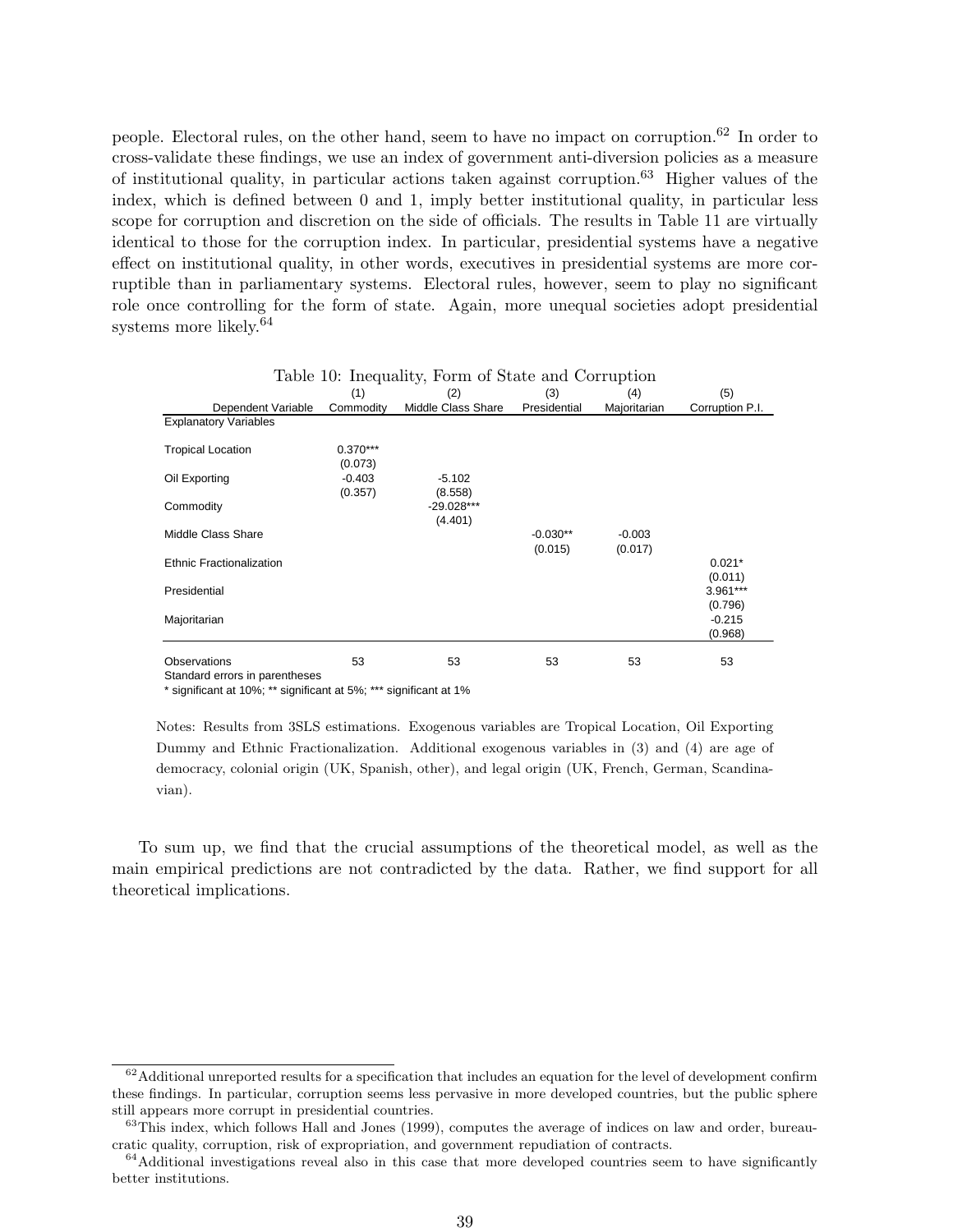|                                                       | (1)                   | (2)                     | (3)                    | (4)                 | (5)                    |
|-------------------------------------------------------|-----------------------|-------------------------|------------------------|---------------------|------------------------|
| Dependent Variable                                    | Commodity             | Middle Class Share      | Presidential           | Majoritarian        | Gov.Anti-D.Pol.        |
| <b>Explanatory Variables</b>                          |                       |                         |                        |                     |                        |
| <b>Tropical Location</b>                              | $0.362***$<br>(0.071) |                         |                        |                     |                        |
| Oil Exporting                                         | $-0.384$<br>(0.260)   | $-4.772$<br>(5.771)     |                        |                     |                        |
| Commodity                                             |                       | $-26.408***$<br>(4.076) |                        |                     |                        |
| Middle Class Share                                    |                       |                         | $-0.049***$<br>(0.016) | $-0.000$<br>(0.018) |                        |
| Ethnic Fractionalization                              |                       |                         |                        |                     | $-0.002*$<br>(0.001)   |
| Presidential                                          |                       |                         |                        |                     | $-0.362***$<br>(0.062) |
| Majoritarian                                          |                       |                         |                        |                     | $-0.065$<br>(0.073)    |
| <b>Observations</b><br>Standard errors in narentheses | 58                    | 58                      | 58                     | 58                  | 58                     |

Table 11: Inequality, Form of State, and Anti-Diversion Policies  $(1)$   $(2)$   $(3)$   $(4)$   $(5)$ 

Standard errors in parentheses \* significant at 10%; \*\* significant at 5%; \*\*\* significant at 1%

Notes: Results from 3SLS estimations. Exogenous variables are Tropical Location, Oil Exporting Dummy and Ethnic Fractionalization. Additional exogenous variables in (3) and (4) are age of democracy, colonial origin (UK, Spanish, other), and legal origin (UK, French, German, Scandinavian).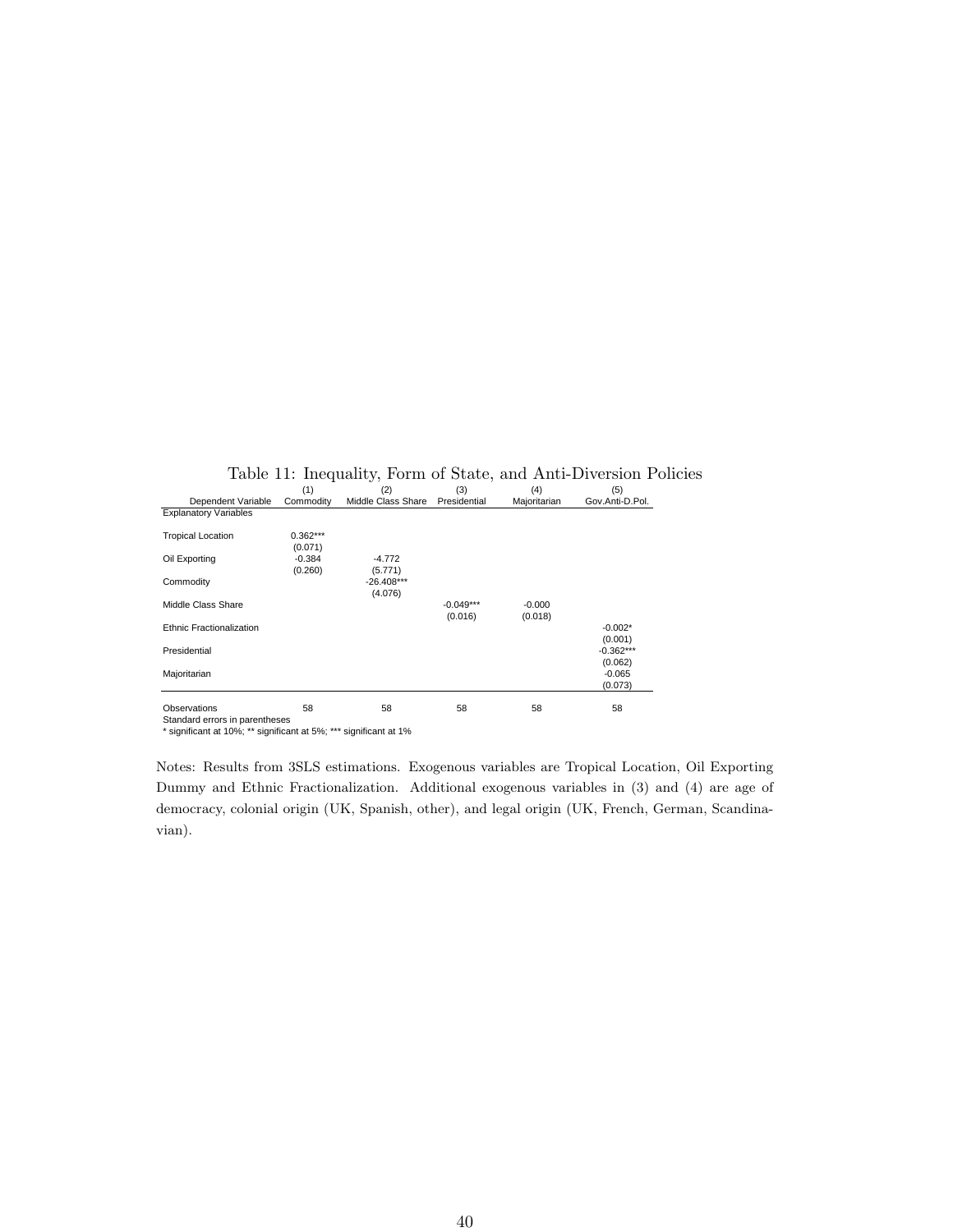# References

- Acemoglu, D., S. Johnson, and J. Robinson (2004): "Institutions as the Fundamental Cause of Long-Run Growth," in Handbook of Economic Growth, ed. by P. Aghion, and S. Durlauf, chap. 20. Elsevier, Amsterdam.
- Acemoglu, D., and J. Robinson (2000): "Why Did the West Extend the Franchise? Democracy, Inequality, and Growth in Historical Perspective," Quarterly Journal of Economics, (4), 1167–99.
- $-$  (2001): "A Theory of Political Transitions," American Economic Review, 91(4), 938–63.
- (2003): "A Theory of Political Development," mimeo, MIT.

(2004): Economic Origins of Dictatorship and Democracy. unpublished book manuscript, available at http://web.mit.edu/daron/www.

- AGHION, P., A. ALESINA, AND F. TREBBI (2004): "Endogenous Political Institutions," Quarterly Journal of Economics, 119(2), 565–612.
- BARRO, R. J. (1999): "Determinants of Democracy," Journal of Political Economy, 107(6), S158–S183.
- BESLEY, T., AND S. COATE (1997): "An Economic Model of Representative Democracy," Quarterly Journal of Economics, 112(1), 85–114.
- Boix, C. (2003): Democracy and Redistribution. Cambridge University Press, Cambridge.
- BOIX, C., AND S. C. STOKES (2003): "Endogenous Democratization," mimeo, University of Chicago.
- BOURGUIGNON, F., AND T. VERDIER (2000): "Oligarchy, Democracy, Inequality and Growth," Journal of Development Economics, 62(2), 285–313.
- Chari, V., L. E. Jones, and R. Marimon (1997): "The Economics of Split-Ticket Voting in Representative Democracies," American Economic Review, 87(5), 957–976.
- DE TOCQUEVILLE, A. (1835): *Democracy in America*. Gosselin, Paris.
- EASTERLY, W. (2001): "The Middle Class Consensus and Economic Development," Journal of Economic Growth, 6(4), 317–335.
- ENGERMAN, S. L., AND K. L. SOKOLOFF (1997): "Factor Endowments, Institutions and Differential Paths of Growth Among New World Economies: A View from Economic Historians from the United States," in How Latin America Fell Behind, ed. by S. Haber. Stanford University Press, Stanford CA.

- (2001): "The Evolution of Suffrage Institutions in the New World," NBER Working Paper, 8512.

- GALOR, O., O. MOAV, AND D. VOLLRATH (2004): "Land Inequality and the Origin of Divergence and Overtaking in the Growth Process: Theory and Evidence," mimeo, Brown University.
- Glaeser, E., R. LaPorta, F. Lopez-De-Silanes, and A. Shleifer (2004): "Do Institutions Cause Growth," Journal of Economic Growth, 9, 271–303.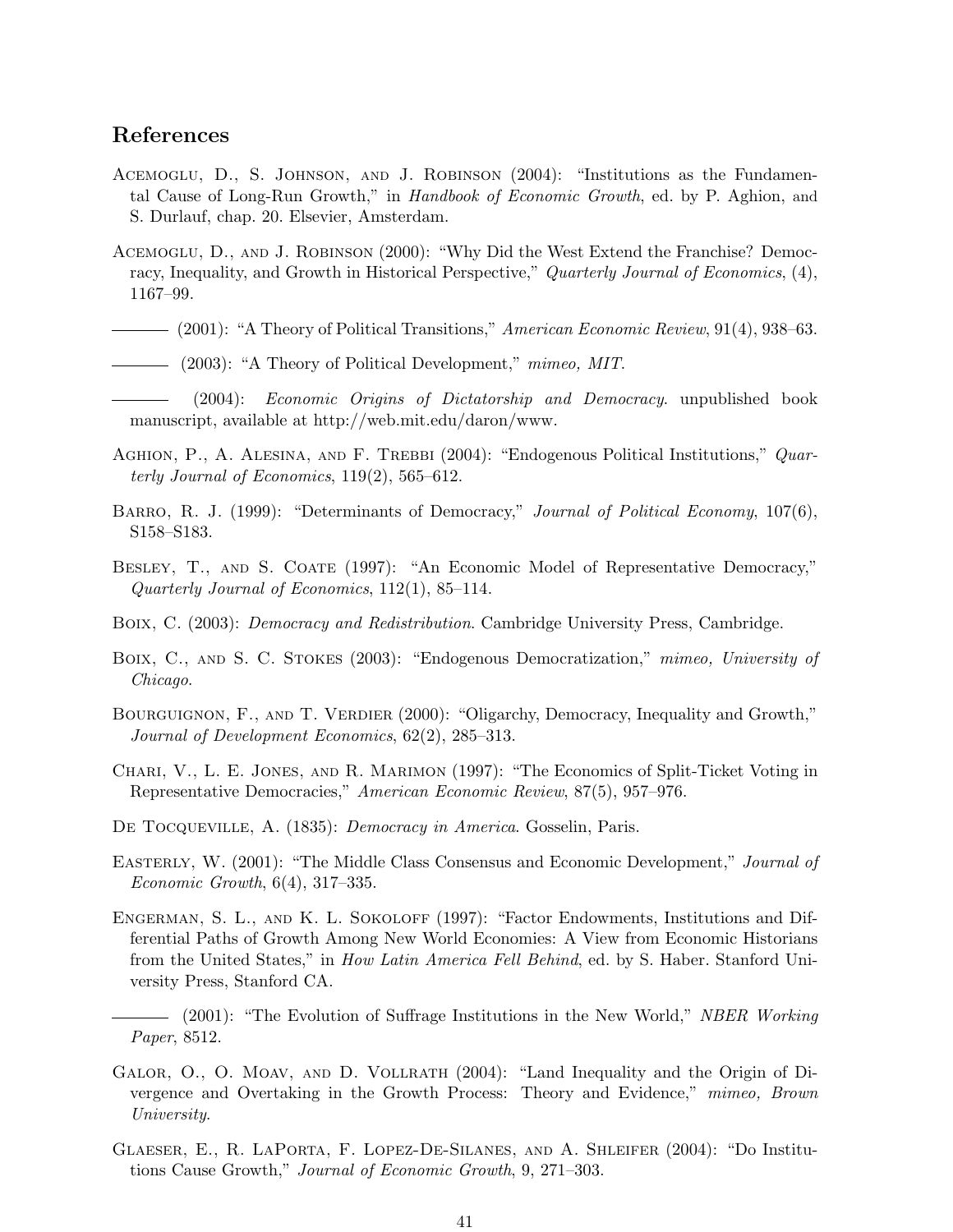- GRADSTEIN, M. (2004b): "Inequality, Democracy, and the Emergence of Institutions," CEPR Discussion Paper, 4187.
- GRADSTEIN, M., AND A. CHONG (2004): "Inequality and Institutions," Inter-American Development Bank, Research Department Working Paper, 506.
- Grossman, G. M., and E. Helpman (1994): "Protection for Sale," American Economic Review, 84(4), 833–850.
	- $(1995)$ : "The Politics of Free-Trade Agreements," American Economic Review, 85(4), 667–690.
- (1997): "Electoral Competition and Special Interest Politics," Review of Economic Studies, 63(2), 265–286.
- Hall, R. E., and C. I. Jones (1999): "Why Do Some Countries Produce So Much More Output Per Worker Than Others?," Quarterly Journal of Economics, CXIV(1), 83–116.
- Justman, M., and M. Gradstein (1999): "The Industrial Revolution, Political Transition, and the Subsequent Decline in Inequality in 19th-Century Britain," Explorations in Economic History, 36, 109–127.
- Lizzeri, A., and N. Persico (2004): "Why did the Elites Extend the Suffrage? Democracy and the Scope of Government, with an Application to Britain's 'Age of Reform'," Quarterly Journal of Economics, 119(2), 707–765.
- Llavador, H., and R. Oxoby (2005): "Partisan Competition, Growth and the Franchise," Quarterly Journal of Economics, forthcoming.
- MELTZER, A. H., AND S. F. RICHARD (1981): "A Rational Theory of the Size of Government," Journal of Political Economy, 89(5), 914–927.
- Messner, M., and M. Polborn (2004): "Voting on Majority Rules," Review of Economic Studies.
- MILESI-FERRETTI, G. M., R. PEROTTI, AND M. ROSTAGNO (2002): "Electoral Systems and Public Spending," Quarterly Journal of Economics, 117(2), 609–657.
- Osborne, M. J., and A. Slivinski (1996): "A Model of Political Competition with Citizen Candidates," Quarterly Journal of Economics, 111(1), 65–96.
- PERSSON, T., G. ROLAND, AND G. TABELLINI (2000): "Comparative Politics and Public Finance," Journal of Political Economy, 108(6), 1121–1161.
- PERSSON, T., AND G. TABELLINI (1994): "Is Inequality Harmful for Growth?," American Economic Review, 84(3), 600–621.

(2000): Political Economics: Explaining Economic Policy. MIT Press, Cambridge, Massachusetts.

- (2003): The Economic Effect of Constitutions. MIT Press, Cambridge, Massachusetts.

- (2004): "Constitutional Rules and Fiscal Policy Outcomes," American Economic Re*view*, 94(1), 25–45.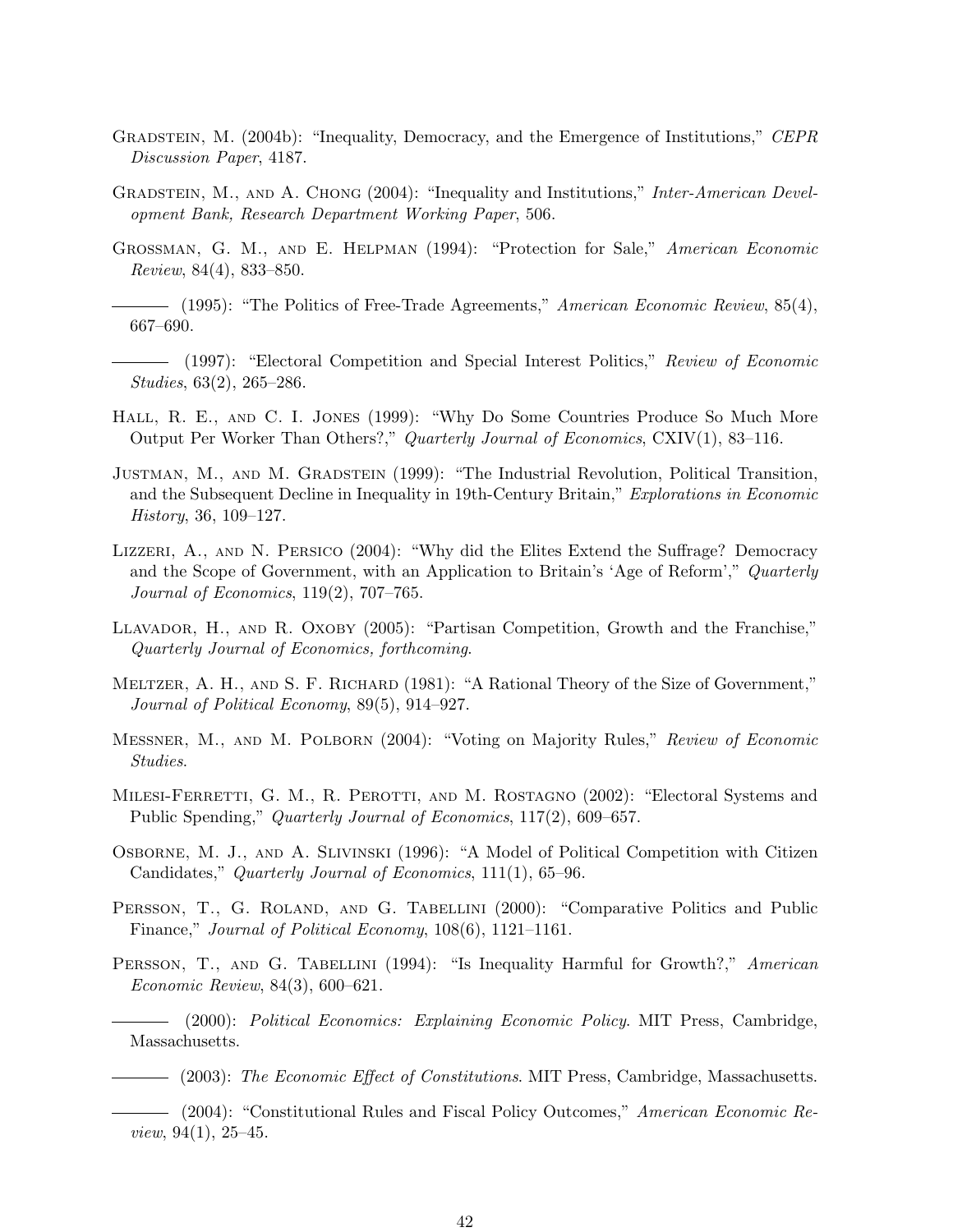- PRZEWORSKI, A., M. ALVAREZ, J. A. CHEIBUB, AND F. LIMONGI (2000): Democracy and Development: Political Institutions and Well-Being in the World, 1950-1990. Cambridge University Press, New York.
- RIGOBON, R., AND D. RODRIK (2004): "Rule of Law, Democracy, Openness and Income: Estimating the Interrelationships," NBER Working Paper, 10750.
- RODRIK, D., A. SUBRAMANIAN, AND F. TREBBI (2004): "Institutions Rule: The Primacy of Institutions over Geography and Integration in Economic Development," Journal of Economic Growth, 9.
- SCHNEIDER, F. (2004): "The Size of the Shadow Economies of 145 Countries all over the World: First Results over the Period 1999 to 2003," IZA Discussion Paper, 1431.
- SCHNEIDER, F., AND D. ENSTE (2000): "Shadow Economies: Size, Causes, and Consequences," Journal of Economic Literature, 38(1).
- TICCHI, D., AND A. VINDIGNI (2004): "Endogenous Constitutions," Seminar Paper 726, Institute for International Economic Studies, University of Stockholm.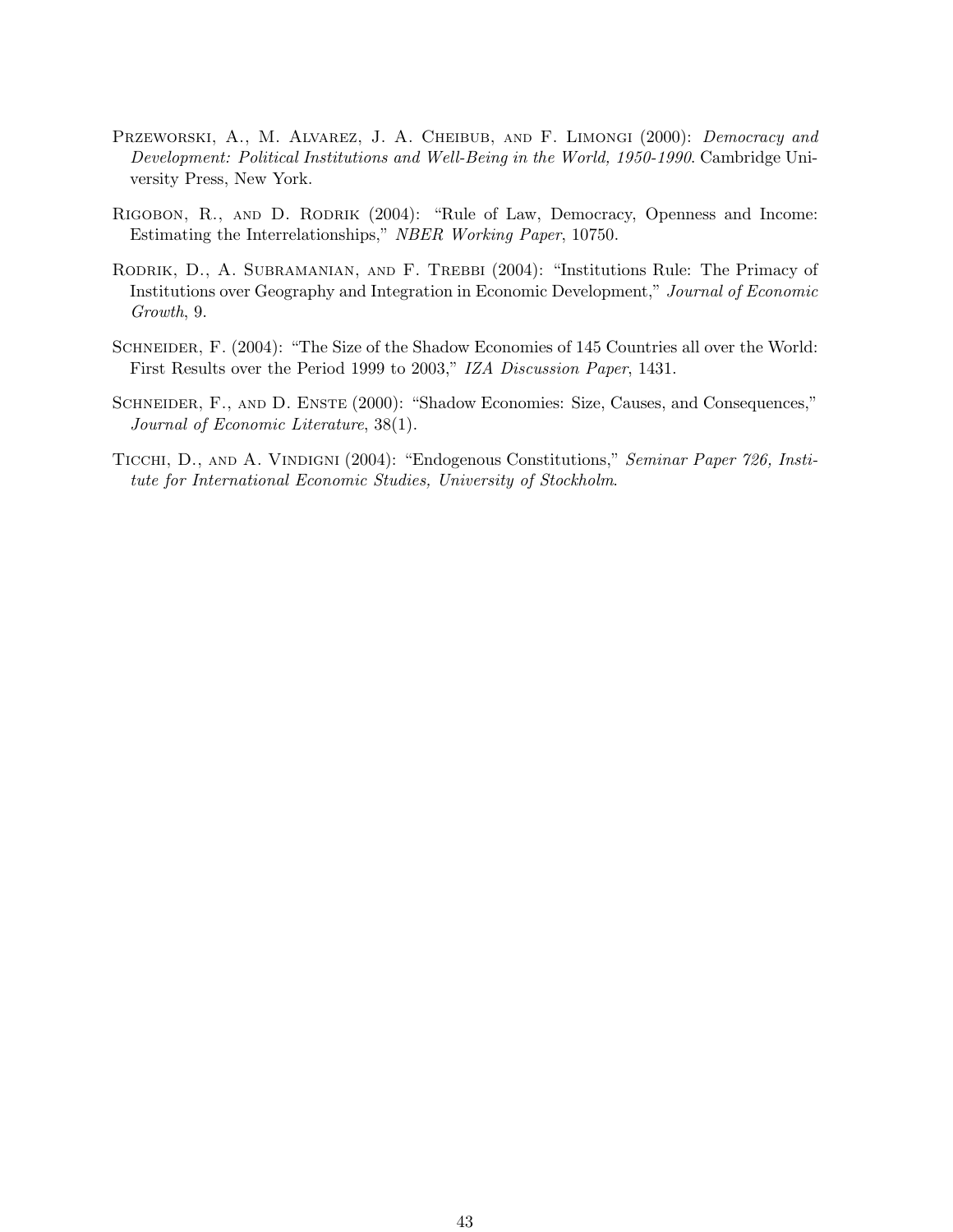# A Appendix: Proofs

#### Lemma 5

Proof. Consider

$$
\frac{\partial \pi^{E}}{\partial (y - y^{P})} = -\frac{\partial F^{E} (A^{D}, k, k^{P}) / \partial (y - y^{P})}{\partial F^{E} (A^{D}, k, k^{P}) / \partial \pi^{E}} \ge 0,
$$
\n(43)

where, again, the denominator is always negative by definition of  $\pi^P$  since it represents the second order necessary condition for a maximum. Rewrite,

$$
-\left(y-y^{P}\right) + \frac{\left(A^{D}\right)^{2}\left[\left(1-\alpha\right)\left(1-\pi\right)-\pi\right]}{\left(1-\alpha\right)\left[A^{D}\left(1-\pi\right)\right]^{\frac{2-\alpha}{1-\alpha}}} < 0
$$

and since  $y^E \eta = y - (1 - \eta) y^P$  we have,

$$
-\frac{1-\eta}{\eta}(y-y^P) - \frac{(A^D)^2 [(1-\alpha)(1-\pi) - \pi]}{(1-\alpha)[A^D (1-\pi)]^{\frac{2-\alpha}{1-\alpha}}}(2-\eta) + (y-y^P) = 0.
$$

which can be rewritten as,

$$
F^{E}(\pi, k, k^{E}, A^{D}) = \left(1 - \frac{1}{\eta}\right)(y - y^{P})(1 - \eta) - (2 - \eta)\frac{(A^{D})^{2}[(1 - \alpha)(1 - \pi) - \pi]}{(1 - \alpha)[A^{D}(1 - \pi)]^{\frac{2 - \alpha}{1 - \alpha}}} = 0
$$

and finally

$$
\frac{\partial \pi^E}{\partial (y - y^P)} < 0 \Longleftrightarrow \left(1 - \frac{1}{\eta}\right)(1 - \eta) < 0,\tag{44}
$$

$$
\Box
$$

#### Lemma 10

Proof. Taxation is distortionary the total income produced in the economy is ranked accordingly being largest if the elite chooses the implemented policy. In particular for any given target set by the parliament  $\tau^{Pr}$  we have,

$$
y(\pi \tau^{Pr} + (1 - \pi)\tau^{E}) > y(\pi \tau^{Pr} + (1 - \pi)\tau^{M}) > y(\pi \tau^{Pr} + (1 - \pi)\tau^{P}) \quad \forall \tau^{Pr} \tag{45}
$$

Denote by  $\tau_j^*$  the equilibrium tax rate what would emerge if group j where to win the lobbying game, and  $\Delta y^{i}(j)$  the differential benefits accruing to winning group i with respect to the case in which the winner is group  $j$ . Consider,

$$
\Delta y^{E}(P) = \eta \left[ (1 - \tau_{E}^{*}) y^{E} + \tau_{E} y(\tau_{E}^{*}) - (1 - \tau_{P}^{*}) y^{E} - \tau_{P}^{*} y(\tau_{P}^{*}) \right] \tag{46}
$$
\n
$$
\Delta y^{P}(E) = (1 - \eta - \mu) \left[ (1 - \tau_{P}^{*}) y^{P} + \tau_{P}^{*} y(\tau_{P}^{*}) - (1 - \tau_{E}^{*}) y - \tau_{E}^{*} y(\tau_{E}^{*}) \right]
$$

The elite wins the lobbying game if  $\Delta y^E(P) > \Delta y^P(E)$  and  $\Delta y^E(M) > \Delta y^M(E)$  for any  $\pi$  and  $\tau^{Pr}$ . The first inequality is true if, rearranging,

$$
\eta(\tau_P^* - \tau_E^*)y^E \quad > \quad (1 - \eta - \mu)(\tau_E^* - \tau_P^*)y^P + (1 - \mu)(\tau_P^*y(\tau_P^*) - \tau_E^*y(\tau_E^*)) \quad (47)
$$
\n
$$
\Rightarrow \quad (\tau_P^* - \tau_E^*)[\eta y^E + (1 - \eta - \mu)y^P] > (1 - \mu)(\tau_P^*y(\tau_P^*) - \tau_E^*y(\tau_E^*)) \quad (47)
$$
\n
$$
\Rightarrow \quad (\tau_P^* - \tau_E^*)\frac{\eta y^E + (1 - \eta - \mu)y^P}{(1 - \mu)} > \tau_P^*y(\tau_P^*) - \tau_E^*y(\tau_E^*) \quad (49)
$$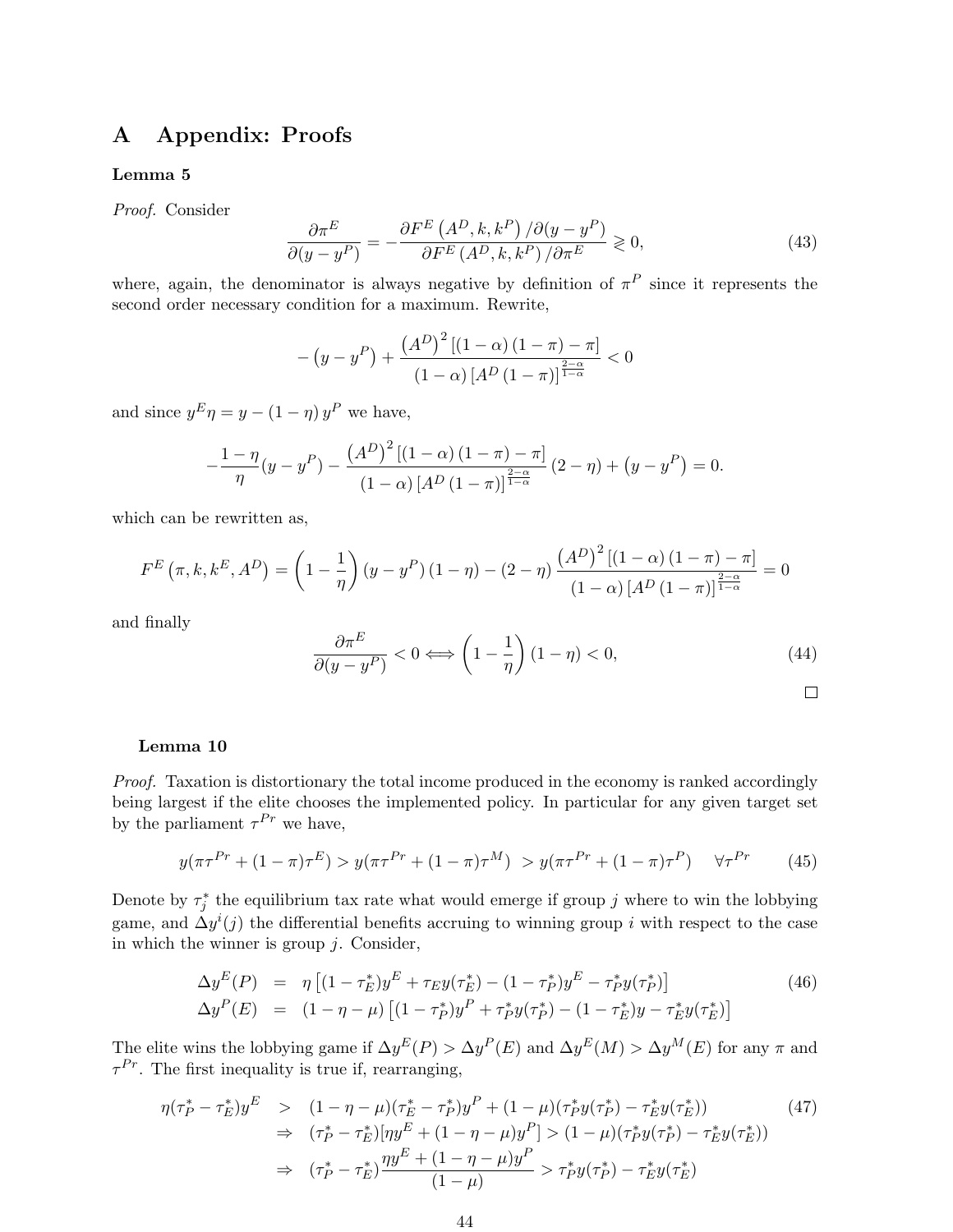Note that since  $y(\tau_E^*) > y(\tau_P^*)$  then condition (47) is true, a fortiori, if the following condition is true,

$$
(\tau_P^* - \tau_E^*) \frac{\eta y^E + (1 - \eta - \mu)y^P}{(1 - \mu)} > \tau_P^* y(\tau_E^*) - \tau_E^* y(\tau_E^*)
$$
\n
$$
\Rightarrow \frac{\eta y^E + (1 - \eta - \mu)y^P}{(1 - \mu)} > y(\tau_E^*)
$$
\n(48)

note that since  $\tau_E^* > 0$  then  $y(0) > y(\tau_E^*)$  so a necessary condition for (47) to be true is the following

$$
\Rightarrow \frac{\eta y^{E} + (1 - \eta - \mu)y^{P}}{(1 - \mu)} > y(0)
$$
\n
$$
\Rightarrow \frac{\eta y^{E} + (1 - \eta - \mu)y^{P}}{(1 - \mu)} > \eta y^{E} + \mu y^{M} + (1 - \eta - \mu)y^{P}
$$
\n
$$
\Rightarrow \eta y^{E} + (1 - \eta - \mu)y^{P} > (1 - \mu)\eta y^{E} + (1 - \mu)\mu y^{M} + (1 - \mu)(1 - \eta - \mu)y^{P}
$$
\n
$$
\Rightarrow \eta y^{E} + \mu y^{M} + (1 - \eta - \mu)y^{P} = y(0) > y^{M}
$$
\n(49)

therefore, since  $y(0) > y^M$ , we have shown that  $\Delta y^E(P) > \Delta y^P(E)$   $\forall \tau^{Pr}$ . The proof to show that  $\Delta y^E(M) > \Delta y^M(E)$   $\forall \tau^{Pr}$  is analogous. In order to identify the contribution made by the elite we need to identify the differential benefits received by the other groups when being assigned the right to set the policy with respect to the case in which this right is given the elite that is  $\Delta y^M(E)$  and  $\Delta y^P(E)$  which are strictly smaller than  $\Delta y^E(M)$ . To win the lobbying game the elite has to offer at least the maximum between the benefits of the other groups.  $\Box$ 

# B Appendix: Data

The data taken from Persson and Tabellini (2003, 2004) is confined to democracies of different quality of democratic institutions, but contains no non-democracies. Within this data set, only variation in the quality of democratic institutions is available. Other information concerning political institutions apart from the indicators for the form of government and the voting system, includes a dummy for federal state structures (federal), dummies for the period to which the constitutional design dates back, 1920-1950 (con2050), 1951-1980 (con5180), and after 1981 (con81, the age of a democracy, as defined by the fraction of the last 200 years of uninterrupted democracy, age, and dummies for the origins of the legal system in place (legor). Moreover, historical influences are controlled for by adding dummies for colonial history (col  $uk$ , col espa,  $col\_otha$ ). The quality of democratic institutions, i.e. the extent of democratization, is measured using the so-called  $polityIV$ -index, which assigns to each country an integer score ranging from -10 to 10 with higher values being associated with better democratic structures. Alternatively, and as robustness test, we use the so-called *gastil*-indices of political rights and civil liberties, which range from 1 to 7 with lower values associated with better democratic institutions.

Other economic variables used in the empirical analysis include log per capita income, denoted lyp, the sum of exports and imports as share of GDP  $(trade)$ , log total factor productivity (loga), an index of openness to trade measuring the fraction of years during 1954-1990 during which a country was open to trade (*yrsopen*), and an indicator variable concerning the level of development of a country (*oecd*). Demographic information includes the log of population size  $(1pop)$ , age structure of the population (the shares of population in working age and retirement age, prop1564 and prop65, respectively), and ethno-linguistic fragmentation  $(\alpha v e l f)$ .

To control for unobservable influences and as instruments, we also use information on latitude as measured by absolute distance from equator latitude and distequa, and introduce dummies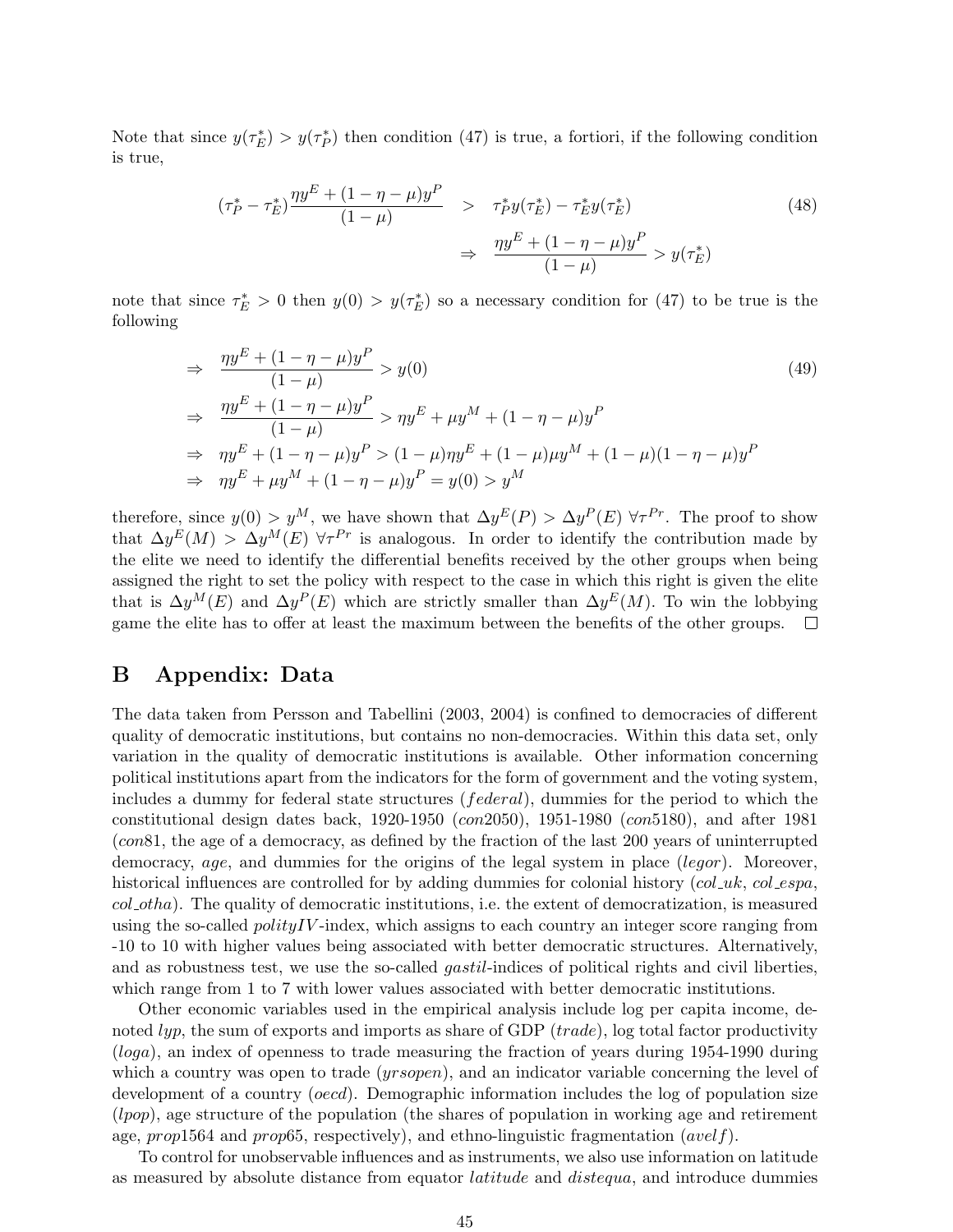for continental location (Africa africa, Eastern and Southern Asia asia, and Southern and Central America including the Caribbean laam).

Easterly (2001) categorizes countries by major export dummies. Major export categories are those that account for 50 percent or more of total exports of goods and services from one category, in the period 1988-92. The categories are: non-fuel primary products (*commodity*), fuels  $(oil)$ , manufactures, and services (factor and non-factor service receipts plus workers' remittances). If no single category accounts for 50 percent or more of total exports, the economy is classified as diversified.



Figure 3: Correlation between Equality and Social Spending and Welfare



Figure 4: Correlation between Equality and Social Spending and Welfare